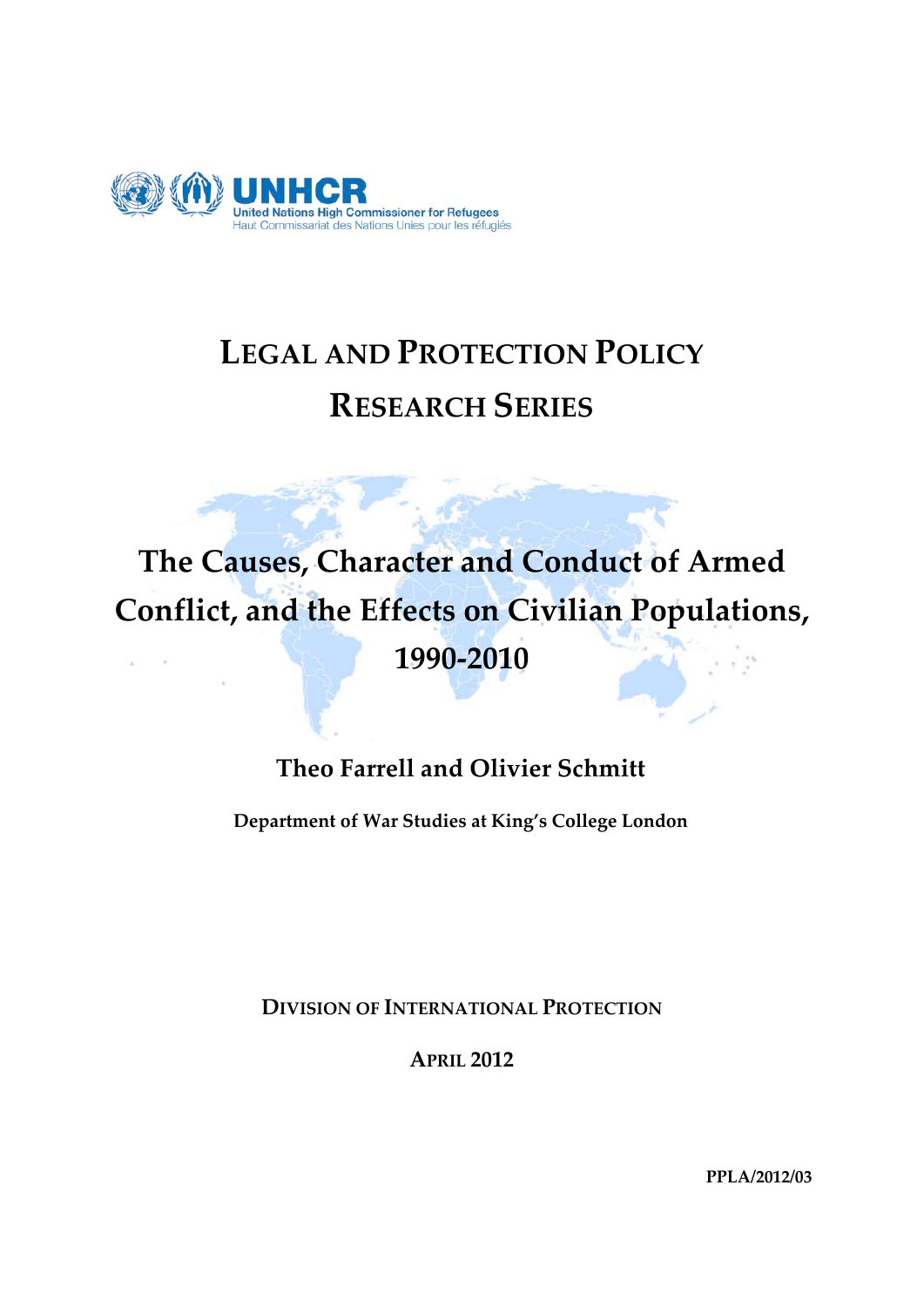# **DIVISION OF INTERNATIONAL PROTECTION UNITED NATIONS HIGH COMMISSIONER FOR REFUGEES (UNHCR)** CP2500, 1211 Geneva 2 Switzerland

E-mail: hqpr02@unhcr.org Website: [www.unhcr.org](http://www.unhcr.org/)

This paper was commissioned in September 2011 in the context of a project on Developing Guidelines for the protection of people fleeing violence and conflict across borders.

The opinions expressed in this paper are those of the authors and do not necessarily represent the position of the United Nations or the United Nations High Commissioner for Refugees. This paper may be freely quoted, cited and copied for academic, educational or other non-commercial purposes without prior permission from UNHCR, provided that the source and authors are acknowledged. The paper is available online at [http://www.unhcr.org/pages/4a16b17a6.html.](http://www.unhcr.org/pages/4a16b17a6.html)

**©** United Nations High Commissioner for Refugees 2012.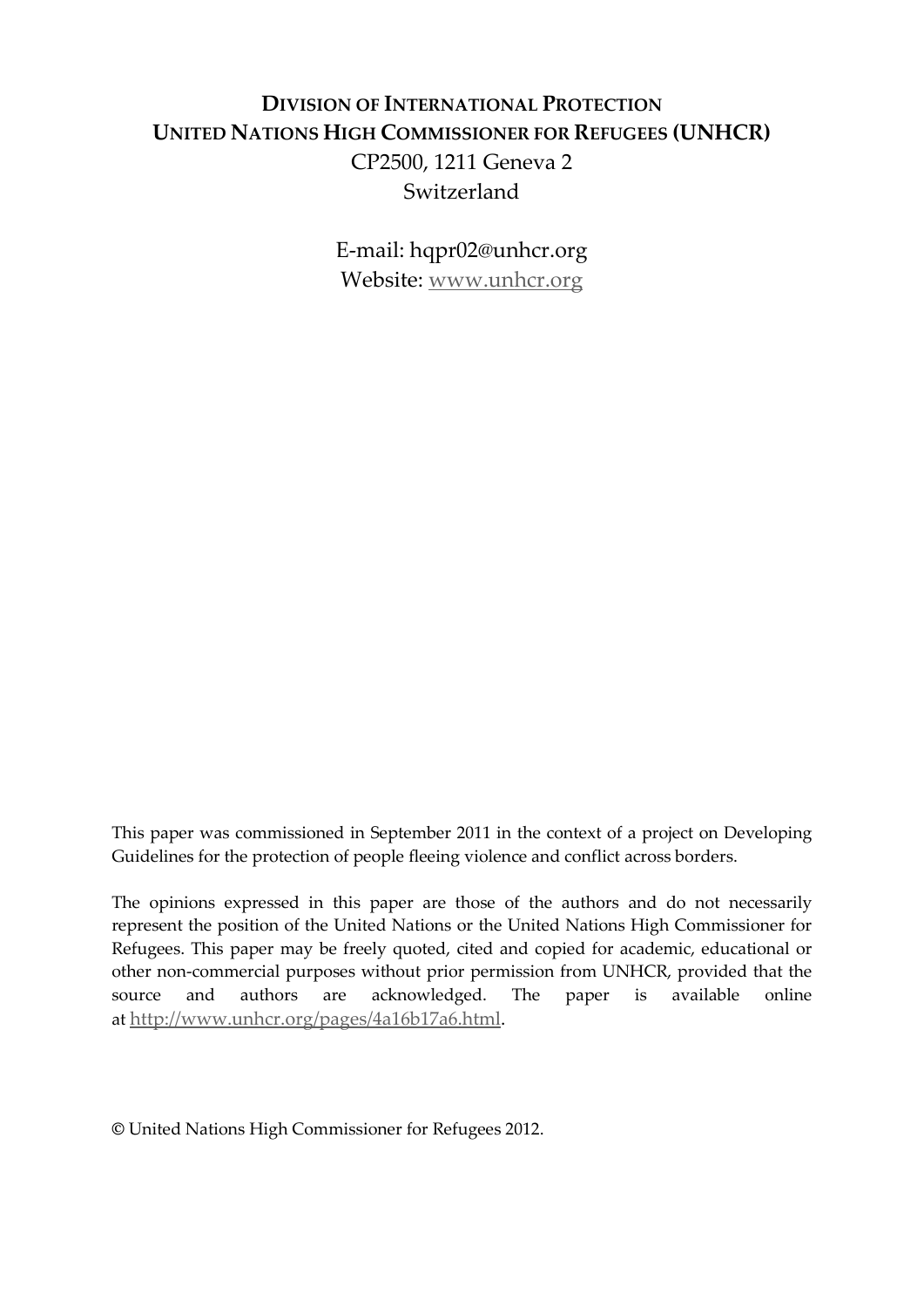#### **Table of Contents**

| $\mathbf{I}$ |                |                                                              |
|--------------|----------------|--------------------------------------------------------------|
| $\mathbf{H}$ |                | ARMED CONFLICT, 1990-2010: CAUSES, CHARACTER, AND EFFECTS ON |
|              | 1              |                                                              |
|              | $\overline{2}$ |                                                              |
|              | $\overline{3}$ |                                                              |
|              |                |                                                              |
|              |                |                                                              |
|              |                |                                                              |
| <b>III</b>   |                |                                                              |
|              | $\mathbf{1}$   |                                                              |
|              | $\overline{2}$ |                                                              |
|              | 3              |                                                              |
|              | 4              |                                                              |
|              | 5              |                                                              |
|              | 6              |                                                              |
| $\bf{IV}$    |                |                                                              |
| $\mathbf{V}$ |                |                                                              |
| VI           |                |                                                              |
| <b>VII</b>   |                |                                                              |
| <b>VIII</b>  |                |                                                              |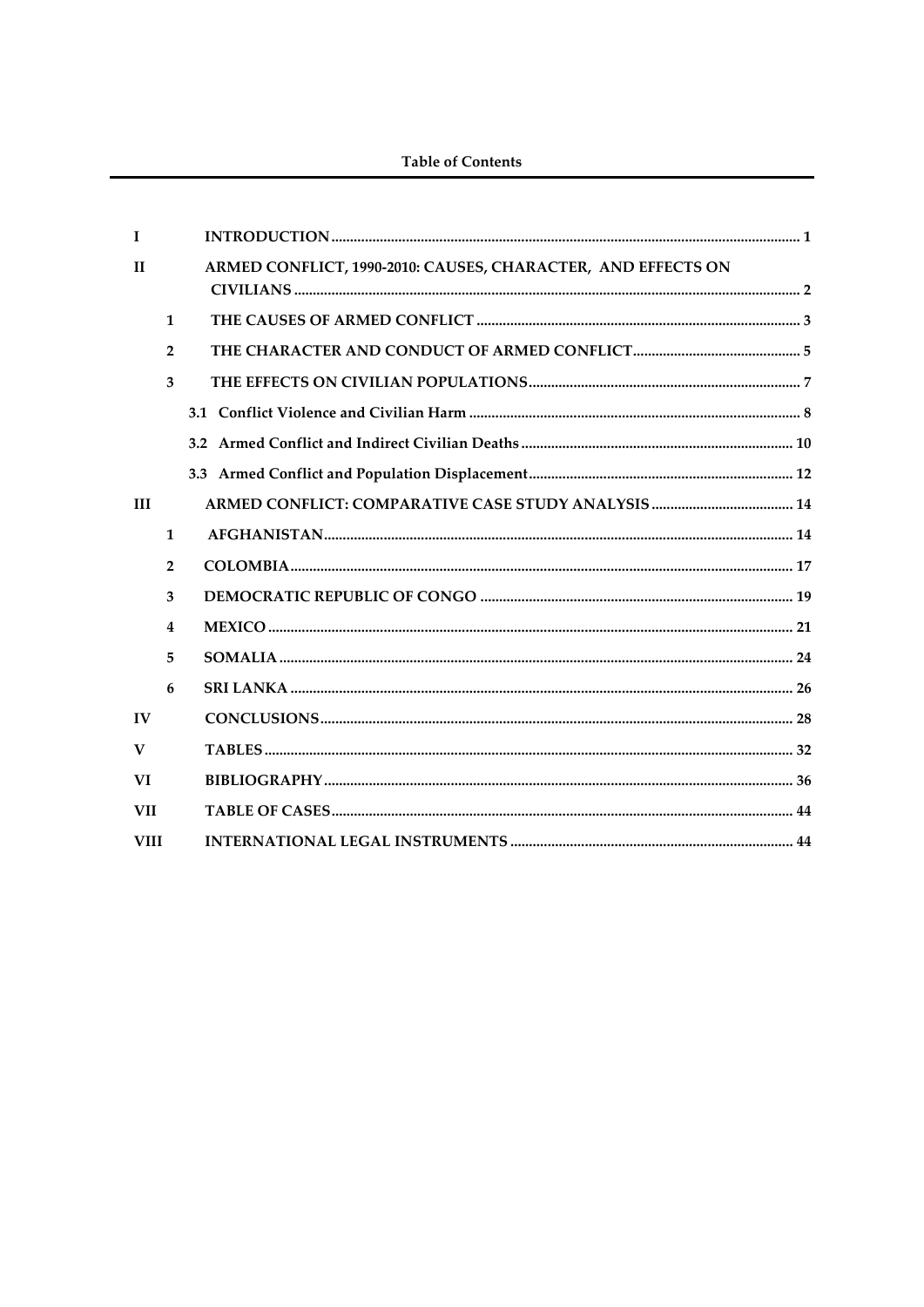### <span id="page-3-0"></span>**I INTRODUCTION**

It is clear that the end of the Cold War did not usher in a period of peace in the world. Quite the opposite: Asia, Africa, the Middle East, Latin America and even Europe have all endured armed conflicts since 1990. The vast bulk of these have been internal wars of one sort or another. Of the 96 armed conflicts that occurred between 1989 and 1996, only five were between states.<sup>[1](#page-3-1)</sup> This trend becomes even more pronounced in the 2000s (see table 1). This paper surveys the state of social scientific knowledge about the causes, character, and conduct of armed conflict since 1990, and the effects on civilian populations.

The first part of this paper critically reviews the scholarship on the causes, changing character, and conduct of internal armed conflict. Most of this scholarship has highlighted the newness of these conflicts. The rise of civil wars is contrasted with the decline of inter-state wars. Ethnic hatreds are seen to replace 'reason of state' as a driver of conflict. Violence directed against civilians is identified as a particular characteristic of these so-called 'new wars.' [2](#page-3-2) We also review quantitative analysis of armed conflict since 1990, especially with regard to conflict frequency and impact of civilian populations. In broad terms, contrary to the 'new wars' literature, the quantitative data suggests that armed conflict since 1990 has become *less* lethal for civilians. However, qualitative analysis of armed conflicts point to severe effects that are not captured in the major quantitative datasets on war. We outline two effects. First, conflict directly causes major civilian suffering below the threshold of death. Second, internal armed conflicts indirectly kill large numbers of civilians by causing or chronically exacerbating food insecurity, population displacement, and disease.

To explore the above themes and trends, in the second part of this paper we employ qualitative analysis of six case studies of armed conflict: Afghanistan, Colombia, Democratic Republic of Congo (DRC), Mexico, Somalia, and Sri Lanka. We have selected cases that demonstrate variation on the cause, character, conduct, and effects on civilians, of the conflict. These cases also have been selected to provide regional variation (Americas, Africa, and Asia). The purpose of our comparative case study analysis is not to 'test' some theory of conflict, but rather the opposite: to demonstrate that the

<span id="page-3-1"></span><sup>1</sup> Steven R. David, 'Internal Wars: Causes and Cures' (1997) 49 *World Politics*, 552-576.

<span id="page-3-2"></span><sup>2</sup> Marten van Creveld, *The Transformation of War* (New York: Free Press, 1991); Mary Kaldor, *New and Old Wars* (Cambridge: Polity, 1999); Mefried Munkler *The New Wars* (Cambridge: Polity, 2005). For critical literature reviews, see Stathis N. Kalyvas, 'New and Old Civil Wars: A Valid Distinction?' (2001) 54 *World Politics*, 99-118; Edward Newman, 'The 'New Wars' Debate: A Historical Perspective is Needed,' (2004) 35 *Security Dialogue*, 173-189; and Mats Berdal, 'The 'New Wars' Thesis Revisited,' in Hew Strachan and Sibylle Scheipers, eds ., *The Changing Character of War* (Oxford: Oxford University Press, 2011), 109-133.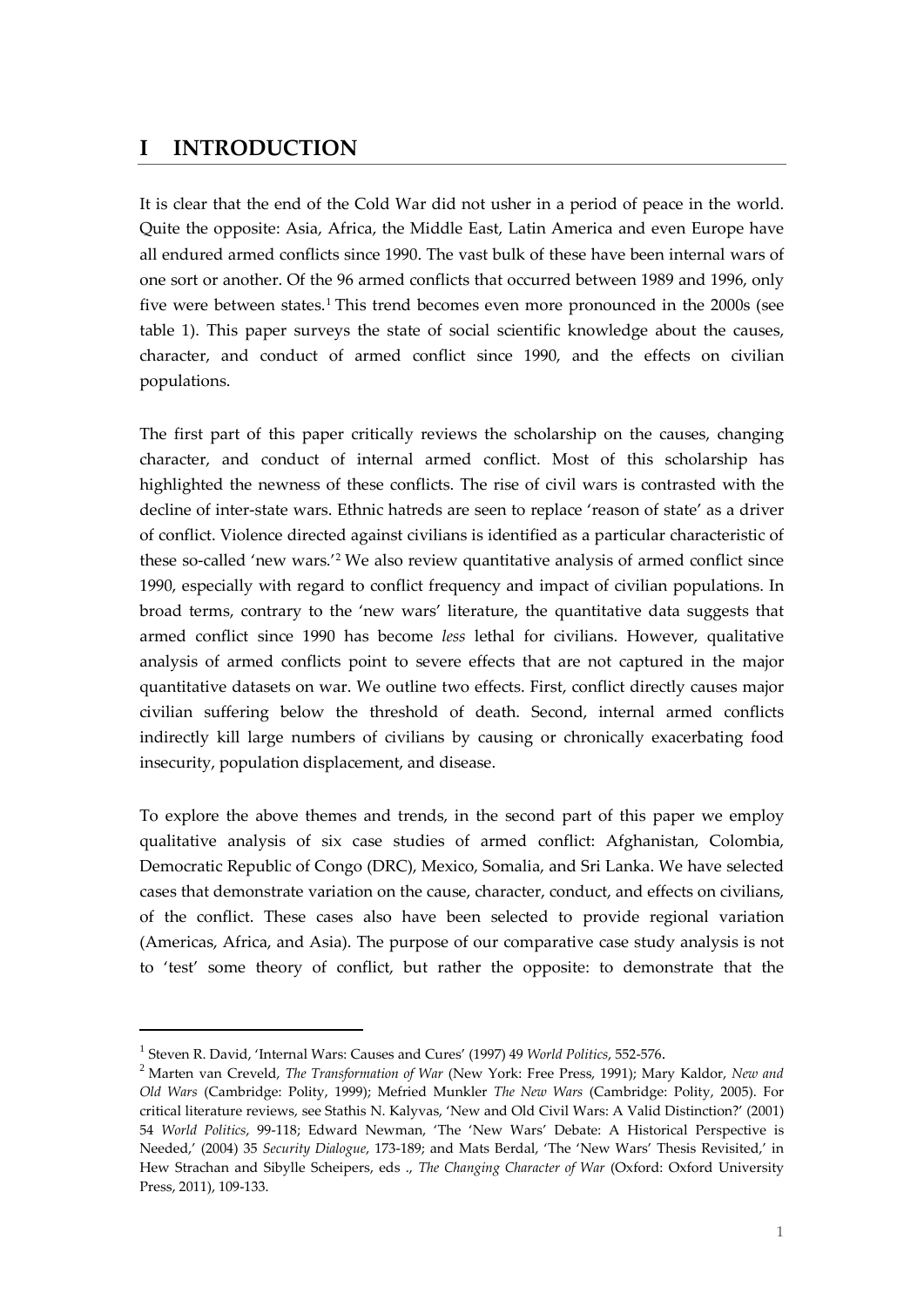categories commonly employed in social science theory and international law (e.g., interversus intra-state conflict, new versus old wars, combatant versus civilian) fail to capture the complex reality of armed conflict in the global system. This has considerable implications in understanding the dynamics of forced displacement, and in any determination of who should receive international protection.

# <span id="page-4-0"></span>**II ARMED CONFLICT, 1990-2010: CAUSES, CHARACTER, AND EFFECTS ON CIVILIANS**

Terms such as 'civil wars' and 'ethnic conflict' quickly came into use in the 1990s as shorthand descriptors for the armed conflicts in Africa, Asia and Europe. Such terms reinforced the common view that these were mainly intra-state affairs that were triggered and fuelled by virulent ethno-nationalism. However, in most cases, these conflicts involved regional actors and transborder activities, and were driven by a mix of factors and not simply ethnic difference. In this report, we adopt the generic term 'internal armed conflict' (IAC). At the same time, we recognize (and discuss below) the international, regional and cross-border dimensions of IACs. Thus, we do consider cases of internationalized wars, such as that in the war in the DRC (1994-2003) and the Afghanistan wars (1979-89, 2001-). We do not look specifically at international wars, such as, the Eritrean-Ethiopian War (1998-2003), the Iraq War (2003), or the Libyan War (2011), given that they are so few in number since 1990. Moreover, this paper is not a legal analysis and hence does not categorise the conflicts studied according to international humanitarian law, but rather takes a more general approach.

In broad terms, the growing Western focus on the humanitarian and security challenges associated with IACs reflected their growing prevalence. The most thorough datasets on armed conflict are provided by Uppsala Conflict Data Program (UCDP).[3](#page-4-1) Drawing on quantitative analysis by the UCDP we can see that IACs were growing in absolute terms, and relative to inter-state conflicts. Table 1 shows a succession of step-changes in the growth of IACs in the late 1960s, late 1970s and late 1980s. However, the major stepchange is in the late 1970s. This suggests that the main change in the 1990s was in international awareness rather than prevalence of IACs. That said, the number of IACs did peak in the mid 1990s, and this in-decade increase probably fed growing international attention to the problem.

<span id="page-4-1"></span> $3$  UCDP draws on a range of sources including, the Factiva database of 10,000 news media, and various other IGO, NGO and academic reports. A case must have 25 or more battle-related deaths (military and/or civilian) per year to be coded as a conflict. See <http://www.pcr.uu.se/research/ucdp/> Another major collection of quantitative datasets on armed conflict is that provided by the Correlates of War (COW) project. COW is a more established programme than UCDP, and has been more extensively used by US social scientists. Like UCDP, COW has datasets on inter-, intra- and non-state armed wars. However, under COW, a case must have 1,000 or more battle-related deaths per year to be coded as a war. Se[e http://www.correlatesofwar.org/](http://www.correlatesofwar.org/)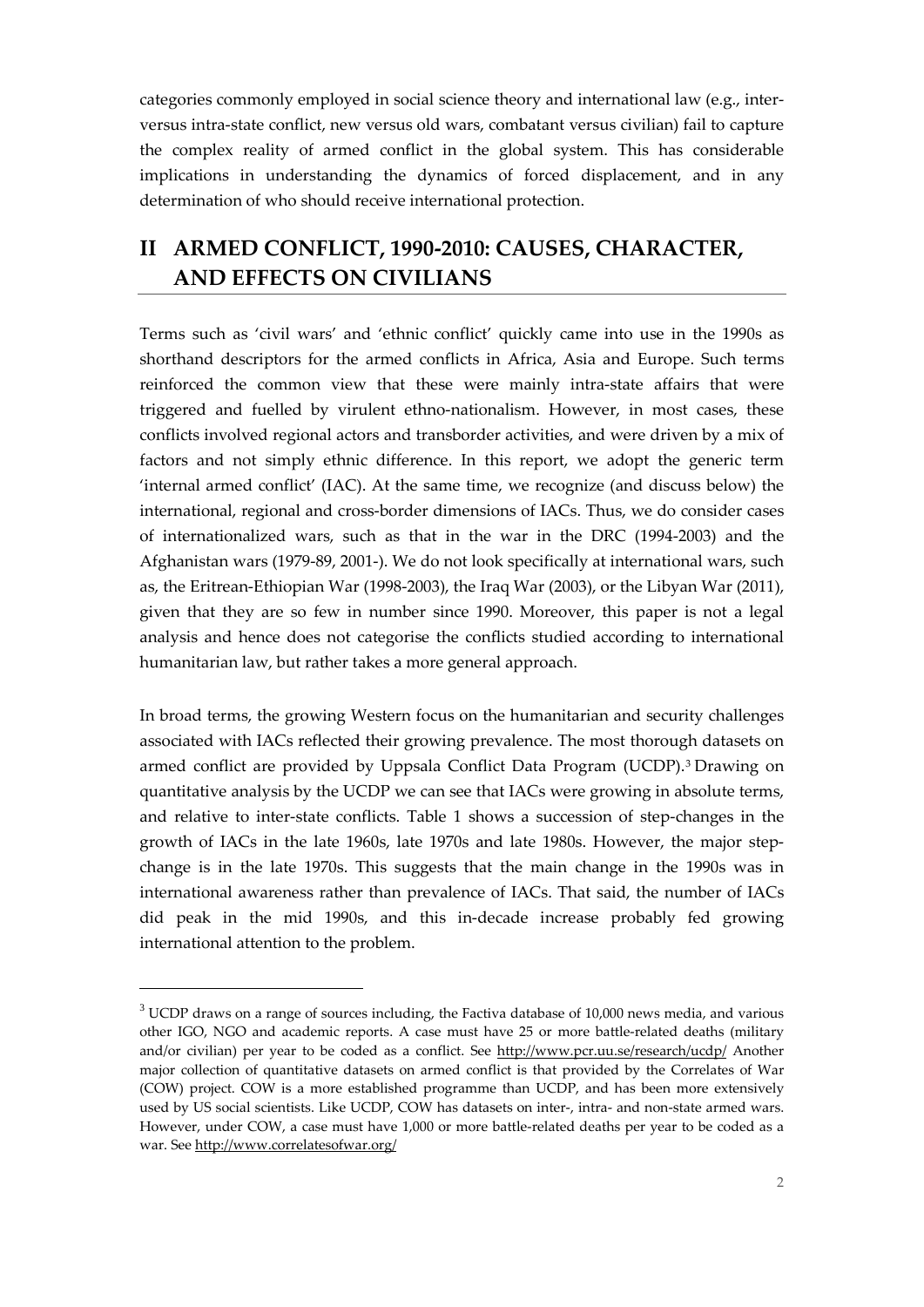#### <span id="page-5-0"></span>**1 THE CAUSES OF ARMED CONFLICT**

There are two main schools of thought on the causes of IAC; one emphasizes the role of ethnic and religious identity, and the other focuses on the political economy of conflict. This is often called the 'greed versus grievance debate.'

The violent collapse of Yugoslavia in 1991-95 along ethnic lines (Croat, Serb and Muslim) and the genocide in Rwanda in 1994 (committed by Hutus against Tutsis), both appeared to point to ethnicity as the major driver of IAC that decade. The notion of 'identity politics' as the key conflict driver is advanced most forcefully by Mary Kaldor of the London School of Economics, in her hugely influential book on 'new wars' (in which she draws heavily on the example of Bosnia). Kaldor presents violent identity politics as 'inherently exclusive' and 'backward-looking.' She contrasts this will the more inclusive, forward-looking identity politics behind the rise of nation-states (many of which successfully include and accommodate multiple ethnicities). [4](#page-5-1) This reminds us that nationalism can be a positive force in world politics as the glue that binds states together. So how and when does ethno-nationalism pull apart states and cause conflict?

Works by political scientists suggest two basic patterns. The first is a mass-led pattern of rising inter-ethnic hostility and generalized violence. This may involve 'popular chauvinism' by the dominant ethnic group towards a subordinate group, or mass insurgency by a subordinate group that fears for its societal or physical existence. The second is an elite-led pattern involving extremist elites exploiting ethnic differences to gain or consolidate political power. This pattern requires some competition between political elites (thereby providing the incentive for extremist out-bidding) and ethnic symbolism that may be exploited to mobilize the population for violence. [5](#page-5-2) Both patterns require latent inter-ethnic tension, but contrary to crude accounts of 'ancient ethnic hatreds' they explain the processes whereby ethnic distrust may spiral into IAC.

An alternative view emphasizes the economic causes of IAC. It presents 'new wars' as being about the violent exploitation of vulnerable populations, natural resources, and trade routes by warlords, drug lords, and other organized criminal enterprises. [6](#page-5-3)

<span id="page-5-1"></span><sup>4</sup> Kaldor, note 3 above.

<span id="page-5-2"></span><sup>5</sup> Stuart J. Kaufman, *Modern Hatreds: The Symbolic Politics of Ethnic War* (Ithaca, NY: Cornell University Press, 2001). On mass-led pattern, see Barry R. Posen, 'The Security Dilemma and Ethnic Conflict,' (1993) 35 *Survival*, 27-47; David A. Lake and Donald Rothchild, 'Containing Fear: The Origins and Management of Ethnic Conflict,' (1996) 21 *International Security*, 41-75; Paul Roe, 'Transylvania's Societal Security Dilemma,' (2002) 28 *Review of International Studies*, 57-74. On the elite-led pattern, see V. P. Gagnon, Jr. 'Ethnic Nationalism and International Conflict: The Case of Serbia,' (1994/95) 19 *International Security*, 130-166; Jack Snyder and Karen Ballentine, 'Nationalism and the Marketplace of Ideas,' (1996) 21 *International Security*, 5-40.

<span id="page-5-3"></span><sup>6</sup> David Keen, *The Economic Function of Violence in Civil War*, Adelphi Paper 320 (Oxford University Press for IISS, 1998); Mats Berdal and David M. Malone, eds., *Greed and Grievance in Civil Wars* (Boulder, CO: Lynne Rienner Publishers, 2000);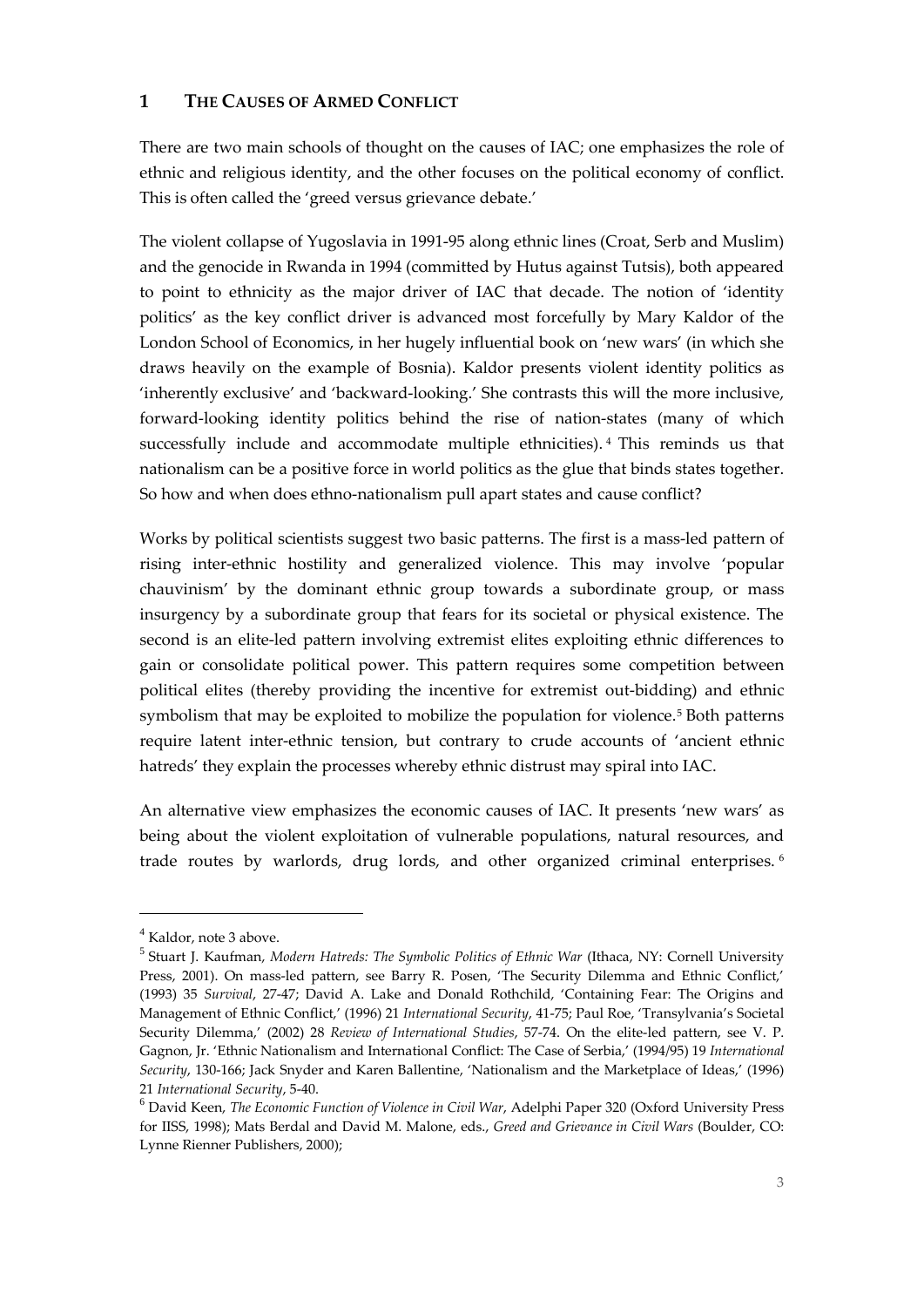Parodying Clausewitz's famous dictum that 'war is a continuation of politics by other means', Hefried Munkler argues that new wars are 'merely a continuation of bootyhunting by other means.'[7](#page-6-0) In this view, conflict is cheap given the wide availability of light arms and labour (young unemployed men and children), and the opportunities for profit are plenty.

Globalisation is a significant factor in the new economy of conflict. In addition to generating income from internal sources through plunder of populations and resources, global diasporas and international humanitarian aid are important sources of revenue for belligerent groups. International aid is especially significant as it provides many opportunities for mafia-like financial gain, including, provision of transport and 'security', taxing aid distribution, and plain stealing of aid. The increased ease and volume of international transport, especially air transport, is also very important in enabling non-state belligerents to export resources (minerals, drugs and people) and import military supplies in IAC. Finally, economic instability, and especially external shocks to vulnerable economies can create the conditions for IAC. [8](#page-6-1)

A number of studies by economists appear to show that IACs are caused by greed, not grievance. The most prominent proponent of this view is Paul Collier at the University of Oxford. In quantitative analysis of IACs from 1965-2004, Collier and his co-authors show that where civil war is 'materially feasible' it will occur without need for motive.<sup>[9](#page-6-2)</sup> Countries with an abundance of natural resources (e.g., diamonds in Angola, drugs in Colombia, and timber in Cambodia) and high poverty (thereby providing a cheap pool of labour) are especially prone to civil war. Moreover, for Collier, the data suggests that ethnic diversity may actually dampen the occurrence of war. He speculates this may be because there must be a degree of ethnic homogeneity in a population to mobilize it for conflict. [10](#page-6-3) Collier is equally dismissive of the thesis that repression or some such grievance is behind conflict. He suggests that '[r]ebels usually have something to complain about, and if they don't they make it up.' In other words, grievances are manipulated as part of a business strategy.<sup>[11](#page-6-4)</sup>

<span id="page-6-0"></span> $<sup>7</sup>$  Munkler, note 3 above, 17.</sup>

<span id="page-6-1"></span><sup>8</sup> Mark Duffield, *Global Governance and the New Wars* (London: Zed Books, 2001); Karen Ballentine and Jake Sherman, eds., *The Political Economy of Armed Conflict* (Boulder, CO: Lynne Rienner Publishers, 2003).

<span id="page-6-2"></span><sup>&</sup>lt;sup>9</sup> Paul Collier, Anke Hoeffler and Dominic Rohner, 'Beyond Greed and Grievance: Feasibility in Civil War,' CSAE WPS/2006-10, 7 August 2006.

<span id="page-6-3"></span><sup>&</sup>lt;sup>10</sup> Paul Collier and Anke Hoeffler, 'Greed and Grievance in Civil War,' CSAE WPS/2002-01, 13 March 2002.

<span id="page-6-4"></span><sup>11</sup> Paul Collier, *The Bottom Billion* (Oxford: Oxford University Press, 2007), 24. For analysis supporting this finding by two noted political scientists, see James Fearon and David Latin, 'Ethnicity, Insurgency and Civil War,' (2003) 97 *American Political Science Review*, 75-90.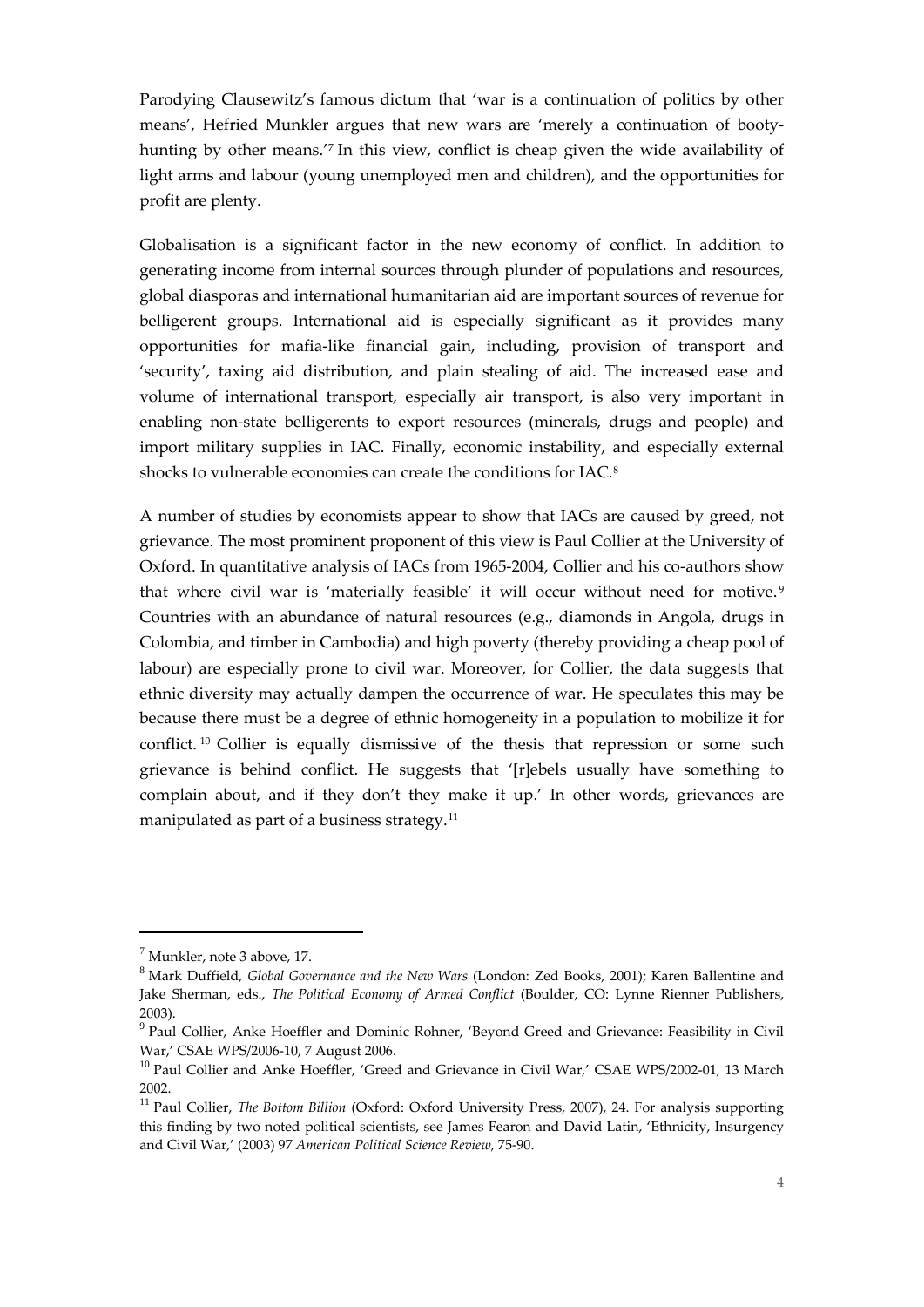A recent review of cross-national studies on natural resources and conflict suggests a more complex picture. Different natural resources have different effects on armed conflict. The presence of oil makes conflict more likely. 'Lootable' resources like drugs and gemstones increase the length but not likelihood of conflict. Legal agricultural resources have no impact on conflict onset or length. [12](#page-7-1) Furthermore, countries with scarcity in natural resources also may be vulnerable to conflict when combined with social pressures, such as those that accompany population growth and environmental degradation.<sup>[13](#page-7-2)</sup>

The greed versus grievance debate is useful for clarifying the various potential drivers of IAC. But to adopt the position that IAC is primarily driven by ethnic difference or economic conditions seems unnecessarily limiting to us. For instance, in its *World Development Report 2011*, the World Bank observes that 'cost-benefit motives' may not sufficiently account for armed conflict. Instead, economic conditions may operate in conjunction with social identity dynamics to generate conflict. [14](#page-7-3) Thus we examine evidence of a mix of conflict drivers in our case studies.

#### <span id="page-7-0"></span>**2 THE CHARACTER AND CONDUCT OF ARMED CONFLICT**

The traditional lines in inter-state conflict – between war and peace, combatant and civilian, state and non-state – often are blurred in IACs. Even though the state practice of formally declaring war has gone out of fashion, inter-state war still is delineated by the onset and cessation of armed hostilities. In contrast, IACs most usually just rumble on. Periods of less violence are often just interludes between periods of greater intensification in armed violence. In general, states that experience an IAC are very likely to relapse into further armed conflict. Of the 81 IACs that occurred in the 1990s, 67 per cent broke out in a country that had already experienced an IAC. In the 2000s, this figure rose to 90 per cent (although the total number dropped to 39 IACs).[15](#page-7-4)

As suggested in the above discussion on the 'new wars' literature, IACs are characterized by a diversity of irregular military actors including paramilitary groups, militias, insurgents, warring tribes, bandits, feral gangs, terrorists, and private military companies (PMCs).[16](#page-7-5) Kaldor notes that in Bosnia, for instance, there were some 83 paramilitary

<span id="page-7-1"></span><sup>12</sup> Michael L. Ross, 'What Do We Know about Natural Resources and Civil War?' (2004) 41 *Journal of Peace Research*, 337-56. See also Paviv Lujala, Nils Petter Gleditsch and Elisabeth Gilmore, 'A Diamond Curse? Civil War and a Lootable Resouce,' (2005) 49 *Journal of Conflict Resolution*, 538-562.

<span id="page-7-2"></span><sup>13</sup> Colin H. Kahl, *States, Scarcity and Civil Strife in the Developing World* (Princeton, NJ: Princeton University Press, 2006).

<span id="page-7-4"></span><span id="page-7-3"></span><sup>14</sup> The World Bank, *World Development Report (WDR) 2011* (Washington, DC: The World Bank, 2011), 79. <sup>15</sup> Barbara F. Walter, 'Conflict Relapse and the Sustainability of Post-Conflict Peace,' WDR 2011 Background Paper, 13 September 2010, 1-2.

<span id="page-7-5"></span><sup>16</sup> John Mackinlay, *The Insurgent Archipelago* (London: Hurst, 2009), 73.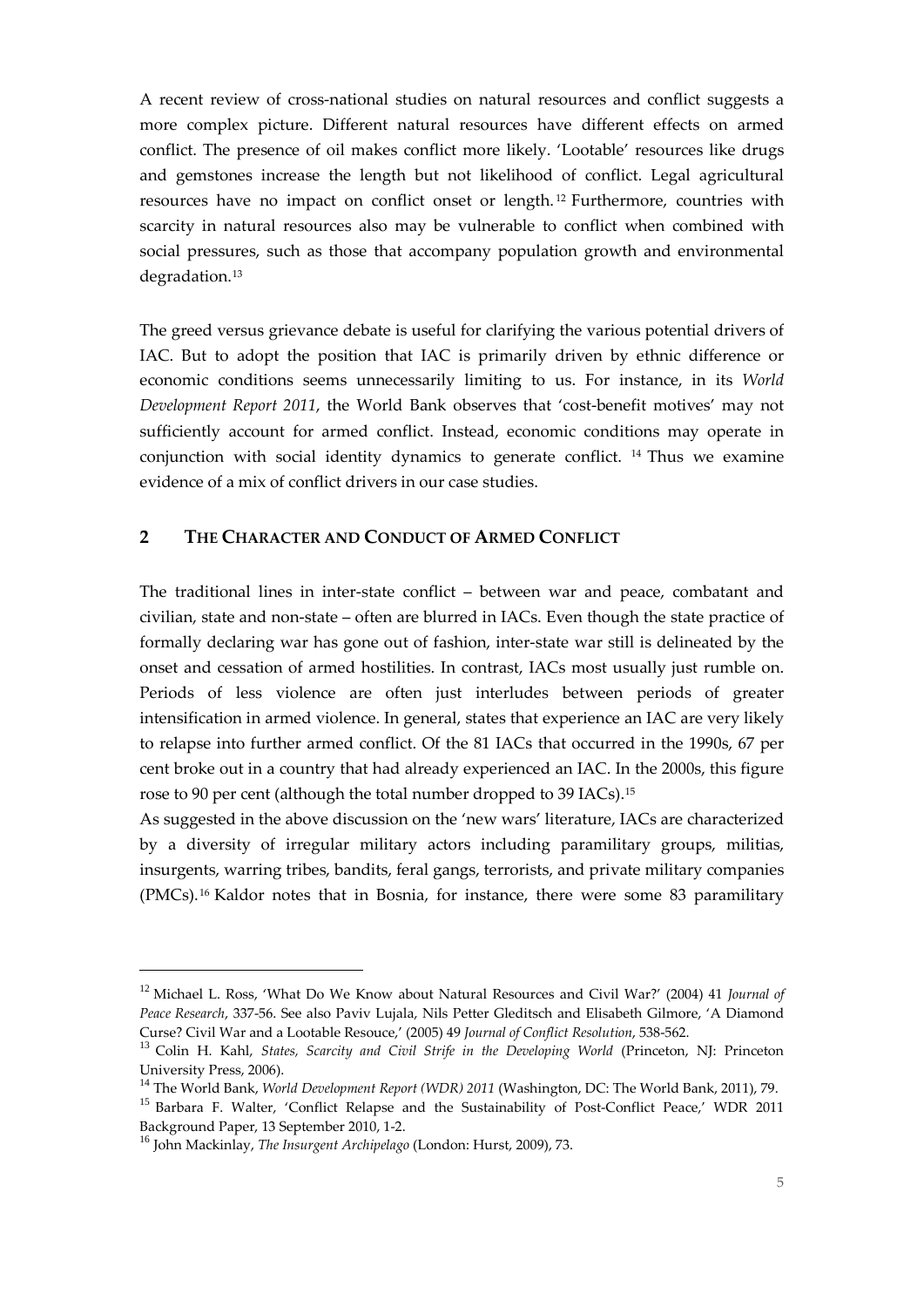groups.[17](#page-8-0) The 'commercialization of military force' in contemporary conflict reinforces the point that whatever the causes of a particular IAC, it is sustained by economic interests that are antithetical to peace.[18](#page-8-1) It also underlines the relationship between IAC and organized crime. It is too simplistic to argue that IACs are driven solely by organized crime, but criminal enterprise is often a key feature of IACs.[19](#page-8-2) This, in turn, should direct our attention to the impact on civilian populations of violent organized crime. Traditional state-based security forces – military and police – also play a significant role in IAC. Sometimes, this role is to protect civilian populations as well as the state. But where security forces are highly corrupt or serve factional interests, they may prey on the population and feed off the state.

A particular feature of IAC is the extensive use of child soldiers. Until fairly recently, there was no outright ban on child soldiers under international law. The Additional Protocol I (1977) of the Geneva Conventions, and the Convention on the Right of the Child (1989), both prohibited states from recruiting soldiers under the age of 15, but there was no prohibition against children choosing to fight in conflict. This situation changed from 2000 on. The use of child soldiers was so extensive in the conflict in Sierra Leone (more than 10,000), and with such barbaric results, that the United Nations authorized a special tribunal to prosecute those with the 'greater responsibility' for violations of international humanitarian law, including the use of child soldiers. Moreover, the Rome Statute of the International Criminal Court, which entered into force in July 2002, specifies that the military recruitment or use in hostilities of children under the age of 15 constitutes a war crime. Notwithstanding a firming up of the law on this, extensive use continues to be made of child soldiers in armed conflict. The United Nations estimates there are around 300,000 soldiers in the world under the age of 18. [20](#page-8-3) This is hardly surprising as children are a cheap and ready source of military labour. Children are also easy to coerce into military service, and easy to control. Of the situation in Sierra Leone in the 1990s, the UN Secretary General reported 'Child combatants were initially abducted, forcibly recruited, sexually abused, reduced to slavery of all kinds and trained, often under the influence of drugs, to kill, maim and burn.' The brutal induction and use of child soldiers has also been reported in Afghanistan, Burundi, Central African Republic, Colombia, DRC and Uganda.<sup>[21](#page-8-4)</sup> Some children and young people voluntarily join armed groups as a way to escape desperate poverty, or because of the promise of social status and economic advancement. Either way, through brutalisation, intoxication, or

1

<span id="page-8-0"></span><sup>&</sup>lt;sup>17</sup> Kaldor, note 3 above, 43.

<span id="page-8-1"></span><sup>18</sup> Munkler, note 3 above*,* 16.

<sup>&</sup>lt;sup>19</sup> John Mueller, *The Remnants of War* (Ithaca, Cornell: Cornell University Press, 2004).

<span id="page-8-3"></span><span id="page-8-2"></span><sup>20</sup> UNICEF, *Fact Sheet: Child Soldiers,* at [http://www.unicef.org/emerg/files/childsoldiers.pdf,](http://www.unicef.org/emerg/files/childsoldiers.pdf) accessed 19 November 2011.

<span id="page-8-4"></span> $^{21}$  Guy S. Goodwin-Gill, 'The Challenge of the Child Soldier,' in Strachan and Scheipers, note 3 above, 410-428.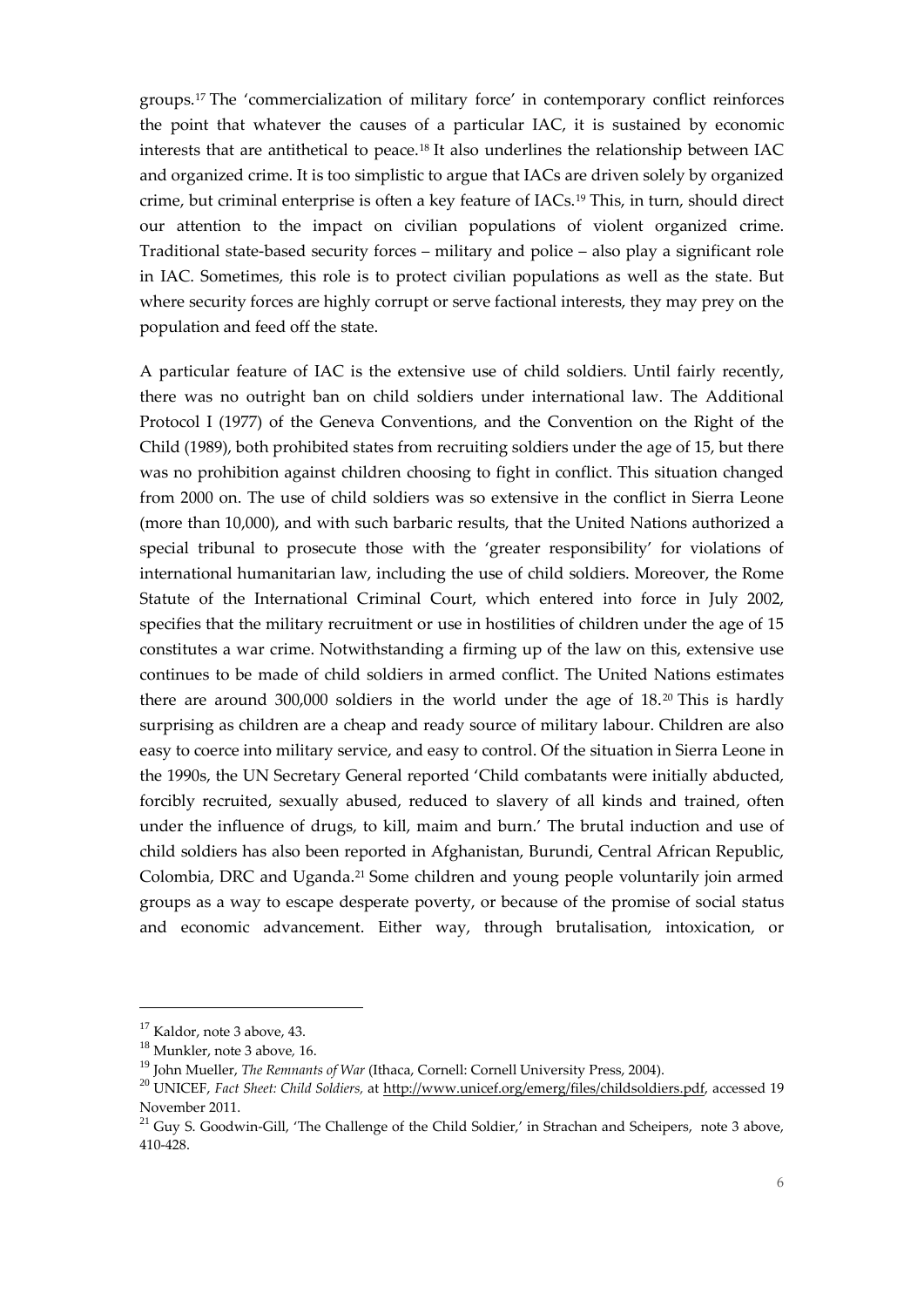empowerment through the gun, children and young people produce some of the worst excesses of violence in IAC.[22](#page-9-1)

The 'new wars' literature of the early 2000s draws a distinction between the modes of violence in the 'old' inter-state wars and the 'new' IACs. Where inter-state wars involved extensive use of heavy weapons (artillery, armoured vehicles, and warplanes), IACs involve extensive use of light-weapons (machetes, automatic weapons, landmines, and rocket propelled grenades). Violence in Old Wars is mostly high-tech and directed at capturing territory and destroying enemy forces. Violence in 'new wars' is mostly lowtech and directed towards plunder and dominating the population.[23](#page-9-2)

A decade on, it is now understood that IACs often encompass many modes of violence. This was already evident in the 1990s; the wars in Yugoslavia involved both paramilitary groups terrorising civilians and combined arms warfare between Croat and Serb forces. In the on-going conflict in Afghanistan, insurgent violence is mostly low-tech and takes many forms including intimidation of local population, terrorist attacks, planting Improvized Explosive Devices (IEDs), organized ambushes, and attacks by insurgent infantry. The response by state and international security forces is mostly high-tech, involving the blending of airpower and ground operations. Similarly, the IAC in Gaza in December 2007 and January 2008 involved a mix of low and high technology, with extensive Palestinian rocket fire and guerrilla style defences, and Israeli air strikes and armoured ground assaults. The reality of IACs as characterized by multiple, interlinked modes of violence, is captured in the concept of 'hybrid warfare', which has gained wide currency among Western militaries. Hybrid warfare recognizes that in contemporary and future conflicts, Western forces face opponents who may use and blend multiple forces of violence – regular, irregular, and criminal – in order to achieve their objectives.[24](#page-9-3)

#### <span id="page-9-0"></span>**3 THE EFFECTS ON CIVILIAN POPULATIONS**

War's true toll is difficult to know. Civilians are killed directly by conflict, and indirectly by the effects of conflict on population displacement, food insecurity and ill-health. These direct and indirect casualties are 'excess deaths'; i.e., deaths that would not have occurred in the absence of armed conflict. Given challenges of gathering reliable data and controversies over methodology, there is considerable debate over the number of excess deaths in particular conflicts. For example, two reputable studies produced wildly

<span id="page-9-1"></span> $22$  Munkler, note 3 above, 76-79.

<span id="page-9-2"></span><sup>23</sup> Kaldor, note 3 above, 7-8; Munkler, note 3 above, 74-76; Van Creveld, note 3 above.

<span id="page-9-3"></span><sup>24</sup> Frank G. Hoffman, *Conflict in the 21st Century: The Rise of Hybrid Wars* (Arlington, VA: Potomac Institute for Policy Studies, 2007); US General Accounting Office, 'Hybrid Warfare', briefing to HASC, US Congress, 10 September 2010, GAO-10-1036R, at [http://www.gao.gov/new.items/d101036r.pdf,](http://www.gao.gov/new.items/d101036r.pdf) accessed 14 November 2011.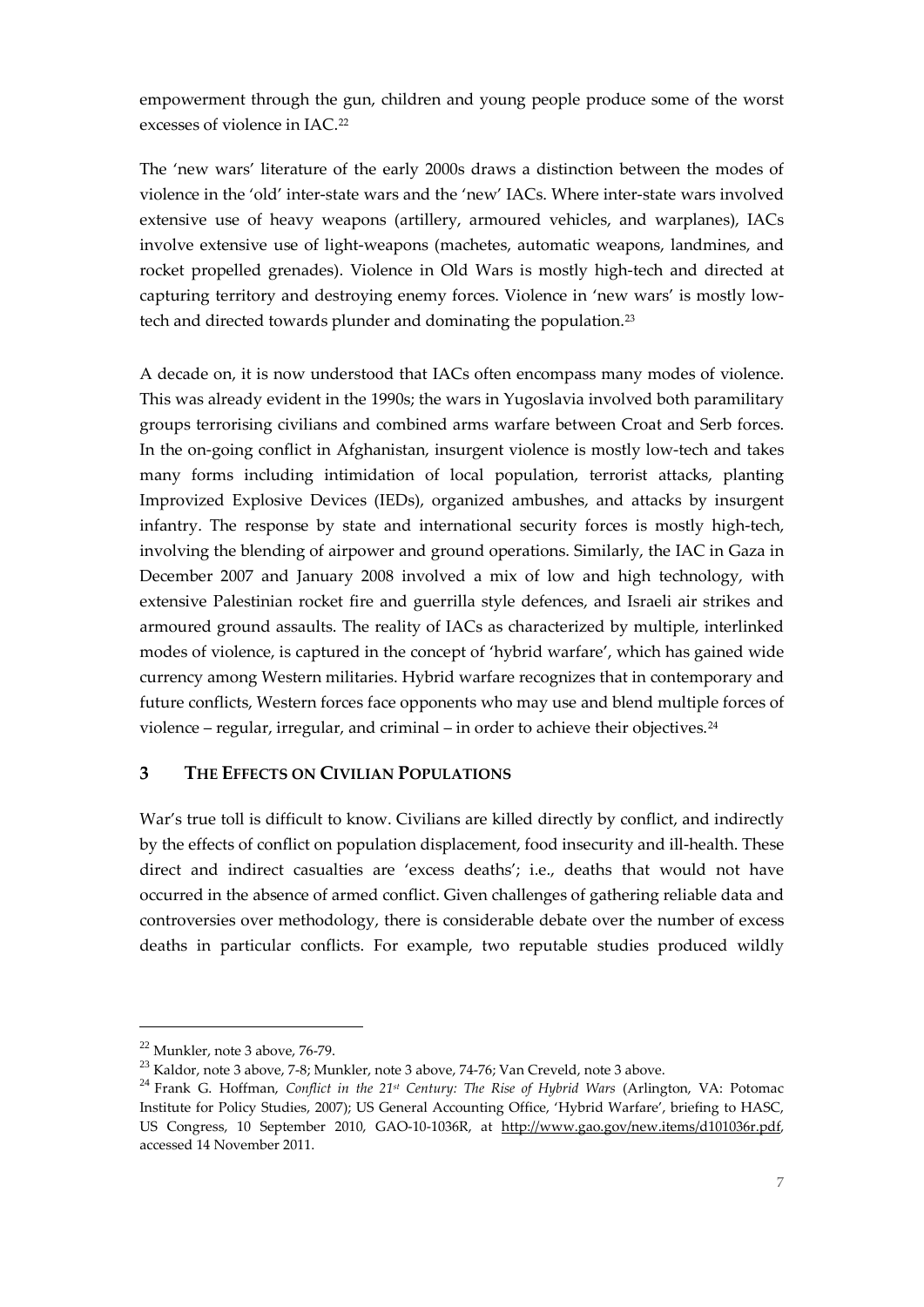differing numbers for excess civilian deaths in the Iraq War; 100,000 between March 2003 and March 2004, versus 12,000 from January 2003 to January 2004.[25](#page-10-1)

The 'new wars' literature argues that IAC's are especially deadly for civilians. Kaldor claims that in the wars of the early twentieth century the ratio of combatant to civilian casualties was 8:1, but that in the IACs of the 1990s this ratio was reversed, with 80 per cent of casualties being civilian.[26](#page-10-2) Kaldor's 1:8 ratio has been widely cited. However, recent analysis of quantitative data from UCDP suggests that she is wrong on this point. Wars from the late twentieth century onwards have proven to be less lethal in general, killing fewer combatants and civilians. Moreover, a comparison of battle deaths and warrelated deaths over time reveals that the ratio of civilian to combatant death has actually *fallen*. IACs during the Cold War killed far more combatants and civilians than post-Cold War IACs.<sup>[27](#page-10-3)</sup> The UCDP dataset shows that the lethality of IACs has fluctuated since 1989, with a major peak in the early 1990s and a smaller peak in the early 2000s (see table 2).

The quantitative data paints an optimistic picture. Inter-state war has declined significantly, and IAC has declined since the mid-1990s. Moreover, armed conflicts of the post-Cold War period have killed far fewer combatants and civilians than before 1990. However, statistics reveal little about the broader effects of armed violence on civilians. Here we highlight three broader effects. First, are the direct causal effects on civilian disabilities; that is, the use of armed violence to dominate and abuse civilian populations which results in widespread physical and psychological harm. Second, are the *indirect*  effects of armed conflict in causing excess civilian deaths and disabilities and third, the impact on population displacement.

#### <span id="page-10-0"></span>**3.1 Conflict Violence and Civilian Harm**

Combatants find many ways and reasons to victimize civilians in IAC, resulting in serious and widespread harm. Civilian populations may be threatened with, or subjected to, violence in order to extract resources or labour. We see this with the FARC in Colombia, the Lord's Resistance Army in central Africa, and the Taliban in Afghanistan. Extreme violence may be used to exterminate a rival ethnic or political group, as happened in the Rwandan genocide of 1994, or to displace civilian populations and claim territory, as occurred in Bosnia in 1992-95 and Kosovo in 1999. Sometimes, IACs involve

<span id="page-10-1"></span><sup>&</sup>lt;sup>25</sup> The higher figure was from Lee Roberts et al., 'Mortality Before and After the 2003 Invasion of Iraq: Cluster Sample Survey,' *The Lancet*, published online 29 October 2004. The lower figure is from the Iraq Body Count interactive dataset, at [http://www.iraqbodycount.org/analysis/numbers/2011/,](http://www.iraqbodycount.org/analysis/numbers/2011/) accessed 1 March 2012.

<span id="page-10-2"></span><sup>26</sup> Kaldor, note 3 above, 8, 100.

<span id="page-10-3"></span> $27$  Erik Melander, Magnus Oberg, and Jonathan Hall, 'Are 'New Wars' More Atrocious? Battle Severity, Civilians Killed and Forced displacement Before and After the Cold War,' (2009) 15 *European Journal of International Relations*, 505-536; Bethany Lacina, Nils Peter Gledistch and Bruce Russett, 'The Declining Risk of Death in Battle,' (2006) 50 *International Studies Quarterly*, 673-680.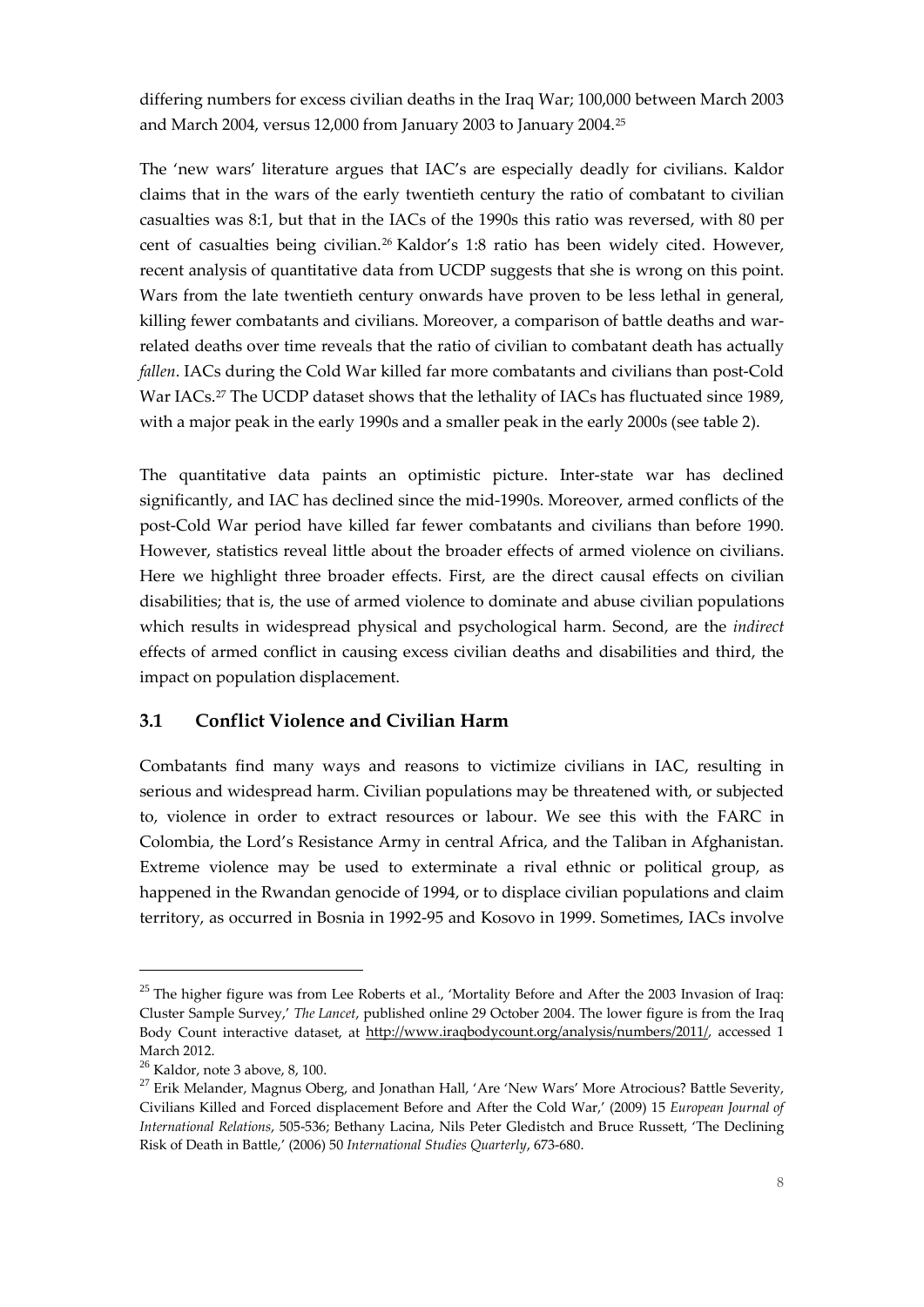orgies of indiscriminate raping, maiming and killing of civilians which serve no apparent strategic purpose, as occurred when rebels seized the Sierra Leone capital, Freetown, in 1999. Civilians trapped in the middle of an IAC may face violence from rebel and state forces. Some 290,000 civilians took flight from Brazzaville, the capital of Congo, when civil war broke out in December 1998. A survey of families returning a year later found that 65 per cent had been attacked by rebels when they fled, and attacked again by government forces as they attempted to return.[28](#page-11-0)

Serious gender-based violence is common in IACs. Of the 300,000 child soldiers, some 120,000 are female. In the IACs in Uganda, Sierra Leone, Liberia, and DRC, girls are abducted or conscripted by rebel forces to be sexually exploited by male combatants. Rape on non-conscripted women and girls is also widespread. Of 109 women admitted for rape injuries into an NGO hospital in DRC in 2000, 47 per cent were under 18 and 60 per cent had been gang raped. [29](#page-11-1) There is also growing evidence of sexual forms of violence being perpetrated against enemy men and boys.[30](#page-11-2) For example, one survey of 998 households in Eastern DRC in 2010 found that 39.7% of females and 23.6% of males had been victims of sexual violence.<sup>[31](#page-11-3)</sup>

A final challenge related to armed conflict is that of generalized violence, recently highlighted by UNHCR as violence that is 'widespread, large-scale and indiscriminate.<sup>'[32](#page-11-4)</sup> Violence on this scale may occur in non-conflict settings. For example, 1,000 people were killed and 350,000 displaced by violence that broke out in Kenya in 2008 over disputed elections of the year before.<sup>[33](#page-11-5)</sup> At the same time, it is easy to see how generalized violence may accompany IAC, either as a precursor to the outbreak of general armed conflict (as in Libya in 2011), or as an inter-linked element of the overall pattern of violence within an IAC (as in Iraq from 2004-2009). Furthermore, the conditions that accompany IAC (discussed below) – state failure, population displacement and food insecurity – provide fertile ground for generalized violence.

The concept of generalized violence is not unproblematic. It implies a level of violence that is so intense as to warrant international protection for those fleeing the effects. This,

<span id="page-11-0"></span><sup>28</sup> Hugo Slim, *Killing Civilians: Method, Madness and Morality in War* (London: Hurst, 2007), 37-38 <sup>29</sup> *Ibid.* 68

<span id="page-11-2"></span><span id="page-11-1"></span><sup>30</sup> Sandesh Sivakumaran, 'Sexual Violence Against Men in Armed Conflict' (2007) 18 *The European Journal of International Law*, 253-76.

<span id="page-11-3"></span><sup>31</sup> Kirtsten Johnson *et al*., 'Association of Sexual Violence and Human Rights Violations with Physical and Mental Health in Territories of the Eastern Democratic Republic of the Congo' (2010) 304 *The Journal of the American Medical Association*, 553-62.

<span id="page-11-4"></span> $32$  Volker Turk, 'Protection Gaps in Europe? Persons Fleeing the Indiscriminate Effects of Generalized Violence,' Director of International Protection, UNHCR, 18 January 2011, at [http://www.unhcr.org/4d3703839.pdf,](http://www.unhcr.org/4d3703839.pdf) accessed 19 November 2011.

<span id="page-11-5"></span><sup>33</sup> Geneva Declaration Secretariat, *Global Burden of Armed Violence 2011* (Cambridge: Cambridge University Press, 2011), 21.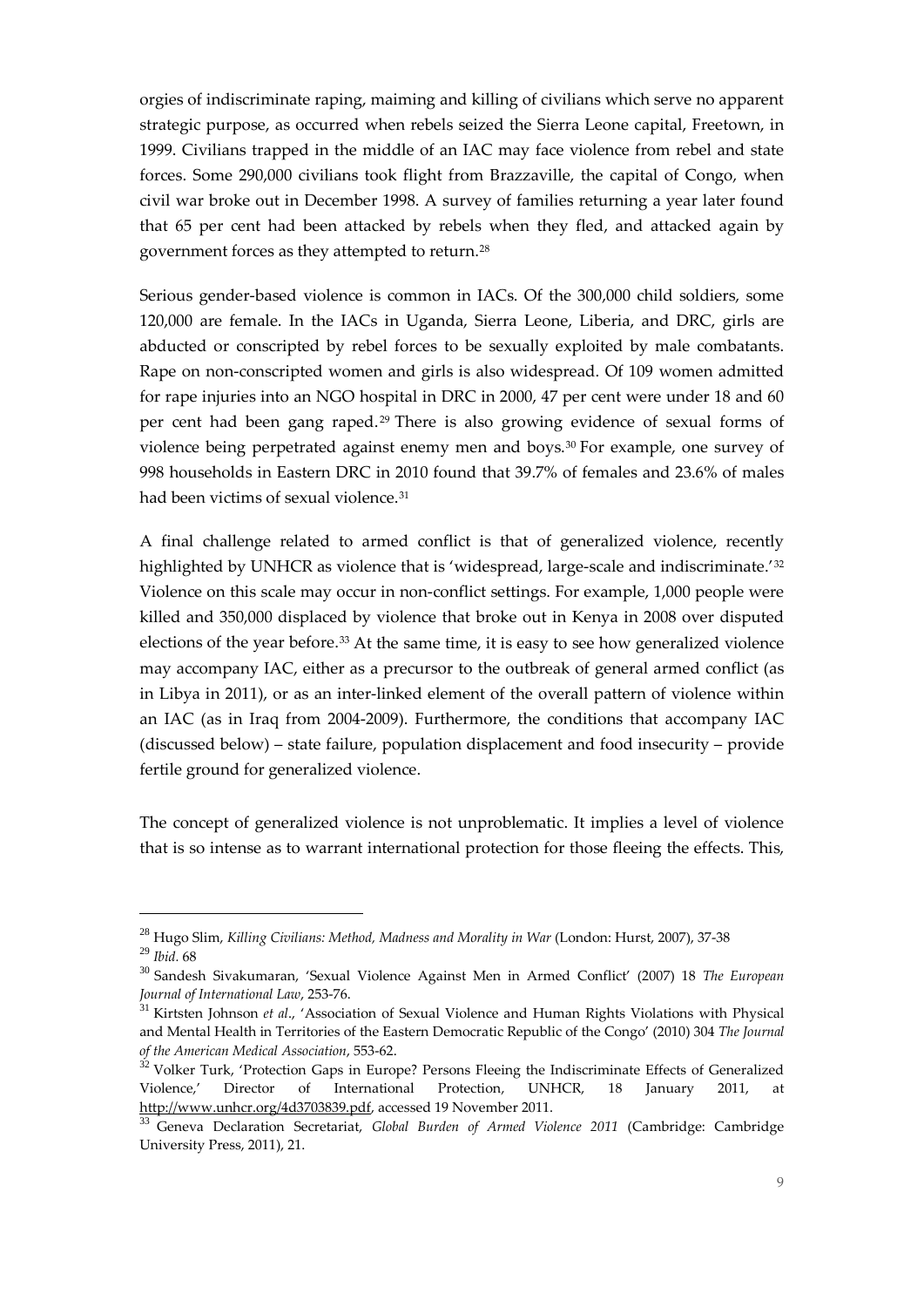in turn, raises the question of threshold, especially when applied to states that normally experience very high levels of violence. One obvious way to assess this is by the number of civilians killed each year. There are two ways of measuring this – the absolute number and the homicide rate (i.e., death per 100,000 population). By themselves, both numbers may be misleading. For example, 15,241 civilians were murdered in the United States in 2009, but with a homicide rate of 5.0 nobody could seriously suggest that a situation of generalized violence existed in the United States that year. Equally, the Bahamas had a homicide rate of 28.0 in 2010, but given a population of around 350,000, this only amounted only to 96 murders. Some cases present a large absolute number and high homicide rate, such as South Africa, which had 16,800 homicides and a rate of 33.8 in 2009. However, with representative and stable government, security forces not targeting the population, no major inter-tribal/ethnic conflict, and indeed a strong tourist trade, it seems counter-intuitive to declare South Africa to be experiencing generalized violence (although it may be appropriate to apply this concept to discrete areas of South Africa).[34](#page-12-1) These three examples underline the importance of situating statistical data in case study analysis. This is the approach taken in our paper.

#### <span id="page-12-0"></span>**3.2 Armed Conflict and Indirect Civilian Deaths**

1

Far more civilians die as an indirect consequence of armed conflict, than directly in armed conflict itself. War causes famine, disease, poverty, and population displacement. Indeed there is a strong correlation between armed conflict, underdevelopment and state failure. The causal links are difficult to untangle, but the data is clear: most states that experience IAC also happen to be underdeveloped and have failing public institutions, and therefore are less able to provide the protection of fundamental human rights.[35](#page-12-2)

War makes people and states much poorer. Personal assets may be depleted through theft or war-induced economic inflation. Combatants may seize or destroy agricultural produce, or otherwise prevent agricultural activity. People's livelihoods may be threatened by the effects of war on economic growth, or by forced displacement. Armed conflict is especially damaging to trade and foreign investment. Trade can fall by up to 40 per cent due to IAC, and it takes on average 20 years for trade to return to pre-war

<span id="page-12-1"></span><sup>34</sup> Homicide figures and rates from United Nations Office on Drugs and Crime, *Global Study on Homicide 2011,* table 8.1., at [http://www.unodc.org/documents/data-and-analysis/statistics/Homicide/](http://www.unodc.org/documents/data-and-analysis/statistics/Homicide/%20Globa_study_on_homicide_2011_web.pdf)  [Globa\\_study\\_on\\_homicide\\_2011\\_web.pdf,](http://www.unodc.org/documents/data-and-analysis/statistics/Homicide/%20Globa_study_on_homicide_2011_web.pdf) accessed on 19 November 2011.

<span id="page-12-2"></span><sup>&</sup>lt;sup>35</sup> Scott Gates, Havard Hegre, Havard Mokleiv Nygard, and Havard Strand, 'Consequences of Civil War,' World Development Report 2011 Background Paper, 26 October 2010; Robert Rotberg (ed), *When States Fail: Causes and Consequences*, Princeton, 2004; Robert Bates, 'State Failure,' (2008) 11 *Annual Review of Political Science*, 1-11.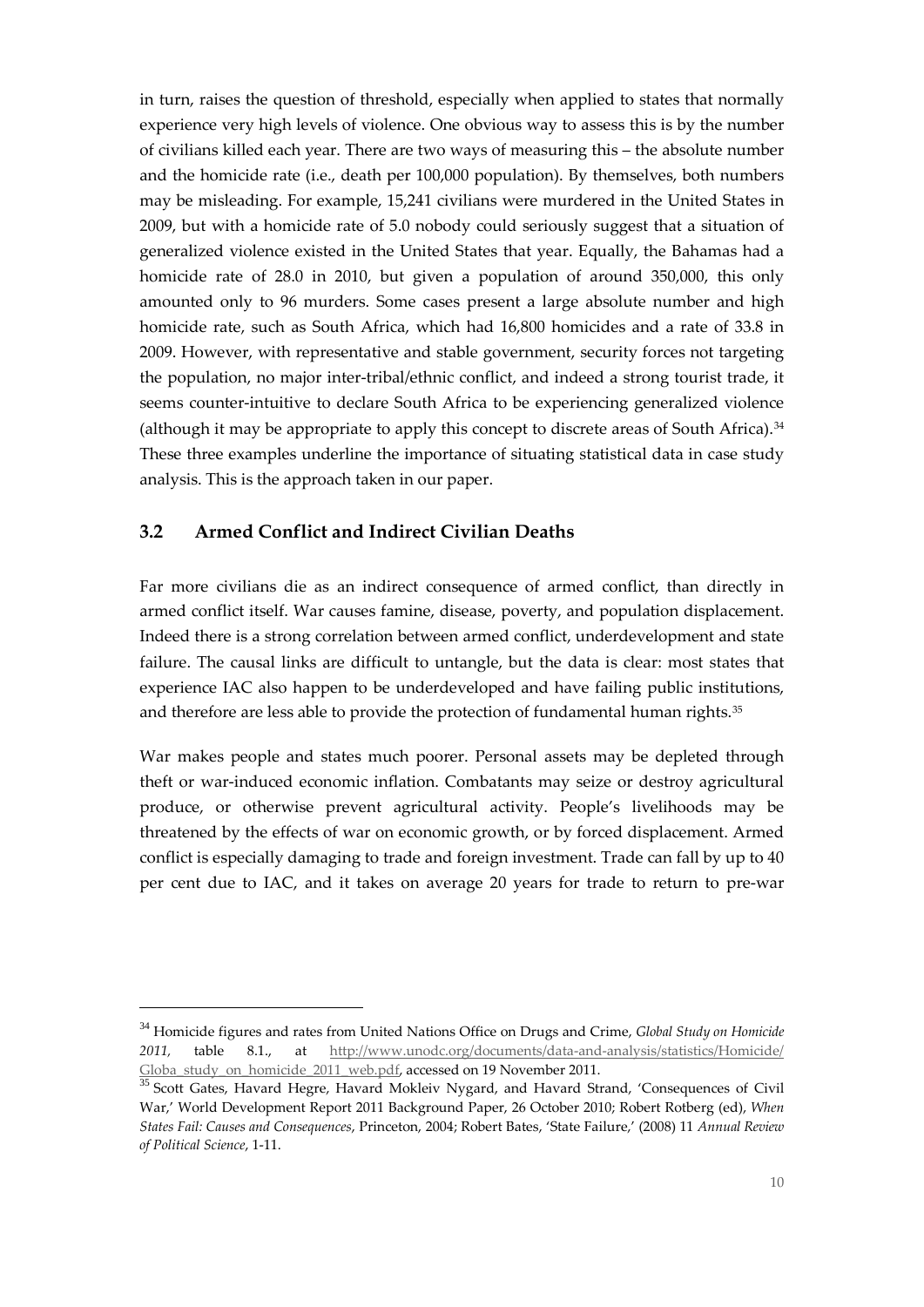levels.[36](#page-13-0) The typical IAC lasts seven years and reduces annual economic growth by 2.3 per cent per year, thus leaving a country 15 per cent poorer at the end.<sup>[37](#page-13-1)</sup>

Not surprisingly, armed conflict is a major cause of food insecurity. By one estimate, conflict in Africa cost the continent up to \$120 billion worth of agricultural production between 1960 and 2006. Detailed studies on Angola and Mozambique found that the wars in each country left a terrible legacy of child mortality and malnourishment. One study found that five years after the conflict, 39 per cent of under three-year olds in northern Mozambique were moderately or severely underweight.[38](#page-13-2) Analysis of crossnational quantitative data reveals that the median armed conflict between 1990-2004 will have increased the number of undernourished in the general population by 3.3 per cent, or 300,000 persons. [39](#page-13-3) Sub-Saharan countries are especially at risk, as conflict further undermines the resilience of states and communities to deal with drought. This combination of conflict and drought caused especially high levels of malnutrition in Darfur, Sudan, Somalia, and Ethiopia between 1998-2009.[40](#page-13-4)

Armed conflict greatly increases the risk of disease and reduces the capacities of individuals and states to deal with health problems. One study on mortality in the Darfur conflict found that over 80 per cent of almost 300,000 excess deaths from 2004-08 occurred not as a result of armed violence but from diseases like diarrhoea.[41](#page-13-5) Population displacement caused by conflict and food insecurity also exacerbate the problems of disease: '[e]pidemic diseases – tuberculosis, measles, pneumonia, cholera, typhoid, and dysentery – are likely to emerge from crowding, bad weather and poor sanitation in camps, while malnutrition and stress compromise people's immune systems.'[42](#page-13-6) Armed conflict causes vaccination programmes to breakdown, and this puts children in crowded refugee camps especially at risk. Families and states have fewer resources to tackle disease as a consequence of the economic hardships caused by conflict. Moreover, armed violence may directly undermine health services through the destruction of infrastructure and loss of medical professionals. According to the International Committee of the Red Cross, some 20,000 doctors have fled Iraq and 2,500 doctors and nurses were killed between 2003-08.[43](#page-13-7)

<span id="page-13-0"></span><sup>36</sup> *WDR 2011*,note 34 above, 64.

<sup>37</sup> Collier, note 12 above, 27.

<span id="page-13-2"></span><span id="page-13-1"></span><sup>38</sup> Tilman Bruck, 'War and Reconstruction in Northern Mozambique' (2006) 1 *Economics of Peace and Security Journal*, at 33.

<sup>39</sup> Gates *et al*., note 34 above, 29-30, 34.

<span id="page-13-4"></span><span id="page-13-3"></span><sup>&</sup>lt;sup>40</sup> Debarati Guha-Sapir and Olivia D'Aoust, 'Demographic and Health Consequences of Civil Conflict,' WDR 2011 Background Paper, October 2010, 22-23.

<span id="page-13-5"></span><sup>&</sup>lt;sup>41</sup> Olivier Degomme and Debarati Guha-Sapir, 'Patterns of Mortality Rates in the Darfur Conflict,' (2010) 373 *The Lancet*, 297.

<span id="page-13-6"></span> $42$  Hazem Adam Ghobarah, Paul K. Huth and Bruce M. Russett, 'Civil Wars Kill and Main People – Long after the Shooting Stops,' (2003) 97 *American Political Science Review*, 192.

<span id="page-13-7"></span><sup>43</sup> Guha-Sapir and D'Aoust, note 38 above*,* 16.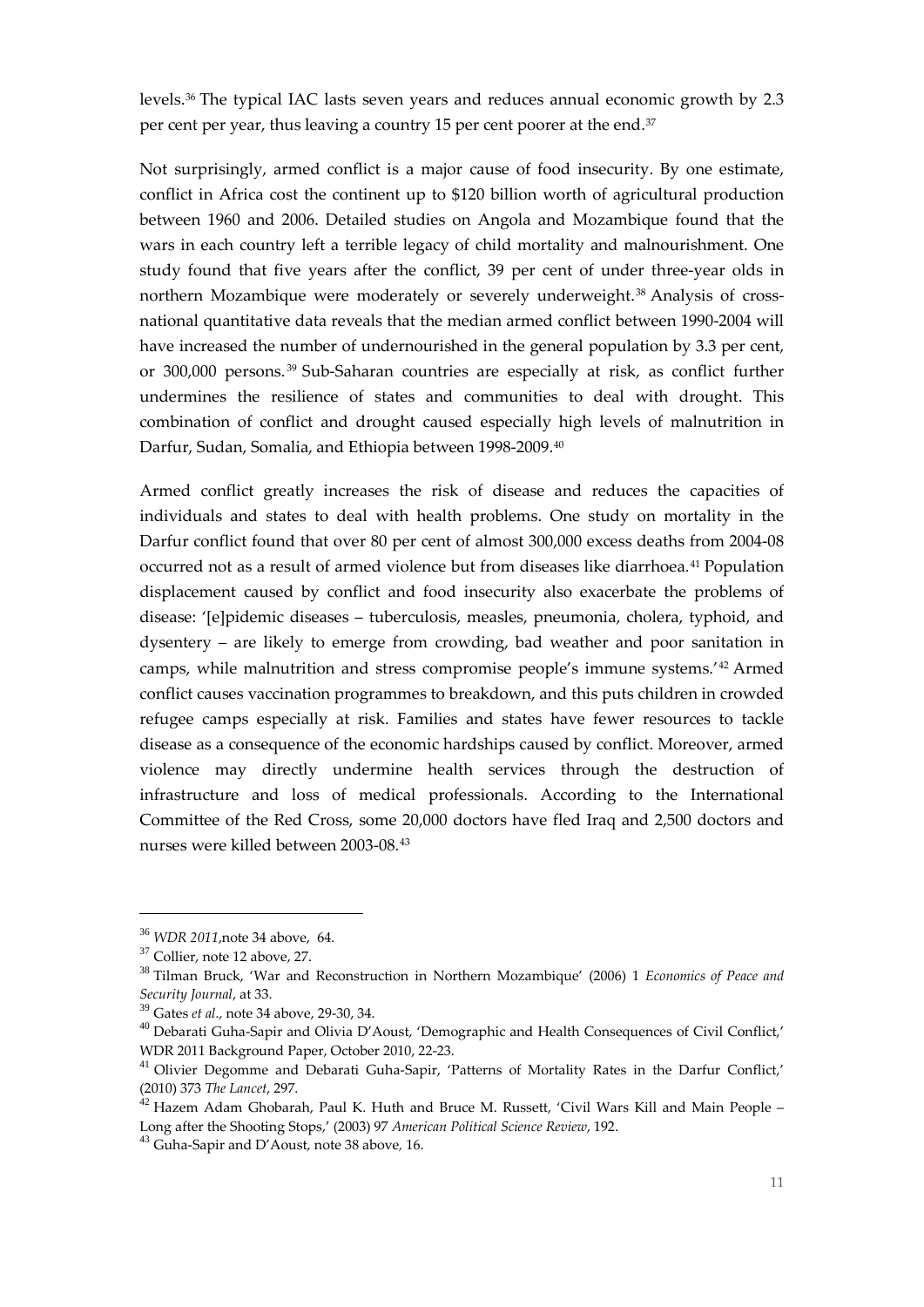#### <span id="page-14-0"></span>**3.3 Armed Conflict and Population Displacement**

Conflict forces people to flee their homes to escape the direct effects (bodily harm) and the indirect effects (poverty, famine and disease) of armed violence. Since the early 1990s, the United Nations Security Council (UNSC) has recognized the causal link between armed conflict and forced displacement. In resolutions on Iraq in 1991 (UNSCR 688), Bosnia in 1993 (UNSCR 819), Haiti in 1993 (UNSCR 841), Kosovo in 1998 (UNSCR 1199), and East Timor in 1999 (UNSCR 1239), the Security Council expressed deep concern at the mass displacement of civilians by these armed conflicts.<sup>[44](#page-14-1)</sup> The UNHCR estimated that in 2010 the number of people displaced from their homes by armed violence and human rights violations stood at around 25 million; of these, 10.5 million were refugees and 14.5 million were internally displaced persons.[45](#page-14-2)

In this respect, it is an irony that the 1951 Convention relating to the Status of Refugees (the 1951 Convention) does not explicitly provide international protection to civilians fleeing armed violence, given that it was a response to the mass displacement of civilians caused by the social, economic and political upheavals in Europe of the two world wars. Interpreters of the 1951 Convention have maintained a fiction that persecution of civilians is an activity that exists apart from war when, as we have argued, often it is integral to the modes of economic and social mobilization in, and the conduct of, armed conflict. Moreover, this relationship between the violent persecution of civilians and war is not peculiar to the post-Cold War IACs. Indeed, it was integral to how Germany waged World War Two, especially on the Eastern front.<sup>[46](#page-14-3)</sup> The violence, persecution and mass displacement of civilians was also a feature of the wars of decolonisation and ideological armed conflicts that raged in Latin America, Africa, and Asia during the Cold War.<sup>[47](#page-14-4)</sup> It is commendable that African and Latin American regional instruments on protection – the African convention on refugees and 1984 Cartagena Declaration on Refugees – are more specific than the 1951 Convention, in explicitly recognizing as refugees persons who must flee their homes as a consequence of foreign aggression, internal conflict, generalized violence or serious disturbances to public order.<sup>[48](#page-14-5)</sup>

<span id="page-14-1"></span><sup>&</sup>lt;sup>44</sup> Guy S. Goodwin-Gill and Jane McAdam, *The Refugee in International Law*, 3<sup>rd</sup> edn (Oxford: Oxford University Press, 2007), 5-6.

<span id="page-14-2"></span><sup>45</sup> UNHCR, *Global Report 2010*, 172-173, at [http://www.unhcr.org/gr10/index.html#/home,](http://www.unhcr.org/gr10/index.html#/home) accessed 16 November 2011.

<span id="page-14-3"></span><sup>46</sup> Omer Bartov, *Germany's War and the Holocaust* (Ithaca, NY: Cornell University Press, 2003).

<span id="page-14-4"></span><sup>47</sup> Aristide E. Zolberg, Astri Suhrke, and Sergio Aguayo, *Escape from Violence: Conflict and the Refugee Crisis in the Developing World* (Oxford: Oxford University Press, 1989); Gil Loescher, *Beyond Charity: International Cooperation and the Global Refugee Crisis* (Oxford: Oxford University Press, 1993).

<span id="page-14-5"></span><sup>48</sup> Article 1.2 of the *1969 Convention governing the Specific Aspects of Refugee Problems in Africa* defines refugee to include persons fleeing 'external aggression, occupation, foreign domination or events seriously disturbing public order.' Article 3.3 of the *1984 Cartagena Declaration on Refugees* defines refugee to include persons fleeing 'generalized violence, foreign aggression, internal conflict, massive violation of human rights, or other circumstances which has seriously disturbed public order.' Both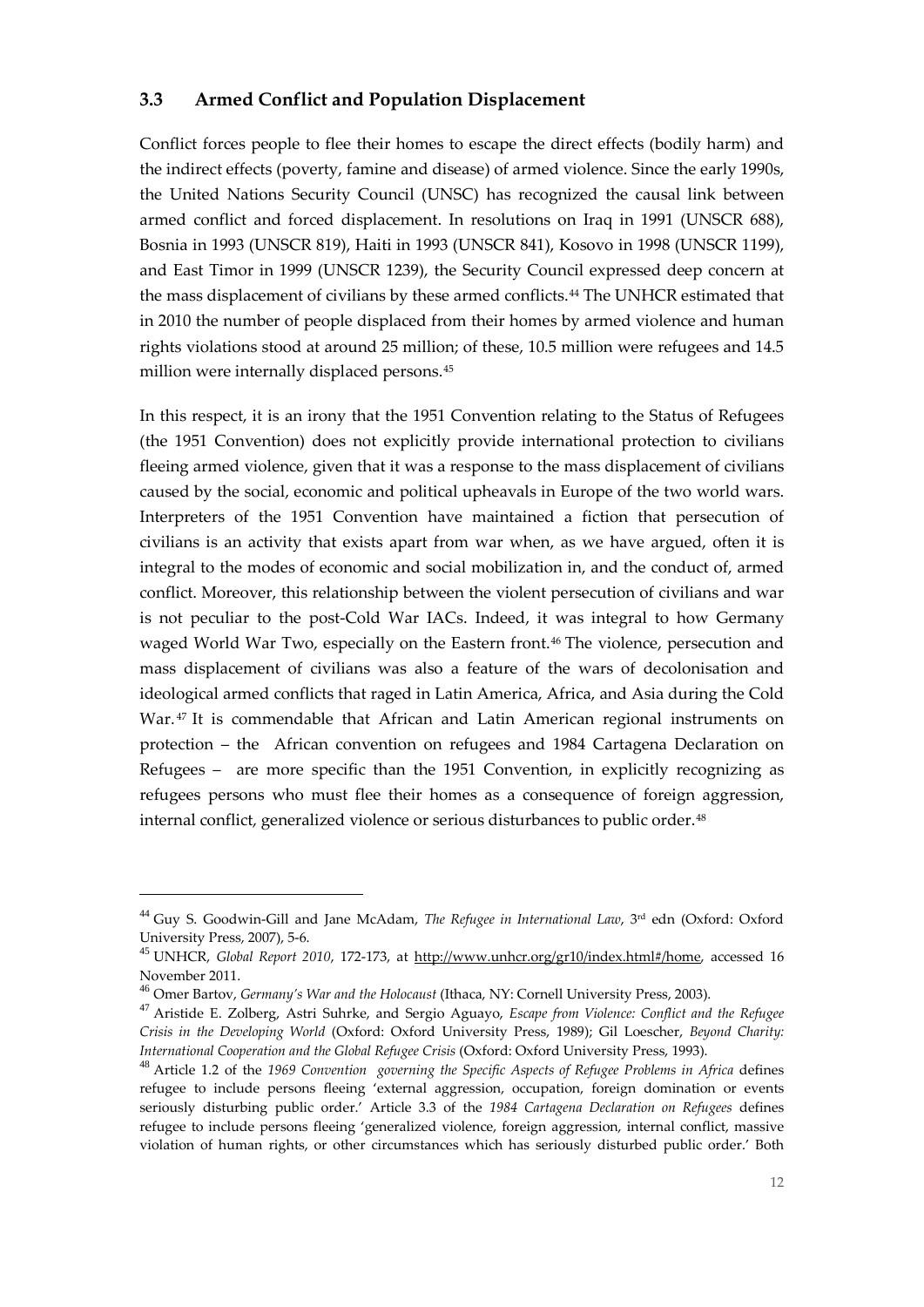Displaced populations, especially cross-border refugee flows, can further exacerbate the risk and intensity of conflict. Indeed, in resolution 688 on Iraq and resolution 841 on Haiti, the UNSC recognized that mass displacement was a threat to international peace and security. The mass arrival of refugees and displaced persons can heighten the *perception* of insecurity in three ways. First, they may ferment or support opposition to the existing political authorities. The sizable population of Palestinian refugees in Jordan has presented such a threat to the ruling regime. Second, they may be seen as a burden on domestic resources, especially in developing states that already struggle to provide for their own citizens. This was the case for Kenya in the 1990s, where resource scarcity was a source of internal conflict and accordingly, the government sought to limit the mass influx of Somali refugees. Third, they may be seen as a threat to social, cultural or ethnic balance. For example, the influx of Issaq refugees from Somalia in the 1980s threatened the delicate ethnic balance in Djibouti.<sup>[49](#page-15-0)</sup> Political, economic and social security are often fragile in states that are or have recently experienced IAC, and it is in this context that the heightened perception of insecurity may result in renewal or intensification of conflict.

Displaced persons usually end up in camps, often in neighbouring states. Some camps are makeshift with few facilities. Even those with state and/or international support often fail to provide access to adequate food, sanitation, clean water and medical care. Moreover, armed groups frequently take sanctuary and operate from refugee camps (as happened in Pakistan in the 1980s, and Zaire and Tanzania in the 1990s) further threatening the security of civilians in and around the camps.<sup>[50](#page-15-1)</sup>

treaties are available from Refworld at [http://www.unhcr.org/refworld/type/MULTILATERALTREATY.html.](http://www.unhcr.org/refworld/type/MULTILATERALTREATY.html) Article 15(c) of the 2004 EC Qualification Directive provides subsidiary protection for persons fleeing armed conflict provided they are able to demonstrate a 'serious and individual threat.' The Qualification Directive is intended to harmonise national protection practice across the EU. However, English and French courts have interpreted 15(c) in different but both restrictive ways, and thus its full potential has not been realised in terms of extending the scope of subsidiary protection. The Court of Justice of the European Union has also adopted a very high threshold. See Elgafaji v. Staatssecretaris van Justitie, C-465/07, European Union: European Court of Justice, 17 February 2009, available at: http://www.unhcr.org/refworld/docid/499aaee52.html . Hélène Lambert and Theo Farrell, 'The Changing Character of Armed Conflict and the Implications for Refugee Protection Jurisprudence,' (2010) 22 *International Journal of Refugee Law*, 237-273.

<span id="page-15-0"></span><sup>49</sup> Myron Weiner, 'Security, Stability and International Migration,' (1992/93) 17 *International Security*, 103-117. Examples from Loescher, note 45 above, 25-26.

<span id="page-15-1"></span><sup>50</sup> Sarah Kenyon Lischer, *Dangerous Sanctuaries: Refugee Camps, Civil War and the Dilemmas of Humanitarian Aid* (Ithaca, NY: Cornell University Press, 2005).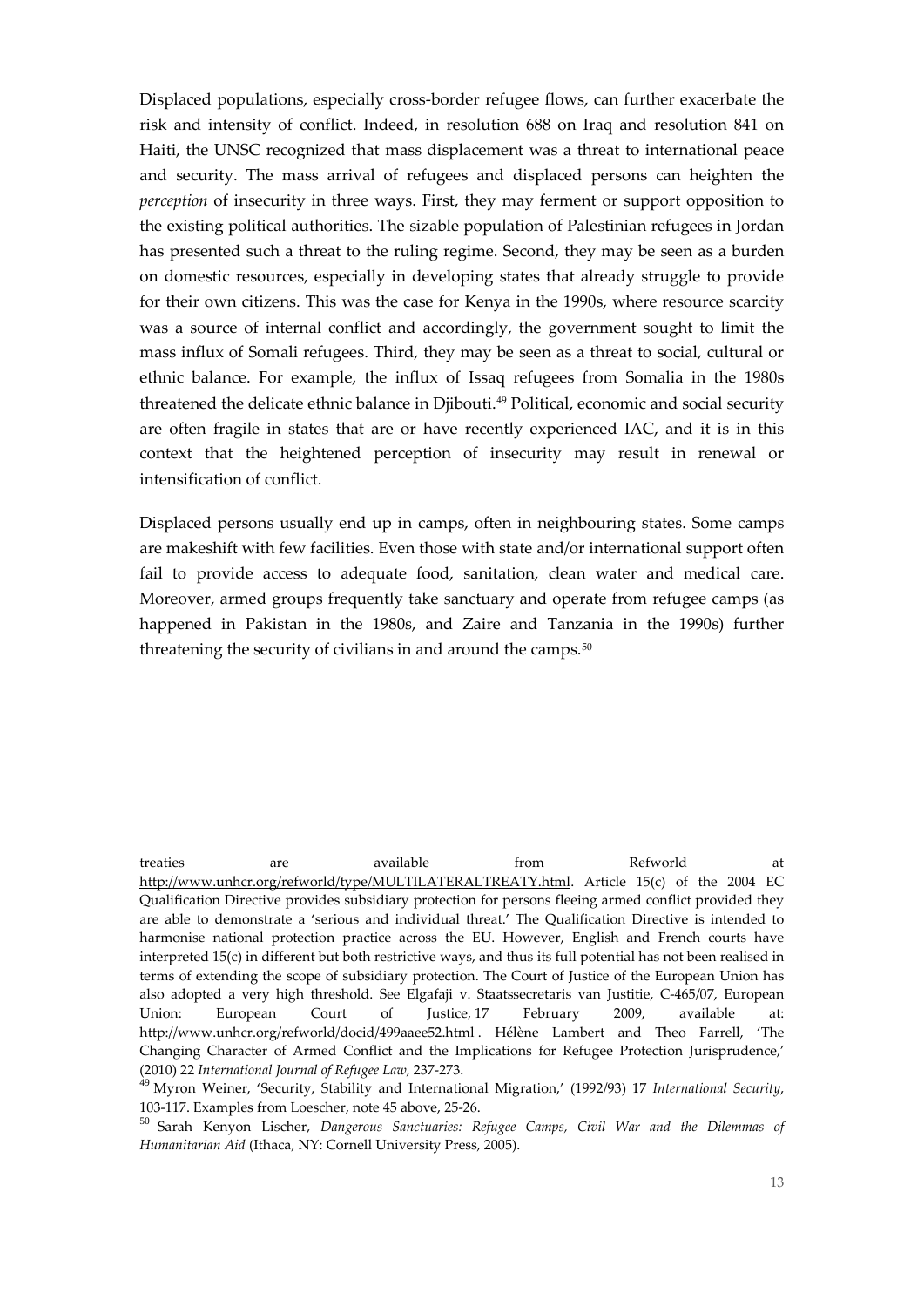# <span id="page-16-0"></span>**III ARMED CONFLICT: COMPARATIVE CASE STUDY ANALYSIS**

We turn now from general theories and analysis of armed conflicts to look at six specific case studies. The purpose is to demonstrate the complexity of contemporary IAC. Afghanistan is the largest producer of refugees in the world, with around 2 million from 2006-09 rising to well over 3 million in 2010. Colombia has the largest internally displaced population from conflict in the world, with around 3 million from 2006-10. Accordingly, we examine these two cases. DRC is Africa's largest war, drawing in all neighbouring states. Somalia's armed conflict has involved a tapestry of military actors, including clan militia, criminal gangs, Islamic insurgents and terrorists, pirates, neighbouring armies, UN peacekeepers and international forces. DRC and Somalia also have very large internally displaced populations, well in excess of one million each for 2006-2010. Hence, we consider these two cases. Sri Lanka and Mexico give us glimpses into the future of armed conflict. Sri Lanka is examined as a classic case of hybrid warfare. The Tamil anti-government forces used a mix of guerrilla tactics, suicide terrorist attacks and conventional capabilities. Government forces engaged in increasingly brutal tactics in an ultimately successful drive to eliminate the rebel organization. Mexico is not an armed conflict in the traditional sense. The state does not face an organized armed opposition to its government. However, Mexico is a battleground for rival criminal organizations that are waging a drugs war against each other and the security forces. Mexico has experienced levels of armed violence that are normally associated with armed conflict. Indeed, far more civilians have died violently each year in Mexico than in Afghanistan or Somalia. Thus, Sri Lanka and Mexico complete our set of case studies. We examine the cases in alphabetical order.

#### <span id="page-16-1"></span>**1 AFGHANISTAN**

Afghanistan has endured almost continuous armed conflict since 1978. Before then, the country had enjoyed four decades of peace and stability. 1978-79 saw popular rural uprising against the social and land reforms of a new Marxist government. The Soviet Union invaded in 1979 to install a more reliable regime, triggering a decade-long conflict against a vigorous Islamic insurgency. After the withdrawal of Soviet forces, Kabul continued to receive Soviet aid up to December 1991, at which point the Soviet Union collapsed, followed shortly thereafter by its Afghan client regime. A vicious civil war followed in 1992, as the uneasy Mujahideen alliance broke down and rival Pashtun, Tajik, Uzbeck and Hazara warlords fought each other for land and power. The Taliban, a radical Islamic and mostly Pashtun movement, emerged in 1994 in response the chaos, corruption and brutality of the Mujahideen civil war. Starting from Kandahar province in the South, the Taliban defeated the major warlords in quick succession, taking the Western city of Herat, Eastern city of Jalalabad, and finally Kabul in 1996, followed by the Northern city of Mazar-i-Sharif in 1997. By 1998, the Taliban had established control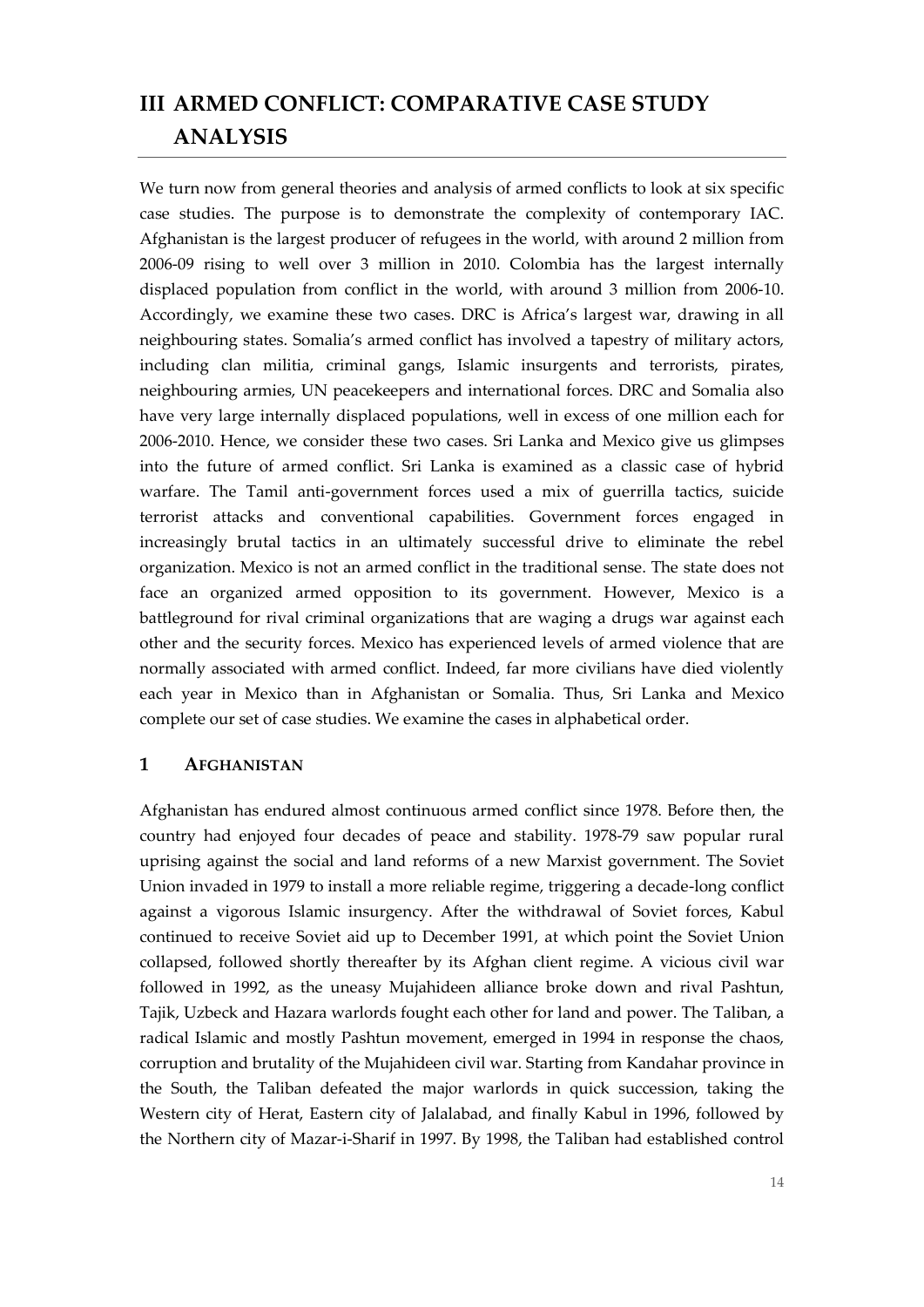over most of Afghanistan. The Taliban war rumbled on against a loose Northern Alliance of Tajik, Hazara and rival Pashtun militias who were held up in the mountains of North and North Eastern Afghanistan.<sup>[51](#page-17-0)</sup>

The US- led invasion in October 2001 led to the rapid defeat of the Taliban, and the appointment of a new interim government composed of Northern Alliance and former Mujahideen warlords. Between 2002 and 2005, there was a brief interlude in the Afghanistan conflict. The rump Taliban had retreated to Pakistan, and the international presence ensured that the jostling for power between rival warlords did not break out into open conflict. In 2003, the North Atlantic Treaty Organization took charge of the International Security Assistance Force (ISAF), and began to expand ISAF beyond Kabul into the relatively permissive North and West of Afghanistan. The conflict reignited in 2005-2006, as ISAF expanded in the Southern and Eastern provinces. In 2009, the United States redoubled its commitment to the Afghanistan war under the newly elected President Barak Obama, resulting in a surge of US forces and funding. A new commander of ISAF and US forces, General Stanley McChrystal, also brought renewed drive and direction to the military campaign. 2009-2011 saw an intensification of military operations, with major ISAF offensives in the South and East (leading to some displacement of Taliban activity into the more stable North and West), a ramping up of special force raids to kill and capture Taliban leaders, and an accelerated effort to develop the Afghan security forces.<sup>[52](#page-17-1)</sup>

IAC in Afghanistan has had multiple causes. Much like the jihad against Soviet forces from 1979-89, the conflict since 2001 is an Islamic insurgency against an infidel invader, currently led by Taliban in alliance with the other two major insurgent groups in the east (the Haqqani network and Hekmatyar's HIG). The current conflict is also a civil war. Some view it as a war between Ghilzai Pashtuns (who form the core of the Taliban) and the victorious Northern Alliance (Durrani Pashtuns, Tajiks, Uzbecks and Hazaras). However, the Taliban appear to draw support from all Afghan ethnic groups.<sup>[53](#page-17-2)</sup> At the local level, competition between kinship groups frames a violent competition for resources (land, water, control of routes, and narcotics revenue). For example, the conflict in Northern Helmand is primarily a struggle between three Pashtun tribal groups, the Alizai, Alikozai, and Ishaqzai. The situation in central Helmand is less defined along tribal lines due to the complex tapestry of kinship groups, but still much of the insurgency is defined by various groups resisting abuse by the Afghan police who are

<span id="page-17-0"></span><sup>51</sup> Thomas Barfield, *Afghanistan: A Cultural and Political History* (Princeton, NJ: Princeton University Press, 2010), 225-261; Barnett R. Rubin, *The Fragmentation of Afghanistan* (New Haven: Yale University Press, 2002, 2nd edn); Ahmed Rashid, *Taliban* (London: Pan Books, 2000).

<span id="page-17-1"></span><sup>52</sup> Rudra Chaudhuri and Theo Farrell, 'Campaign Disconnect: Operational Progress and Strategic Obstacles in Afghanistan, 2009-2011' (2011) 87 *International Affairs*, 271-296.

<span id="page-17-2"></span><sup>53</sup> Antonio Giustozzi, *Koran, Kalashnikov, and Laptop: The Neo-Taliban Insurgency* (London: Hurst, 2007); Antonio Giustozzi, ed., *Decoding the New Taliban* (London: Hurst, 2009).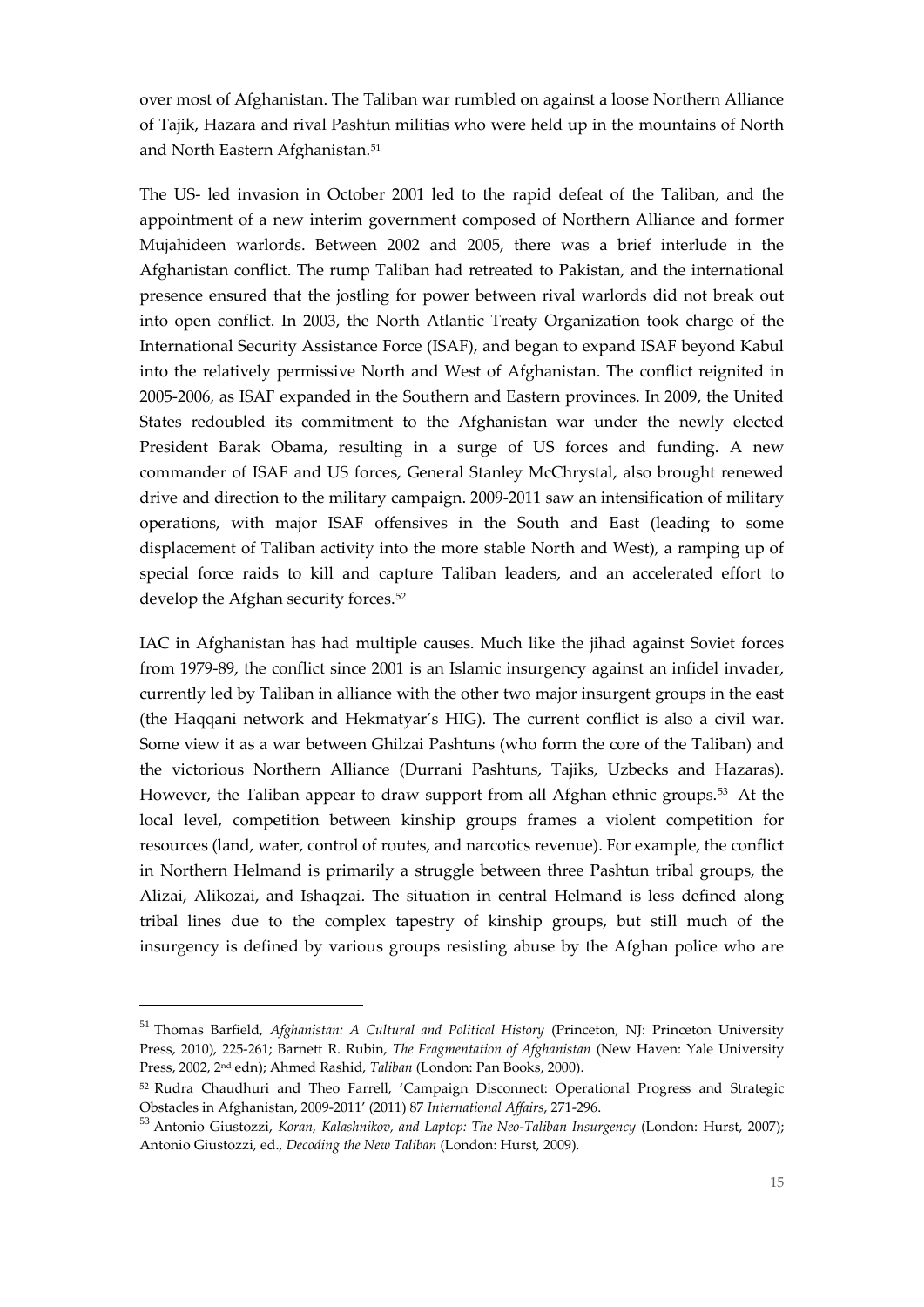locally dominated by the Noorzai tribe.<sup>[54](#page-18-0)</sup> This illustrates the larger point that since Afghan politics is based on patrimonialism, the natural order is for government positions to be used to sustain one kinship group at the expense of others.<sup>[55](#page-18-1)</sup> This, in turn, further challenges the simple view of the conflict as an Islamic insurgency against an elected government. Finally, the conflict also has a significant transborder dimension. The Taliban developed in the 1990s with the support of the Pakistani intelligence service (ISI) in the two unruly provinces that border Afghanistan, Baluchistan and the North-West Frontier. The Taliban retreated across the border to Pakistan in 2002, and continue to generate forces and direct attacks against the Afghan government and ISAF from these two provinces with the support of the ISI.<sup>[56](#page-18-2)</sup>

Between 600,000 and 2.5 million civilians were killed in the Soviet War. The Mujahideen Civil War also saw widespread indiscriminate violence against civilians; for example, around 10,000 were killed in the struggle for Kabul in 1993.<sup>[57](#page-18-3)</sup> In contrast, civilian fatalities since 2006 have been relatively modest. Starting from under 1,000 in 2006, direct civilian deaths from the conflict have risen by approximately 500 each year to over 2700 in 2010. Civilian casualties caused by ISAF attract much media attention and Afghan government criticism, but most civilians are killed by insurgent action (ranging from a low of 55 per cent in 2008 to highs of 72 per cent in 2006 and 75 per cent in 2010)[.58](#page-18-4) Afghanistan is the largest producer of refugees in the world, both in absolute numbers and as a proportion of the national population. Between 2006-2009, around 2 million Afghans were refugees (out of an estimated Afghan population of 30 million). [59](#page-18-5) Many of these are legacy refugees from the 1980s, when punishing attacks on the population caused 5 million to flee into Iran and Pakistan; the Mujahideen Civil War that followed discouraged many from returning. But it is also indicative of the general lack of security, especially in the Southern and Eastern provinces. In rural communities, civilians face daily threats of violence from corrupt security forces, insurgents, organised crime, and other armed groups. Afghan police commonly prey on the civilian communities they are supposed to protect (though this problem has improved since 2010).<sup>[60](#page-18-6)</sup> In the 1990s, the Taliban were responsible for some massacres, most notably in Herat. Since 2006, the Taliban have exercised more discipline, in order to win local consent. However, when they are unable

<span id="page-18-0"></span><sup>54</sup> Mike Martin, *A History of Helmand* (Afghan COIN Centre, August 2011).

<span id="page-18-1"></span><sup>55</sup> Antonio Giustozzi, *The Art of Coercion* (London: Hurst, 2011).

<span id="page-18-2"></span><sup>56</sup> C. J. Chivers, 'Tensions Flare as G.I.s Take Fire Out of Pakistan,' *New York Times*, 16 October 2011.

<span id="page-18-3"></span><sup>57</sup> Rob Johnson, *The Afghan Way of War* (London: Hurst, 2011), 249, 251.

<span id="page-18-4"></span><sup>58</sup> Ian S. Livingston and Michael O'Hanlon, 'Afghanistan Index', 30 November 2011, figures 1.31 and 1.32 a[t http://www.brookings.edu/~/media/Files/Programs/FP/afghanistan%20index/index.pdf](http://www.brookings.edu/~/media/Files/Programs/FP/afghanistan%20index/index.pdf)

<span id="page-18-5"></span><sup>59</sup> Table 3. The Afghan refugee population dramatically rises by a million in 2010. This may be due to the major ISAF and ANSF offensives in the southern provinces of Helmand and Kandahar in 2010, which may have caused local nationals to flee into Pakistan.

<span id="page-18-6"></span><sup>&</sup>lt;sup>60</sup> Royal United Services Institute and Foreign Policy Research Institute, 'Reforming the Afghan National Police,' Joint Report, November 2009, 8-14; Thomas Hardy, 'Afghan Police Corruption in Fuelling Insurgency,' *Daily Telegraph*, 3 June 2010.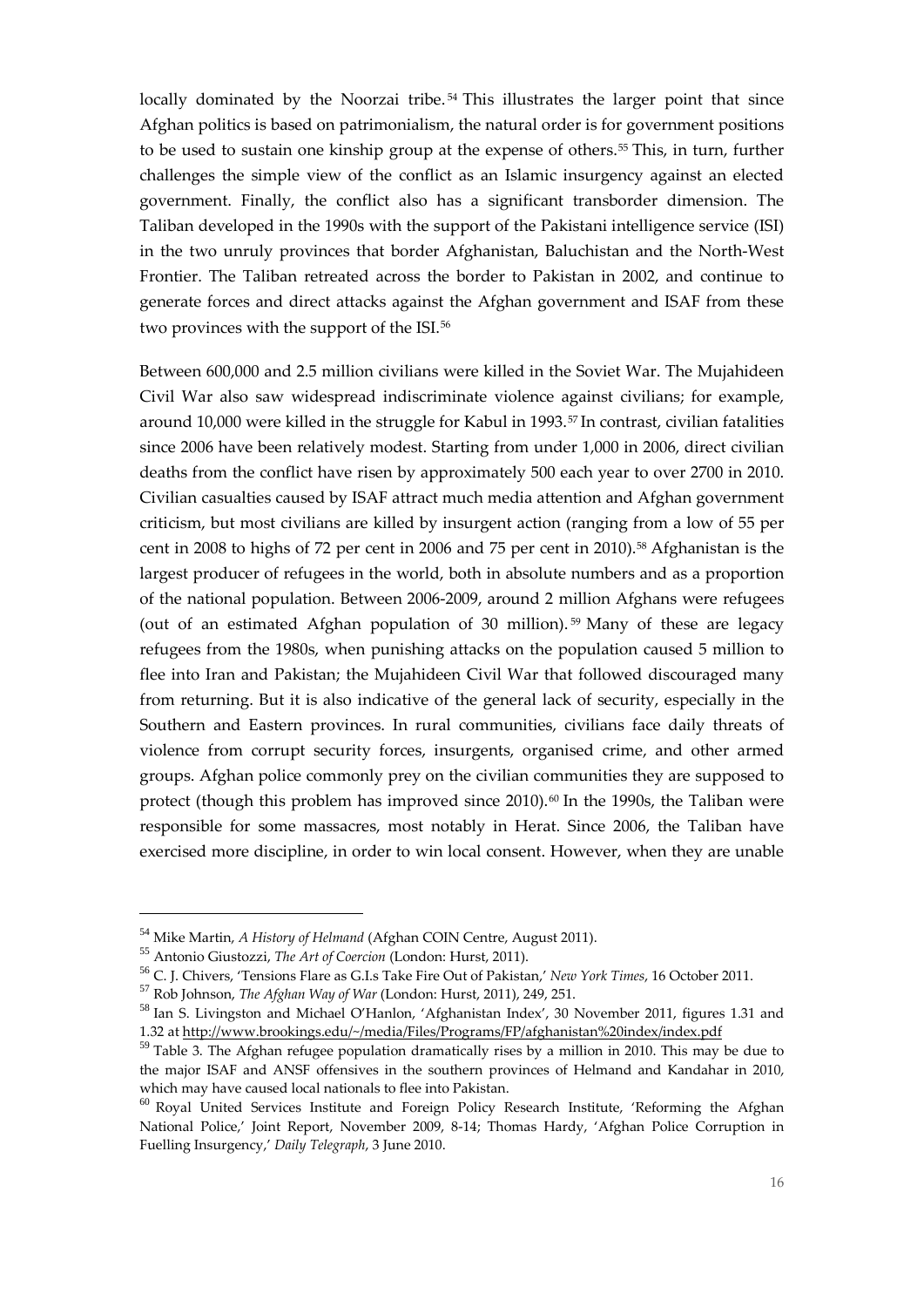to subvert tribal clans through subtle means, the Taliban will use violence and intimidation.<sup>[61](#page-19-1)</sup>

The overall trend in the current IAC in Afghanistan is one of steady intensification in attacks by anti-government forces since 2006. The insurgency is most active in the Summer months, when the poppy crop has been harvested and before the Winter sets in. The Afghan NGO Safety Office (ANSO) records attacks by anti-government forces peaking at 335 in July 2006, 405 in July 2007, 634 in August 2008, 1093 in August 2009 and 1541 in August 2010. The armed conflict is most intense in the South and East of Afghanistan. Insurgent attacks exceed 100 per quarter (in most cases, many times so) in the Southern provinces of Helmand and Kandahar, and the Eastern provinces of Ghazni, Nangarhar, Paktya, Khost and Kunar. In recent years, security appears to have grown worse in the West and North of the country. The offensive by ISAF and the Afghan army in the South in 2010 resulted in displacement of insurgent activity to the West, especially Farah province. The insurgency is very active in the Northwest provinces of Badghis and Faryab, were ISAF has been attempting to provide security for the completion of Highway 1 (the national ring road). There is also evidence of increased insurgent presence and activity in the North, especially along the major Northern logistical route for ISAF which runs through Kunduz and Baghlan provinces.[62](#page-19-2) Throughout Afghanistan, the public perception of insecurity remains high. In the largest survey of Afghan public opinion in 2011, 38 per cent of respondents identify insecurity as the greatest problem. This figure rises to over 50 per cent for respondents in the South and East.<sup>[63](#page-19-3)</sup>

#### <span id="page-19-0"></span>**2 COLOMBIA**

1

The conflict in Colombia can be traced back to 'la Violencia', a ten-year undeclared civil war that emerged in 1948. After the liberal military coup d'Etat of 1953, the new leader Gustavo Rojas Pinilla appealed to all armed groups to lay down their arms. Nonetheless, over the years and fuelled by the increased repression and censorship of the Pinilla regime, left-wing groups retained their weapons and sought refuge in the mountainous regions of the country. A number of Soviet-style communists, Maoists or Castrists groups, emerged in the 1960s, notably the ELN, EPL, M-19, ANAPO, Quintin Lame, and, most significant for the ongoing conflict, Fuerzas Armadas Revolucionarias de Colombia

<span id="page-19-1"></span><sup>61</sup> Johnson, note 55 above, 272-275; Ray Rivera, Shar Fiullah, and Eric Schmitt, 'Militants Turn to Death Squads in Afghanistan,' *New York Times*, 28 November 2011.

<span id="page-19-2"></span><sup>62</sup> Data from The Afghanistan NGO Safety Office, *ANSO Quarterly Report, Q1 2011*, 1 January – 31 March 2011, 7-10, at [http://www.ngosafety.org/store/files/ANSO%20Q1%202011.pdf;](http://www.ngosafety.org/store/files/ANSO%20Q1%202011.pdf) Farrell interviews with command staff at ISAF Regional Commands (RC), RC-North (Mazar-i-Sharif), RC-West (Herat), RC-Southwest (Camp Bastion), RC-South (KAF), and RC-East (BAF), Afghanistan, October 2010; Antonio Giustozzi and Christopher Reuter, 'The Northern Front: The Afghan Insurgency Spreading Beyond the Pashtuns,' Briefing Paper 3 (Berlin: Afghan Analysts Network, 2010).

<span id="page-19-3"></span><sup>63</sup> *Afghanistan in 2011: A Survey of the Afghan People* (The Asia Foundation, 2011), 22. Survey of almost 6500 people in all 34 provinces.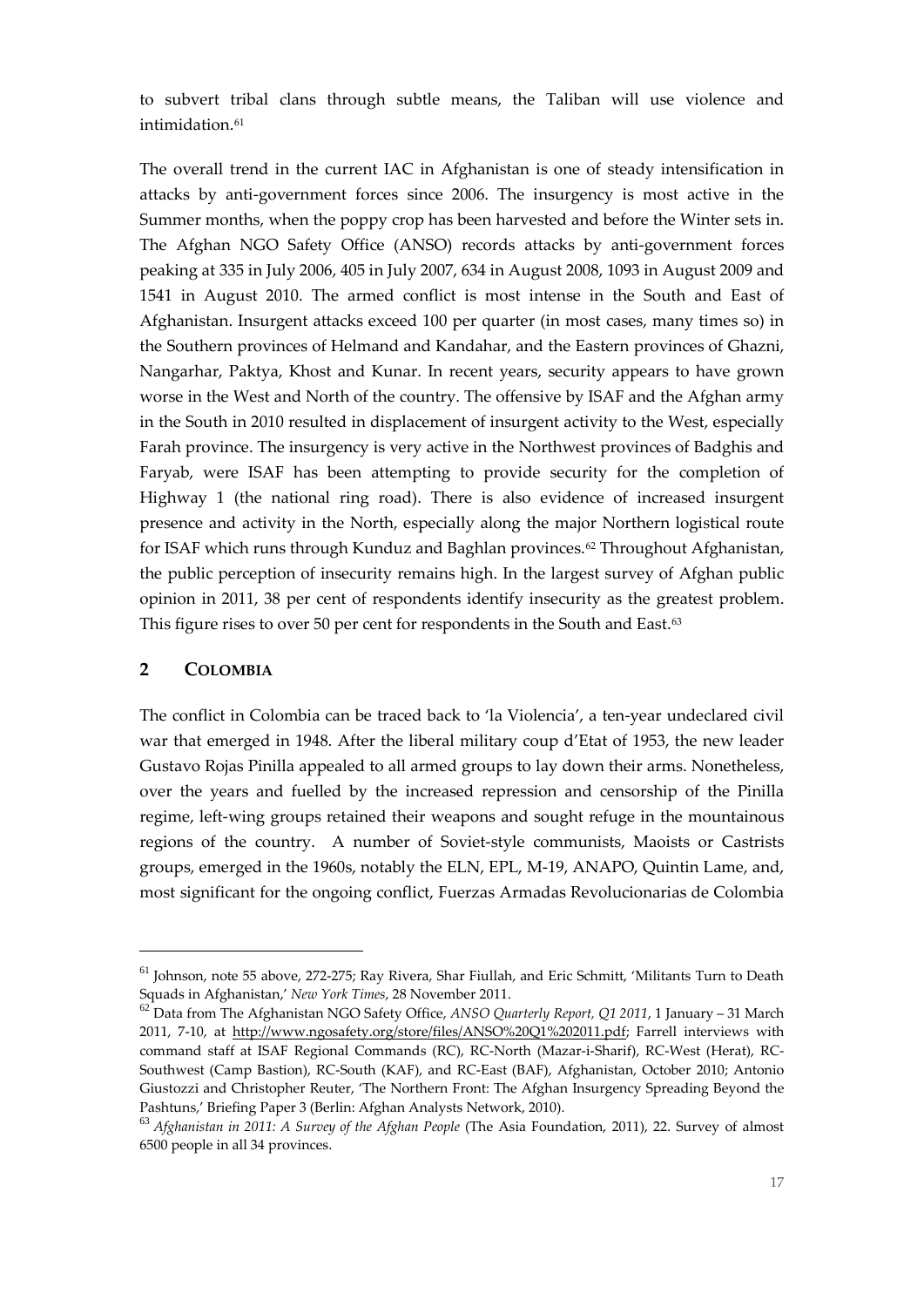(FARC). These various groups engaged in some coordinated actions against the government, particularly after the establishment of the Simon Bolivar Guerrilla Coordinating Committee in 1987. The guerrillas, particularly the FARC, generate revenue through business dealings with the Colombian narcotics industry, although they claim that this does not compromise their ideological agenda.<sup>[64](#page-20-0)</sup> The emergence of guerrilla movements has been matched by the creation of self-defence paramilitary groups under an umbrella organization, the Autodefensas Unidas de Colombia (AUC), which has undertaken a number of massacres of civilians suspected of being guerrilla sympathisers. The AUC has been officially demobilized in December 2005, but some elements continue to pursue criminal activities, in particular drug trafficking, and to challenge the government's authority and the armed forces.

President Uribe's election in 2002 and its subsequent re-election in 2006 showed an escalation in the government's offensive against the armed groups, a policy followed by his successor in 2010, Juan Manuel Santos, and supported by the United States. From 2000 to 2007, Colombia received more than US\$5 billion in US assistance for the military and the police. [65](#page-20-1) The human cost of this policy is reflected in the high number of deaths caused directly by the conflict; although figures show a relative decline, falling from 3,633 in 2004 to 1,463 in 2009, due to the increasing success of the government's campaign against the FARC and other armed groups. Overall, the conflict is believed to have caused over 73,000 fatalities since 1963.<sup>[66](#page-20-2)</sup> It has also produced a very large forced displacement, mostly within Colombia. In 2010, there were over 110,000 refugees and 3.5 million internally displaced persons (see table 3). The conflict defies neat characterization. It is an insurgency, a civil war, a war against the civilians, and generalized violence.<sup>[67](#page-20-3)</sup>

Tactics used by government forces, in particular, the use of antipersonnel landmines, have caused widespread civilian harm and suffering. Human Rights Watch notes that landmines leave 'hundreds of civilians maimed, blind, deaf or dead every year. Many of the survivors are among Colombia's poorest and most vulnerable citizens: peasants or others who live in impoverished rural regions, far from state authorities and hospitals, and who are often caught in the middle of the conflict.'[68](#page-20-4) Hostage taking is common, either to deter operations by security forces ('political' hostages), or to finance the insurgency through ransoms ('economic' hostages). In 2008, the FARC alone was

<span id="page-20-0"></span><sup>64</sup> Garry Leech, *The FARC: The Longest Insurgency* (London: Zed Books, 2011).

<span id="page-20-1"></span><sup>65</sup> Just the Facts, *U.S. Aid to Colombia*, <http://justf.org/Country?country=Colombia> (last access: 29 November 2011). The level of military aid declines after 2007, but remains important.

<span id="page-20-2"></span><sup>66</sup> International Institute for Strategic Studies, *The Armed Conflicts Database*, [http://www.iiss.org/publications/armed-conflict-database/,](http://www.iiss.org/publications/armed-conflict-database/) (last access: 29 November 2011).

<span id="page-20-3"></span><sup>67</sup> Eduardo Posada Carbó, *Guerra Civil? El Lenguaje Del Conflicto En Colombia*, Fundación Ideas para la Paz, Bogota, 2001.

<span id="page-20-4"></span><sup>68</sup> Human Rights Watch, *Maiming the People: Guerrilla Use of Antipersonnel Landmines and other Indiscriminate Weapons in Colombia*, July 2007, p.1.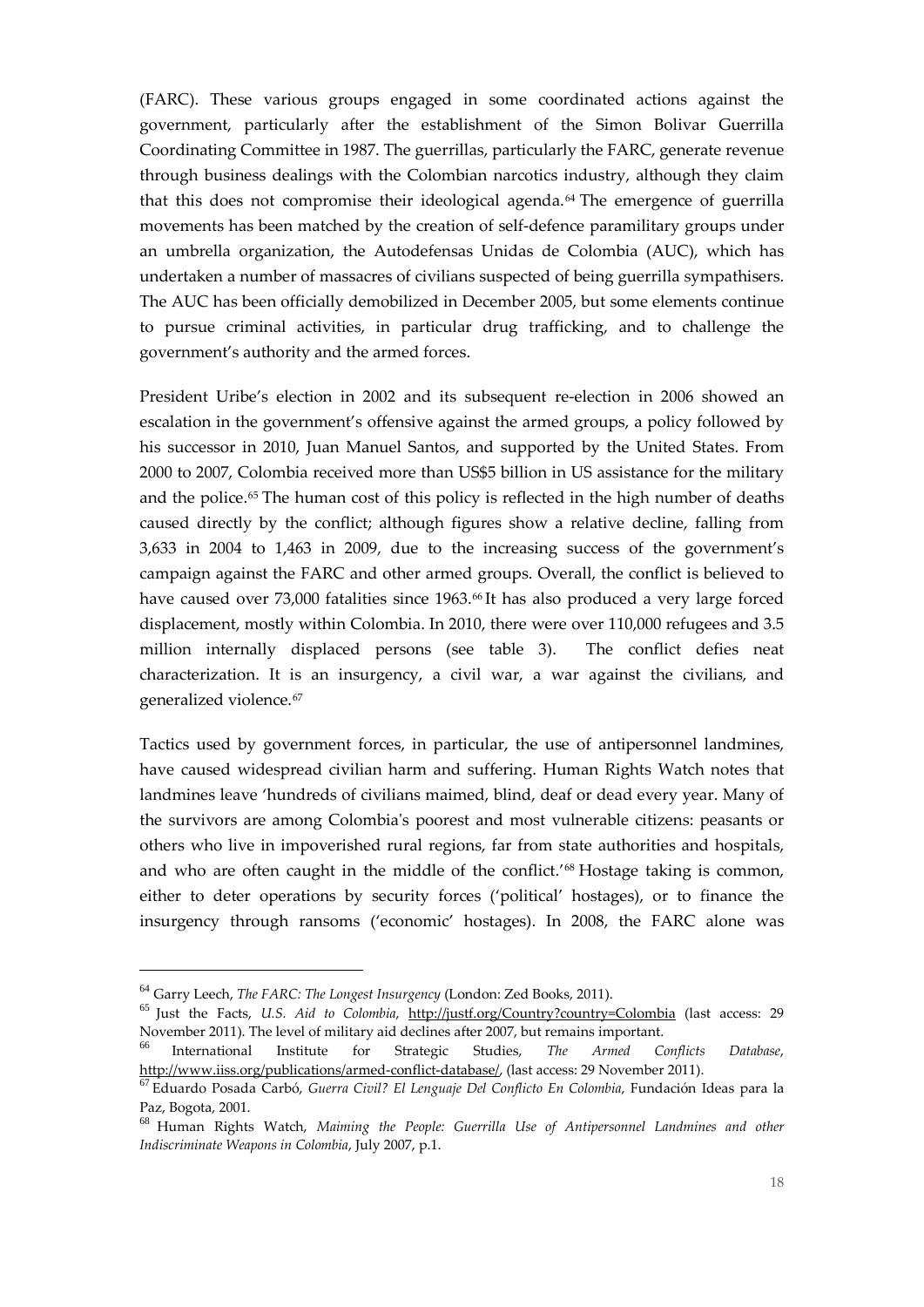believed to hold 40 political hostages and about 700 economic hostages.<sup>[69](#page-21-1)</sup> Use of child soldiers is also a particular problem. Guerilla propaganda encourages some children to join insurgent forces. Insurgents also abduct around 28 children per month. In total, between 11,000 and 14,000 child soldiers are currently enrolled in guerrilla groups, accounting for 30 per cent of the FARC fighting force.[70](#page-21-2)

Guerrilla violence is matched by that of the AUC successor groups, who regularly commit massacres, killings, rape and extortions. [71](#page-21-3) Government forces have also been accused of serious breaches of human rights. [72](#page-21-4) The overall level of violence in this conflict-afflicted country is reflected in the number of homicides, 20,000 in 2004 falling to around 16,000 in 2009. Gender-based violence is extensive. Moreover, 85 per cent of victims among the 21,288 suspected cases are underage. Compounding the problem is government failure to prosecute those responsible for gender-violence.[73](#page-21-5)

Although one might assume that Colombia's complex geography (mountains, rivers and hills divide the country in different regions with distinct identities) would lead to a geographical distribution of violence affecting more remote areas, the opposite can be observed. About half of the country's population lives in the triangle between and including the three cities of Bogota, Medellin and Cali. Most of the armed violence is concentrated in this area, especially the most populated cities. The more remote areas of the country are affected by armed violence primarily when the security forces undertake operations in such areas. The high rate of homicides in Bogota, Medellin and Cali can largely be attributed to wars between rival gangs over the control of drugs production and trafficking routes, emphasizing the conflict's complex and multi-faceted nature.

#### <span id="page-21-0"></span>**3 DEMOCRATIC REPUBLIC OF CONGO**

1

The conflict in the Democratic Republic of the Congo (DRC), a country as large as two thirds the size of Western Europe and rich in natural resources (diamonds, oil, uranium, gold, copper, coltan and cobalt), is the widest interstate war in African history. There are no less than three different conflicts fought simultaneously. The first is an ethnic conflict between the Hutu and the Tutsi. The victory of the Tutsi-led Rwandan Patriotic Front in 1994 caused more than a million Hutu refugees to flee Rwanda for the DRC. The refugee

<span id="page-21-1"></span><sup>69</sup> Virginia M. Bouvier, 'Colombia's Crossroads: The FARC and the Future of the Hostages', *United States Institute of Peace Briefing*, June 2008.

<span id="page-21-2"></span><sup>70</sup> La Shawn Pagan, 'Colombia's War on Child Soldiers', *Media Global News*, 4 October 2011, <http://www.mediaglobal.org/2011/10/04/colombias-war-on-child-soldiers/> (last access 29 November 2011).

<span id="page-21-3"></span><sup>71</sup> Human Rights Watch, *Paramilitaries' Heirs: The New Face of Violence in Colombia*, February 2010.

<span id="page-21-4"></span><sup>72</sup>Amnesty International, *Annual Report 2011*, available a[t http://www.amnesty.org/en/region/](http://www.amnesty.org/en/region/%20colombia/report-2011#section-30-13)  [colombia/report-2011#section-30-13](http://www.amnesty.org/en/region/%20colombia/report-2011#section-30-13) (last access 29 November 2011).

<span id="page-21-5"></span><sup>73</sup> Amnesty International, *'This is What we Demand. Justice'. Impunity for Sexual Violence against Women in Colombia's Armed Conflict*, September 2011.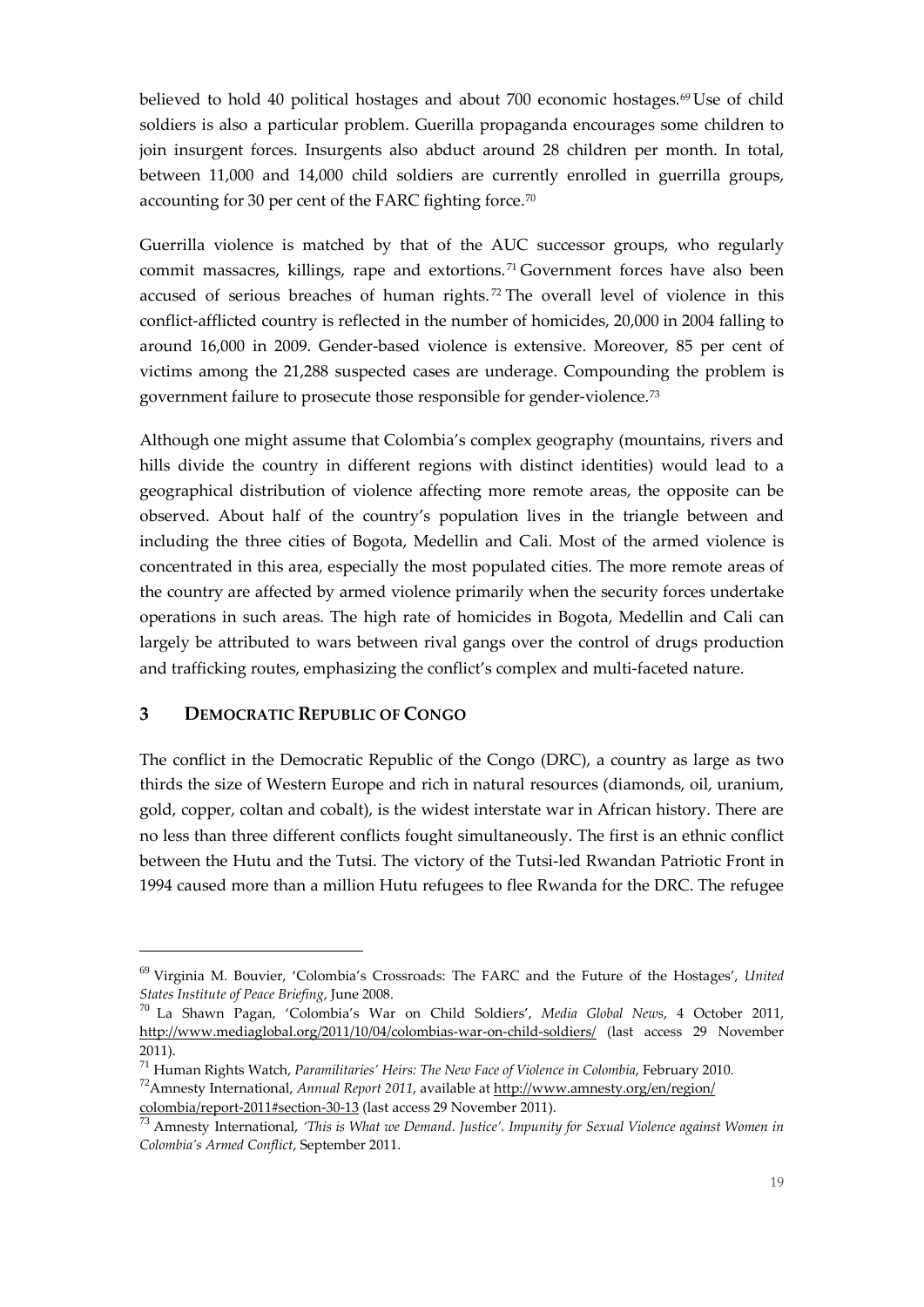camps effectively became bases for the Hutu militia that carried out the Rwandan genocide, with violent and destabilizing effects on local Congolese Hutus and Tutsis. The second is an insurgency by several rebel groups. The third is a series of proxy wars involving neighbouring countries: Burundi, Rwanda and Uganda supporting the rebels, while Chad, Namibia and Zimbabwe supported the government, each country wanting to secure its access to the DRC's natural resources.<sup>[74](#page-22-0)</sup>

The Congolese war formally ended in January 2003 but without a political settlement. The government controls only small parts of its territory, as the regions of North and South Kivu, Ituri and Northern Katanga are mainly run by rebel movements financed by the exploitation of the DRC's natural resources. The presidential elections of 28 November 2011, contested by four of President Kabila's main opponents illustrate, once again, the failures of the peacebuilding strategy established by the international community. The discursive frame elaborated by international actors precluded action on violence at the local level, although it is believed by scholars to be the main driver of the conflict at the national and regional levels.[75](#page-22-1)

The human cost of the conflict is tremendous. The widely cited figure of 5.4 million deaths between 1998 and 2007 has been challenged on methodological grounds, but numbers remain staggering. More conservative estimates claim a death toll of 3.3 million deaths in this timeframe.[76](#page-22-2) Refugees are estimated at close to 500,000 with another 1.7 million internally displaced persons. Most of those displaced within the country are fleeing the provinces of North and South Kivu bordering Rwanda, where civilians have been the targets of deliberate attacks perpetrated by government forces and nongovernment armed groups: the number of IDPs fleeing North and South Kivu alone adds up to more than a million. The majority of violent assaults are committed in North and South Kivu, as well as the Ituri and North Katanga regions. Unsurprisingly, these areas are border regions, remote from the control of the central power (the distance between Kinshasa and South Kivu is approximately 1,000 km) and subject to the influence of neighbours having a vested interest in keeping these regions destabilized. The emerging picture is one of an unsettled and violent periphery (the northern and eastern parts of the country) which the government cannot hold control.

The diversity of violent means used by armed actors suggests a brutalization of the conflict that cannot be analyzed along ethnic lines alone, but also has to take into account

<span id="page-22-0"></span><sup>74</sup> Jason Stearns, *Dancing in the Glory of Monsters: The Collapse of the Congo and the Great War of Africa* (New York: Public Affairs, 2011); Gerald Prunier, *Africa's World War: Congo, the Rwandan Genocide, and the Making of a Continental Catastrophe* (Oxford: Oxford University Press, 2011).

<span id="page-22-1"></span><sup>75</sup> Séverine Autesserre, *The Trouble with the Congo: Local Violence and the Failure of International Peacebuilding* (Cambridge, Cambridge University Press, 2010).

<span id="page-22-2"></span><sup>76</sup> Tony Gambino, 'Democratic Republic of the Congo', *World Development Report 2011 Background Case Study*, World Bank, 2011, available at <http://wdr2011.worldbank.org/node/2679> (last access 30 November 2011).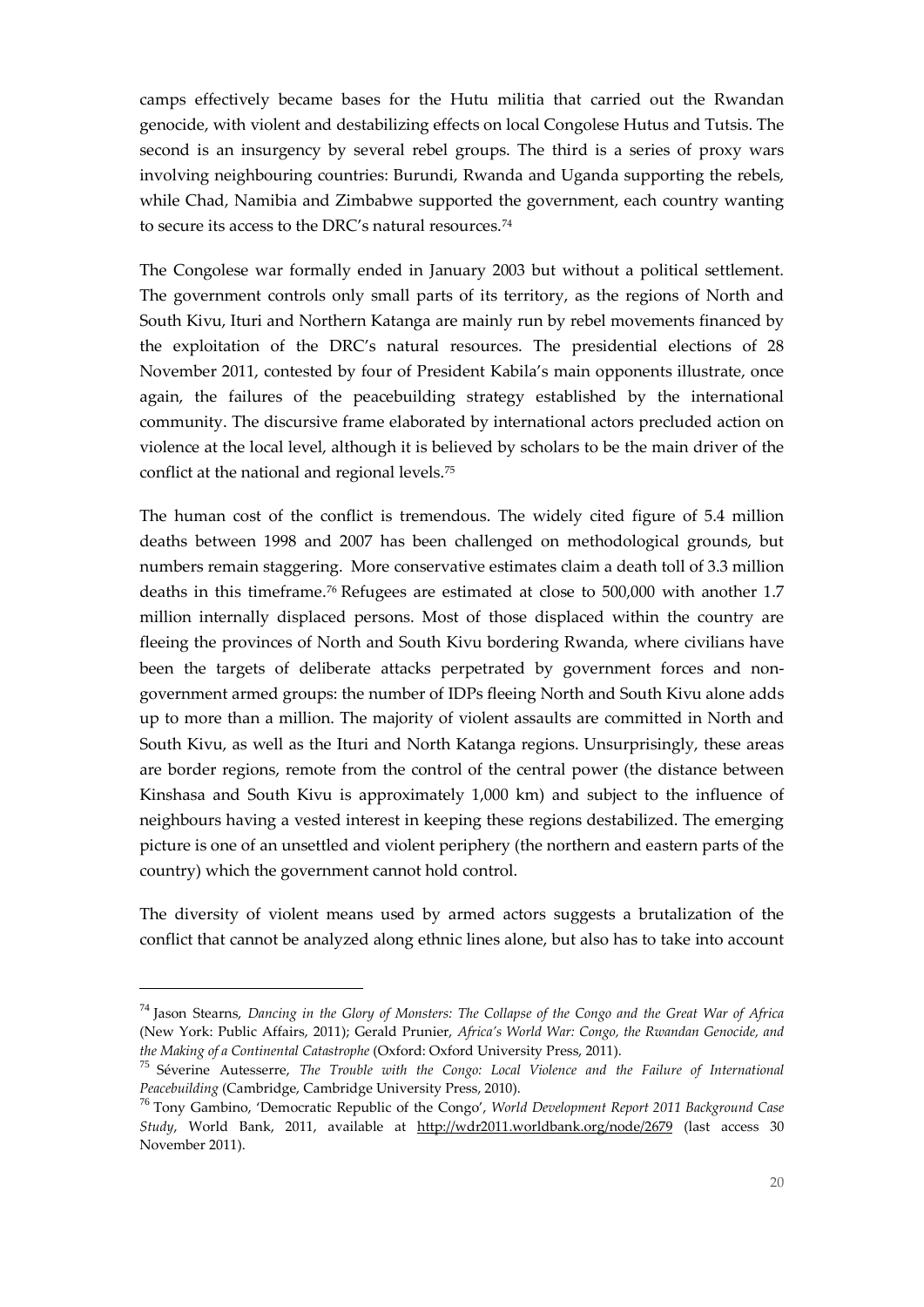the local dynamics of interests. These violent means include homicides and abuses such as punishment for suspected collaboration with enemy groups, robbery, forced labour, torture and rape.[77](#page-23-1) Two in five women and one in four men report they have been victims of sexual violence in the eastern region of the country, rapes and sexual slavery being the more common forms.[78](#page-23-2) Rapes are used by government forces and rebel groups as a tool of war in order to subdue foes and civilians.<sup>[79](#page-23-3)</sup> In addition, a recent study has found that rapes carried out by civilians increased seventeen fold between 2004 and 2008, suggesting a gradual brutalization of the conflict.<sup>[80](#page-23-4)</sup> The United Nations estimates that 200,000 women and girls have been assaulted between 1997 and 2009, with more than 18,000 cases reported between January and September 2008 alone.<sup>[81](#page-23-5)</sup>

The issue of reintegration of child soldiers is proving especially challenging in DRC. Around 30,000 children, one third of them girls, have been turned into soldiers by the different armed groups and the army. DRC has a demobilization programme but it is difficult for a brainwashed and traumatized generation to return to a life without violence. A disturbing 75 per cent of the children socialized into military service during the war continue to associate it with positive emotions (thrill, bloodlust and power), hence are at risk of re-enrolment.<sup>[82](#page-23-6)</sup> The brutalisation of Congolese young people, and society in general, is almost certainly a major contributing factor to the very high number of homicides; between 2004-2009, over 100,000 people were murdered in non-conflict violence in the DRC (see Table 4). Thus, the homicide and rape figures suggest that the risk to civilians from violence remains exceptionally high even after the formal end of the war in 2003.

#### <span id="page-23-0"></span>**4 MEXICO**

<u>.</u>

For over a decade, Mexico has experienced a level of armed violence that is normally associated with IAC. In this case, however, the conflict is driven purely by profit, as rival criminal organizations fight to control the trade in drugs and people across the border into the United States. During the 1980s and 1990s, the demise of the Colombian drug cartels created space for an expansion and diversification of organized crime in Mexico.

<span id="page-23-1"></span><sup>77</sup> Human Rights Watch, *Always on the Run: The Vicious Cycle of Displacement in Eastern Congo*, 14 September 2010.

<span id="page-23-2"></span> $78$  Laurie Melhado, 'Rates of Sexual Violence Are High in Democratic Republic of the Congo' (2010) 36 *International perspectives on Sexual and Reproductive Health*, 210.

<sup>79</sup> Human Rights Watch, *Soldiers who Rape, Commanders who Condone*, July 2009.

<span id="page-23-4"></span><span id="page-23-3"></span><sup>80</sup> Harvard Humanitarian Initiative with support from Oxfam America, *'Now, The World is Without Me': An Investigation of Sexual Violence in Eastern Democratic Republic of Congo*, April 2010.

<span id="page-23-5"></span><sup>81</sup> United Nations Population Fund*. Secretary-General Calls Attention to Scourge of Sexual Violence in DRC*, 2009. Available at:<http://www.unfpa.org/public/News/pid/2181> (last access 30 November 2011).

<span id="page-23-6"></span><sup>82</sup> Kristin Palitza, 'Rehabilitating Former Child Soldiers Who 'Liked' Killing', IPS News Service, 2 November 2011[, http://ipsnews.net/news.asp?idnews=105686](http://ipsnews.net/news.asp?idnews=105686) (last access 30 November 2011).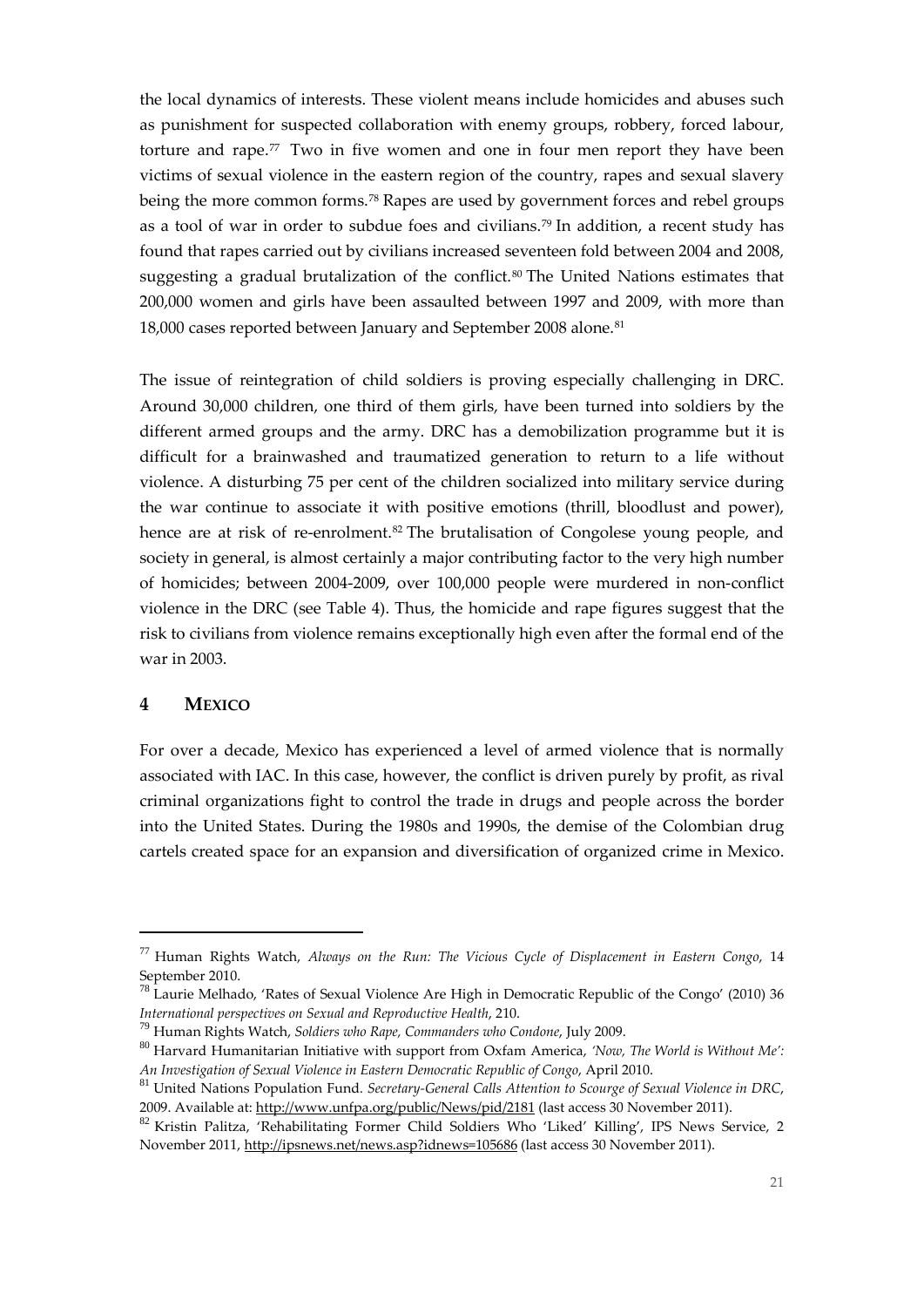The conflict between criminal groups remained in the 1990s, but armed violence grew to alarming levels in the 2000s.

With the election of President Vicente Fox in 2000, Mexico adopted a more vigorous approach to tackling organized crime. 1,500 soldiers and federal police were deployed in 2005 into seven of Mexico's 31 states – Baja California, Chihuahua, Nuevo León, Tamaulipas, Quintana Roo, Sinaloa, and Veracruz – and into the Federal District. However, the same year, the Gulf and Sinaloa cartels violently clashed over control of the city of Nuevo Laredo in Tamaulipas, causing an estimated 110 fatalities over the January-August 2005 period alone.[83](#page-24-0) Fox was criticized for underestimating the security threat posed by the cartels. His successor, Felipe Calderón, initiated an even more aggressive approach upon his election as President in December 2006. Calderón handed the job over to the military, and 40,000 soldiers were deployed in five states; Baja California, Sinoloa, Tamaulipas and Nuevo León as before, and the state of Michoacán. In February 2007, Calderón increased the salaries of rank-and-file soldiers by 46 per cent, and a number of other measures were taken to tackle corruption in the security forces and improve cooperation with the United States. Civilians have borne the brunt of this more aggressive approach, with the number of violent deaths rising from over 10,000 in 2007, to around 13,500 in 2008 and a new high of 16,500 in 2009 (see table 4).<sup>[84](#page-24-1)</sup>

The conflict has been called a 'mosaic cartel war'. As Kan explains: 'there are several conflicts occurring at once that blend into each other. There is the conflict of cartels among each other, the conflict within cartels, cartels against the Mexican state, cartels and gangs against the Mexican people and gangs versus gangs.<sup>'[85](#page-24-2)</sup> This is a key aspect of the conflict: although the cartels furnish some social services in the areas they control, their ultimate objective is not to seize power, despite claims by the government to the contrary[.86](#page-24-3) As they do not advance any political agenda, the cartels do not attract popular support; polls constantly show a strong popular support for the government's violent anti-drug policy.<sup>[87](#page-24-4)</sup> The other defining aspect is the quality and strength of the military equipments the cartels use. According to one reputable estimate, the cartels have 100,000

<span id="page-24-0"></span><sup>83</sup> Claire Marshall, 'Gang Wars Plague Mexican Drugs Hub', *BBC News*, 14 August 2005, <http://news.bbc.co.uk/1/hi/world/americas/4144686.stm> (last access 19 November 2011).

<span id="page-24-1"></span><sup>&</sup>lt;sup>84</sup> For an historical overview of the conflict and the evolution of Mexican cartels, see Jerry Langton, *Gangland: the Rise of the Mexican Drug Cartels from El Paso to Vancouver* (London: Wiley, 2011).

<span id="page-24-3"></span><span id="page-24-2"></span><sup>&</sup>lt;sup>85</sup> Paul Rexton Kan, 'Mexico: A Mosaic Cartel War', *Small Wars Journal*, 12 June 2011.<br><sup>86</sup> MSNBC News, 'Mexican Cartels Move Beyond Drugs, Seek Domination', 4 August 2010, [http://www.msnbc.msn.com/id/38565051/ns/world\\_news-americas/](http://www.msnbc.msn.com/id/38565051/ns/world_news-americas/) (last access 19 November 2011).

<span id="page-24-4"></span> $87$  In April 2010, 74 per cent of the Mexican population supported the government's policy: <http://www.consulta.mx/Estudio.aspx?Estudio=seguridad-mexico-mucd> (last access 19 November 2011), another poll institute evaluating the support to 80 per cent in August 2010. See <http://pewresearch.org/pubs/1698/mexico-support-drug-war-less-supportive-of-american-involvement> (last access 19 November 2011).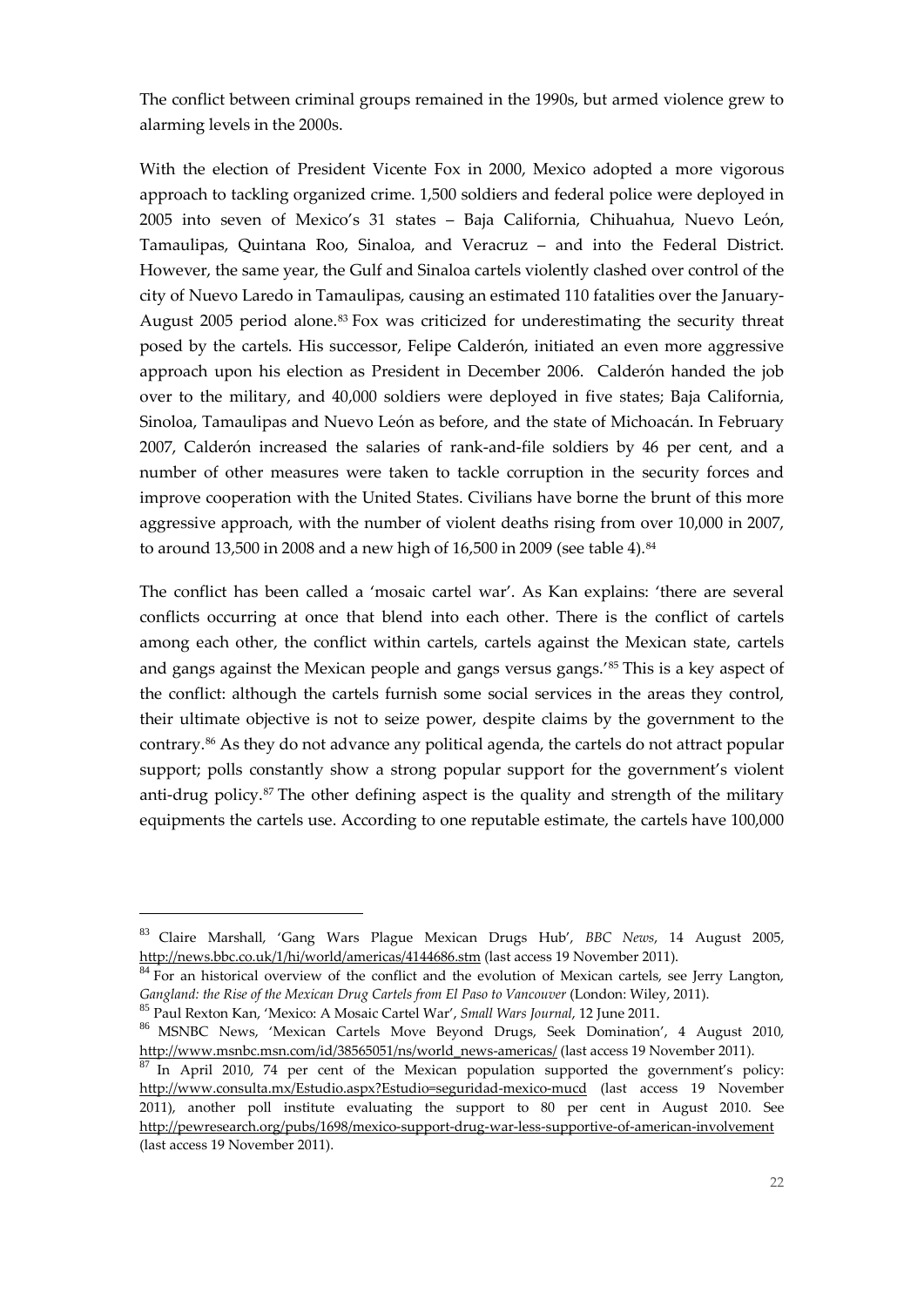foot soldiers facing a 130,000 strong Mexican army. [88](#page-25-0) Cartel mercenaries deploy advanced equipment (assault rifles, Kevlar helmets, body armour, grenade launchers, etc.), and demonstrate a mastery of advanced infantry tactics (gun battles, raids, ambush, blockades, etc.). Recently, they deployed light armoured vehicles, dubbed as 'narcotanks' (in fact trucks enhanced with armour plating and gun ports), giving them a tactical advantage over dismounted forces such as state and federal police.<sup>[89](#page-25-1)</sup> Finally, the cartels have also been able to engage in 'shaping' operations, notably by assuring a presence on social medias such as *twitter* and *facebook.* [90](#page-25-2)

Civilians have been caught in the middle of all this armed violence, and suffered terribly for it. The cartels use extreme violence to impose their will, broadcasting executions on YouTube, <sup>[91](#page-25-3)</sup> targeting citizens to undermine the government's authority (including attacks on night-clubs or crowded places, kidnapping, and death threats) or torturing and killing persons on their way from Latin America or Mexico to the United States who refused to join their organisations. [92](#page-25-4) The militarization of the counter-narcotics operations is also problematic. Intended as a response to the violence waged by the cartels, the 'war' initiated by Calderón has been undermined by accusations of massive human rights violations including torture, enforced disappearances and extra-judicial killings. 4803 complaints have been reported between 2007 and 2010, compared to the 691 cases registered between 2003 and 2006.[93](#page-25-5)

The violence has not been evenly distributed across Mexico. From 2004-09, Mexico had an average annual homicide rate of 11.5 per 100,000, which is three times lower than that of South Africa. However, some of Mexico's states have experienced extremely high levels of violence. The average homicide rate is worst in Chihuahua, at 108 per 100,000. Generally speaking, the violence is concentrated in the half dozen or so states – including Chihuahua, Sonora and Baja California on the US border, and Sinaloa and Guerrero on the coast – where the cartels are based. Gender-based violence is also concentrated in these states. The national femicide rate in 2009 was 3.5 per 100,000. But the rate was many times higher in Chihuahua (13.1), Baja California (10.1), and Guerrero (10.1).

<span id="page-25-0"></span><sup>88</sup> International Institute for Strategic Studies, Armed Conflict Database,

<http://www.iiss.org/publications/armed-conflict-database/> (last access 19 November 2011).

<span id="page-25-1"></span><sup>89</sup> John P. Sullivan and Adam Elkus, 'Narco-Armor in Mexico', *Small Wars Journal*, 14 July 2011.

<span id="page-25-2"></span><sup>90</sup> J. David Goodman, 'In Mexico, Social Media Become a Battleground in the Drug War.' New York Times. 15 September 2011, [http://thelede.blogs.nytimes.com/2011/09/15/in-mexico-social-media](http://thelede.blogs.nytimes.com/2011/09/15/in-mexico-social-media-becomes-a-battleground-in-the-drug-war/)[becomes-a-battleground-in-the-drug-war/](http://thelede.blogs.nytimes.com/2011/09/15/in-mexico-social-media-becomes-a-battleground-in-the-drug-war/) (last access 19 November 2011).

<span id="page-25-3"></span><sup>91</sup> Manuel Roig-Franzia, 'Mexican Drug Cartels leave a Bloody Trail on YouTube', *The Washington Post*, 9 April 2007.

<span id="page-25-4"></span><sup>92</sup> 'Crossing Continents, Murder, Migration and Mexico', *BBC Radio 4*, 11 August 2011, [http://www.bbc.co.uk/iplayer/episode/b0132p7v/Crossing\\_Continents\\_Murder\\_migration\\_and\\_Mexico/](http://www.bbc.co.uk/iplayer/episode/b0132p7v/Crossing_Continents_Murder_migration_and_Mexico/) (last access 19 November 2011).

<span id="page-25-5"></span><sup>93</sup> Human Rights Watch, *Neither Rights nor Security: Killings, Torture and Disappearances in Mexico's 'War on Drugs'*, November 2011.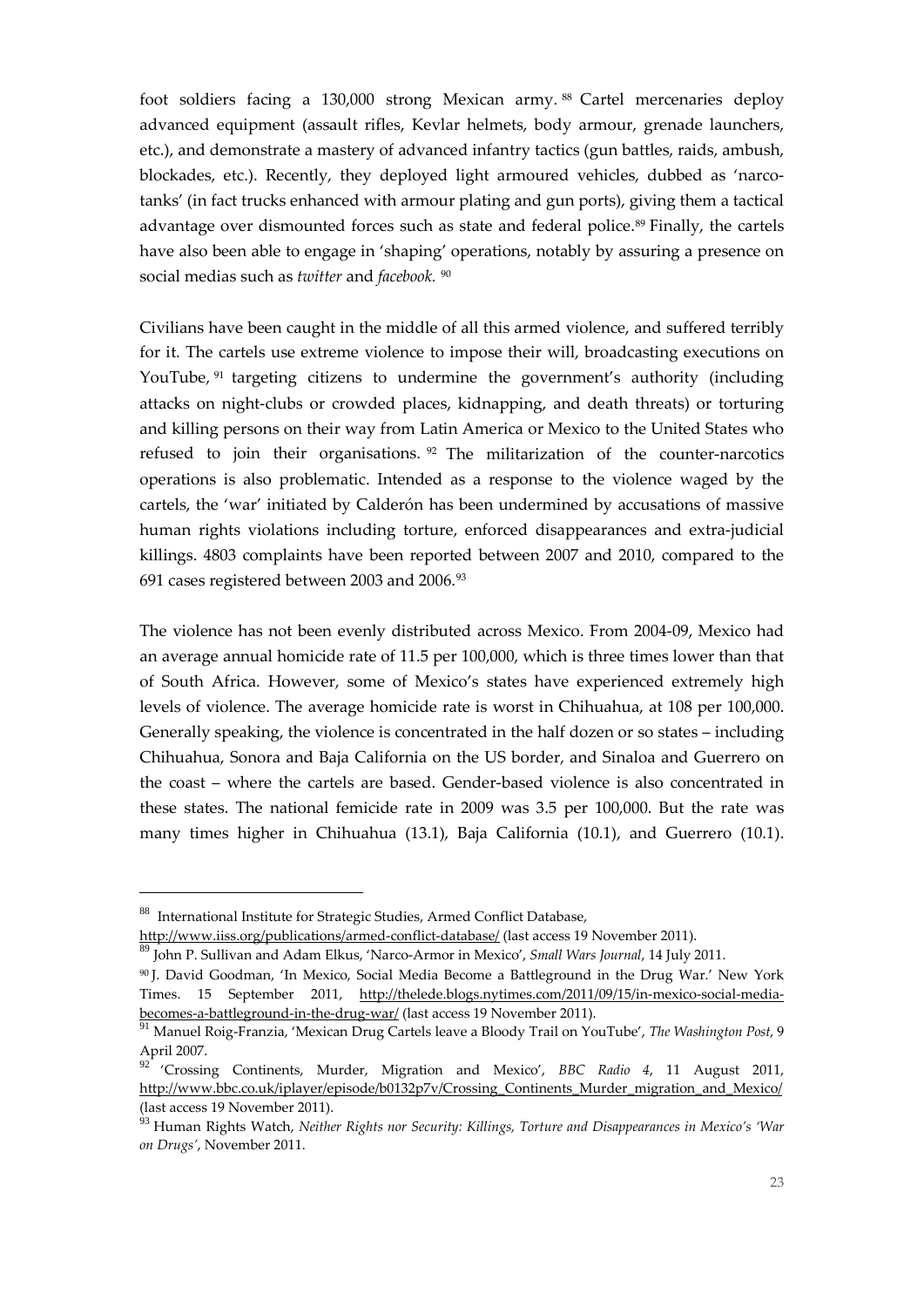Violence can and does spread, however. States not affected by violence one year can experience high levels the next. For example, 1,209 civilians were killed by armed violence in Tamaulipas in 2010, whereas only 90 were killed the year before.<sup>[94](#page-26-1)</sup> In late 2011 and early 2012, the violence spread into cities that were previously considered safe – Guadalajara, Veracruz and Mexico City itself. [95](#page-26-2) The level of violence, especially in Northwest Mexico, produces modest levels of 'narco-refugees.' [96](#page-26-3) But the general concentration of violence leaving many parts of the country largely free of armed violence, combined with measures by US authorities to prevent illegal entry into the United States, has meant that most of those forcibly displaced by armed violence have relocated within Mexico. Estimates for the number of internally displaced persons range between 120,000 and 750,000.[97](#page-26-4)

#### <span id="page-26-0"></span>**5 SOMALIA**

<u>.</u>

The current period of conflict in Somalia began with armed opposition to the brutal regime of Siad Barre in 1986, escalating to full-scale civil war following Barre's fall from power in 1991. Over the past two-decades the conflict has involved inter-clan warfare, territorial separatism (Somaliland and Puntland), failed military interventions by US and UN led missions (1992-1995), political and military involvement of regional actors (Ethiopia and Kenya), fears of gradual Islamist radicalisation and links with terrorist networks such as Al-Qaeda, famines and the spread of piracy in the Gulf of Aden.<sup>[98](#page-26-5)</sup>

The conflict has been characterized by multiple forms of armed violence, ranging from intimate to large-scale military operations, and has involved a wide range of military actors including criminal gangs, Islamic terrorists, tribal militias, the armed forces of regional powers, and international military forces. Tribal militias display a range of military capabilities, using light weapons (assault rifles, RPGs and mortars) and infantry tactics, 'technicals' (heavy machine guns on pick-up trucks), as well as, insurgent tactics and IEDs. The conflict since 2004 has centered on a struggle between a secular tribal grouping, the Transitional Federated Government (TFG) and various Islamic groups. The

<sup>&</sup>lt;sup>94</sup> Geneva Declaration Secretariat, note 32 above, 30-31, 121.

<span id="page-26-2"></span><span id="page-26-1"></span><sup>95</sup> Randal C. Archibold, 'Mexico's Drug War Bloodies Areas Thought Safe,' *New York Times*, 18 January 2012, [http://www.nytimes.com/2012/01/19/world/americas/mexico-drug-war-bloodies-areas-thought](http://www.nytimes.com/2012/01/19/world/americas/mexico-drug-war-bloodies-areas-thought-safe.html)[safe.html](http://www.nytimes.com/2012/01/19/world/americas/mexico-drug-war-bloodies-areas-thought-safe.html) (last accessed 20 January 2012).

<span id="page-26-3"></span><sup>96</sup> Paul Rexton Kan, Mexico's *'Narco-Refugees': The Looming Challenge for U.S. National Security* (Carisle: Strategic Studies Institute, U.S. Army War College, 2011).

<span id="page-26-4"></span><sup>&</sup>lt;sup>97</sup> Lower estimate from the Internal Displacement Monitoring Centre, [http://www.internal](http://www.internal-displacement.org/)[displacement.org/,](http://www.internal-displacement.org/) last access: 17 November 2011. Higher estimate from the International Institute for Strategic Studies, Armed Conflict Database,<http://www.iiss.org/publications/armed-conflict-database/> (last access 19 November 2011).

<span id="page-26-5"></span> $98$  Space constraints prevent a fuller treatment of this complex conflict. For an introduction, see Afyar Abdi Elmi, *Understanding the Somalia Conflagration: Identity, Political Islam and Peacebuilding* (London: Pluto Press, 2010).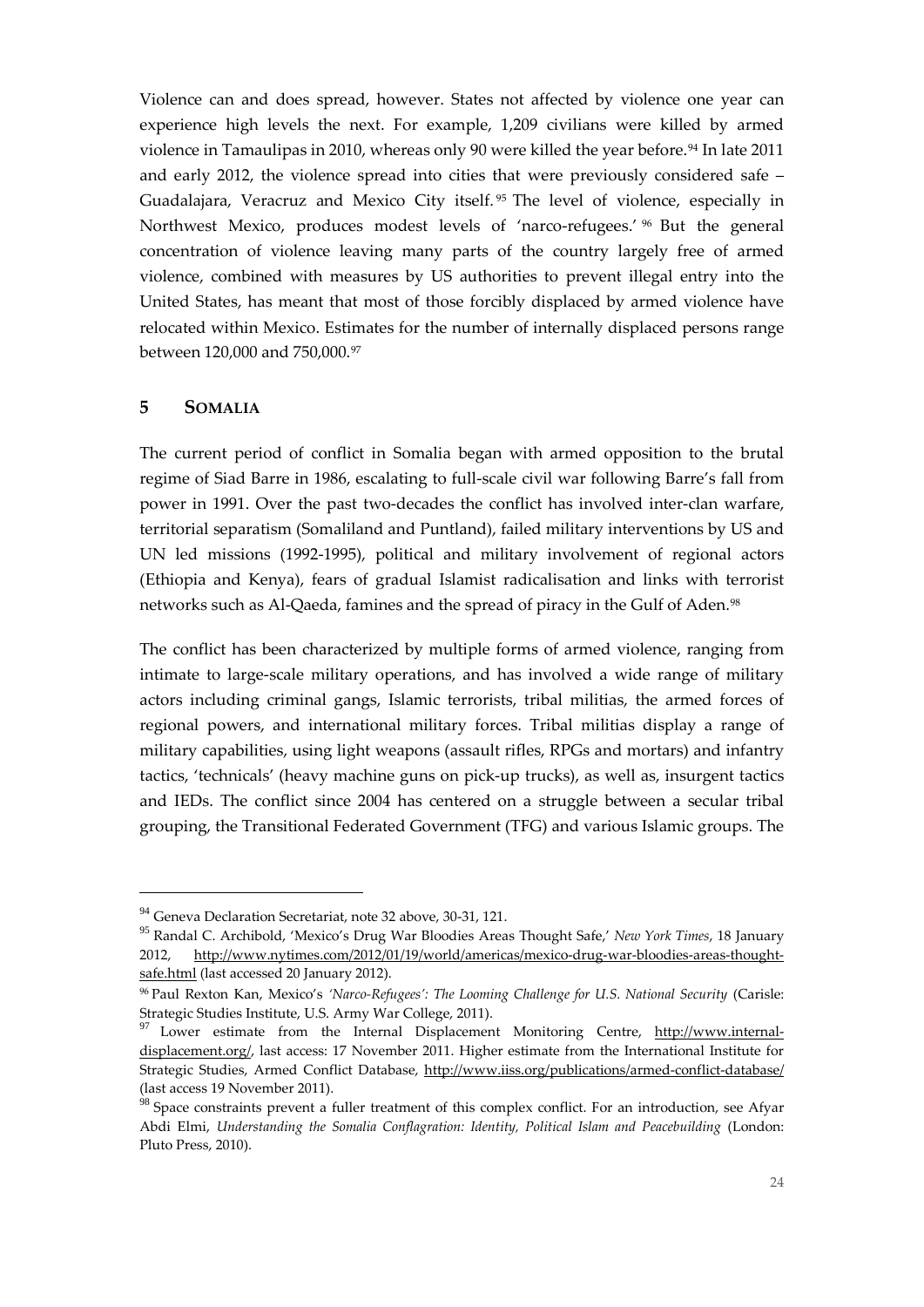rise of the Islamic Courts Union (ICU), an extreme Islamic grouping which captured the Somali capital, Mogadishu in June 2006, led to Ethopian military intervention to back the TFG. The United States also conducted airstrikes against ICU strongholds in 2007. Ethopian forces withdrew in December 2008, following military defeat of the ICU. Islamic groups, especially the al-Shabaab militia, continued to wage a guerrilla war against the TFG. Since 2009, TFG forces have been supported by the African Union Mission in Somalia (AMISOM) mostly comprising troops from Uganda and Burundi with some armoured vehicles and helicopters. Regional actors continue to militarily intervene in the Somali conflict. In October 2011, Kenya sent forces into Somalia in pursuit of al-Shabaab rebels. Whilst this intervention was not opposed by TFG, there may have been territorial ambition behind Kenya's military deployment into Somalia.[99](#page-27-0) There are also reports that Ethiopia also sent its army back into Somalia in November 2011.[100](#page-27-1)

For the most part, the armed conflict has been concentrated in central and southern Somalia, especially around Mogadishu and the other two main population centres, the town of Baidoa in central Somali, and the southern port of Kismayu. The Islamic al-Shabaab militia presence in southern Somalia has limited humanitarian access because of the suspicion of the militias towards Western aid.<sup>[101](#page-27-2)</sup> This has devastating implications in a country where half the population, around 3 million people, depend on aid for survival. Both sides, the TFG and the Islamic militias have engaged in disproportionate indiscriminate use of armed force with regard for civilian populations. Al-Shabaab have also been responsible for large-scale human rights violations in their enforcement of strict sharia law, including amputations, execution, and torture.<sup>[102](#page-27-3)</sup> In contrast, the north of Somalia is relatively peaceful. The secessionist state of Somaliland in northwest Somalia, and non-secessionist autonomous state of Puntland in northeast Somalia, both have functioning governments that are able to collect taxes, provide basic services and maintain good public security[.103](#page-27-4)

A more recent problem has been rising Somali piracy in the Gulf of Aden. The International Maritime Bureau reports 213 reported attacks by Somali pirates in 2010, which has quadrupled since 2007. Somali pirates are responsible for almost half (48 per cent) of all attempted attacks against shipping worldwide, and for 25 per cent of all

<span id="page-27-0"></span><sup>99</sup> Jean-Philippe Rémy, 'La Somalie, Théâtre des Ambitions Kenyanes', *Le Monde*, 3 November 2011.

<span id="page-27-1"></span><sup>&</sup>lt;sup>100</sup> Jeffrey Gettleman, 'Ethiopian Troops Said to Enter Somalia, Opening New Front Against Militants', *The New York Times*, 20 November 2011.

<span id="page-27-2"></span><sup>101</sup> Mark Tran, 'Relief groups fear for aid efforts in Somalia as military tension rises', *The Guardian*, 27 October 2007.

<span id="page-27-3"></span><sup>102</sup> Human Rights Watch, *Harsh War, Harsh Peace, Abuses by al-Shabaab, the Transitional Federal Government, and AMISOM in Somalia*, April 2010*.* 

<span id="page-27-4"></span><sup>&</sup>lt;sup>103</sup> Ken Menkhaus, 'Governance without Government in Somalia: Spoilers, State-Building and the Politics of Coping,' (2006/07) 31 *International Security*, 83, 91-93.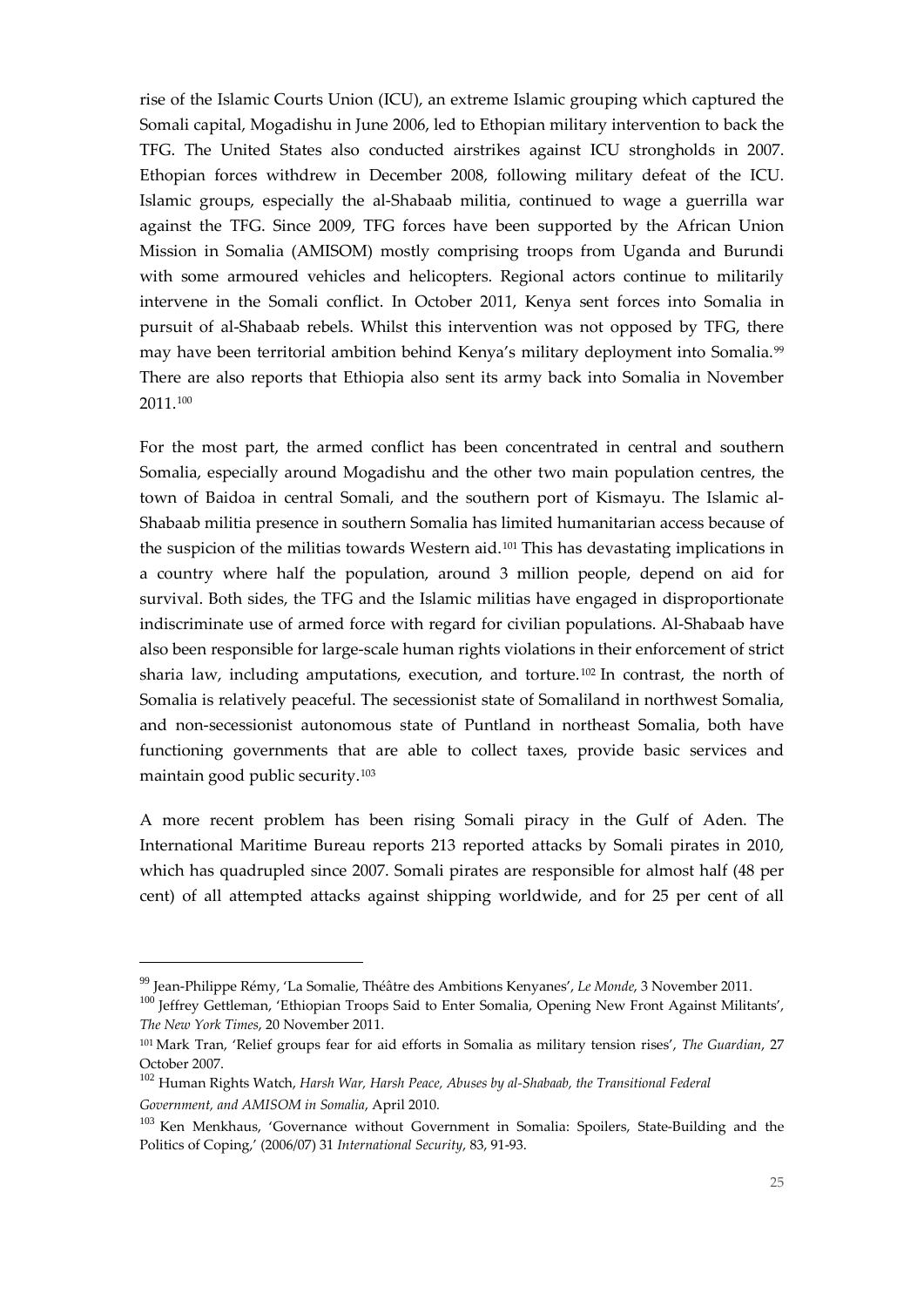successful attacks. <sup>[104](#page-28-1)</sup> In 2010, Somalia pirates seized 1,181 hostages. <sup>[105](#page-28-2)</sup> This level of violence is not directly generated by the power struggles in Mogadishu, but seems to be more economically driven. Intelligence reports seem to suggest that the pirates are now being subsidized by foreign-based groups to conduct their illicit activities, showing evidence of 'business-type' integrated structures, with the Somali pirates being the 'foot-soldiers' receiving orders from criminal organizations abroad.<sup>[106](#page-28-3)</sup>

The effects on civilian populations of armed conflict are tremendous. All parties have been accused of war crimes during the conflict, including indiscriminate attacks on civilians, unlawful killings, and recruitment of child soldiers.[107](#page-28-4) The conflict is believed to have caused over 391,000 casualties since 1991.<sup>[108](#page-28-5)</sup> It produced over 750,000 refugees in 2010, and displaced almost 1.5 million within the country. Refugees flee to Kenya en masse, mostly to end up in a camp at Dabaab, the world's largest refugee camp with 460,000 people, where they are vulnerable to human rights abuses at the hands of Kenya security forces.[109](#page-28-6) The situation for internally displaced people is no better as the conflict hinders aid organizations from providing humanitarian relief.<sup>[110](#page-28-7)</sup>

#### <span id="page-28-0"></span>**6 SRI LANKA**

<u>.</u>

Once a British colony, Sri Lanka acquired independence in 1948 and adopted a democratic political system. The population is split between a predominantly Buddhist Sinhalese majority (around 74 per cent) and a Hindu Tamil minority (around 8 per cent comprising native and of Indian origin Tamils), with smaller Moors (predominantly Muslims) communities. [111](#page-28-8) After the declaration of Sinhalese as the country's official language in 1956, the Tamil minority feared that the state would abuse their communal rights and, driven by ethnic violence and institutionalized anti-Tamil bias in government and education, Tamil political leaders began to favour separatism by the mid-1970s. The Liberation Tigers of Tamil Eelam (LTTE) emerged as the main Tamil militant group and started to engage armed actions against the government in 1983. Despite several attempts by external parties (including India and Norway) to broker peace agreements, the conflict raged until the government's military victory in 2009. While this might appear as

<sup>&</sup>lt;sup>104</sup> Geneva Declaration Secretariat, note 32 above, 16.

<span id="page-28-2"></span><span id="page-28-1"></span><sup>&</sup>lt;sup>105</sup> BBC News Africa, 18 January 2011,<http://www.bbc.co.uk/news/world-africa-12214905> (last access 22 November 2011).

<span id="page-28-3"></span><sup>106</sup> Major-General Buster Howes OBE, Operation Commander EU NAVFOR, *Making Counter-Piracy Operations Effective*, speech to the International Institute for Strategic Studies, 5 July 2011.

<span id="page-28-4"></span><sup>107</sup> Human Rights Watch, *'You don't Know Who to Blame', War Crimes in Somalia*, Human Rights Watch, August 2011.

<span id="page-28-5"></span><sup>108</sup> International Institute for Strategic Studies, Armed Conflict Database, <http://www.iiss.org/publications/armed-conflict-database/> (last access 22 November 2011).

<span id="page-28-6"></span><sup>109</sup> Human Rights Watch, '*Welcome To Kenya', Police Abuses of Somali Refugees*, 17 June 2010.

<span id="page-28-7"></span><sup>110</sup> Liz Ford, 'Somalia famine eases but situation is still 'fragile'', *The Guardian*, 18 November 2011.

<span id="page-28-8"></span><sup>&</sup>lt;sup>111</sup> The CIA World Factbook, [https://www.cia.gov/library/publications/the-world-factbook/geos/ce.html,](https://www.cia.gov/library/publications/the-world-factbook/geos/ce.html) last access 16 November 2011.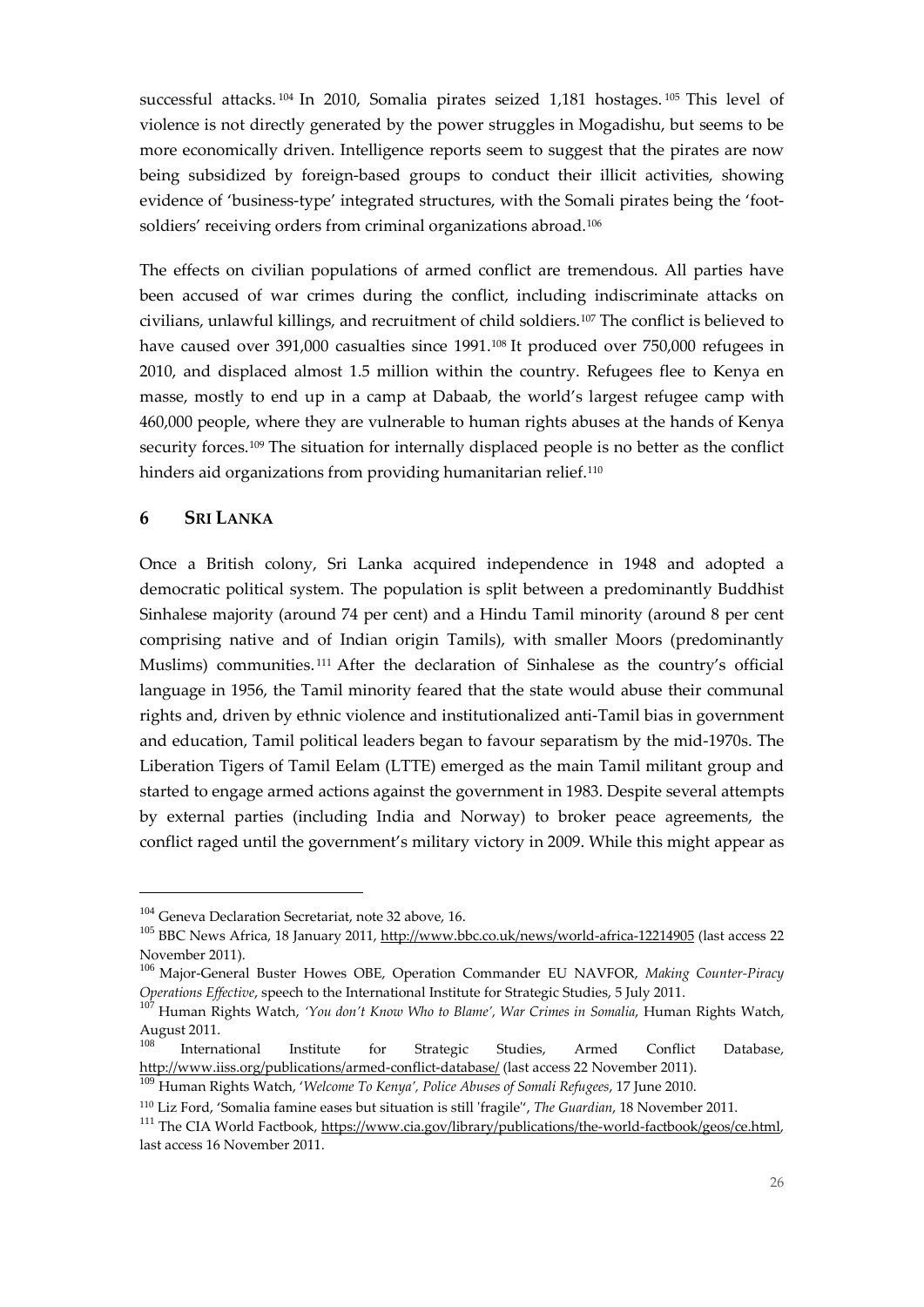an endgame to the conflict, critics notice that the Tamil's grievances have not been addressed and hence the potential exists for the conflict to reignite[.112](#page-29-0)

The conflict was primarily characterized by LTTE using a mix of guerrilla and regular warfare to defend territory in northern and eastern parts of Sri Lanka, and suicide terrorism to threaten the capital, Colombo, and other population centers controlled by the government. One significant terrorist attack happened every year in Colombo between 1996 and 2002.[113](#page-29-1) LTTE also launched occasional spectacular actions, including an air attack on Colombo in February 2009.[114](#page-29-2) The LTTE was well known for employing women<sup>115</sup> and child soldiers.<sup>[116](#page-29-4)</sup> Sri Lanka is an almost textbook example of the "hybrid warfare" concept, with a politically motivated opponent to the central government using a combination of regular and irregular military means.

Both sides were ruthless in this war. LTTE targeted moderate Tamils who would not agree with its strategy of no-holds barred military actions against the government.<sup>[117](#page-29-5)</sup> Equally, the government has repeatedly been accused of human rights violations during its military actions against the LTTE, notably of enforced disappearances, torture, arbitrary arrests and extrajudicial executions.[118](#page-29-6) The number of direct conflict deaths rose sharply in the closing years, rising from 4,500 in 2007 to 11,144 in 2008 and 15,565 in 2009, as government forces pursued for a military solution. During the very last phase of the conflict, the government was accused of intentionally shelling civilians and hospitals.[119](#page-29-7) In total, the conflict is estimated to have caused over 90,000 combatant and civilian fatalities since 1983.[120](#page-29-8)

The intensity of the conflict is reflected in the number of refugees or internally displaced persons, which numbered respectively 140,000 and over 270,000 in 2011 (see table 3). The 1.5 million landmines disseminated in the country are proving to be a major obstacle to 'resettlement, livelihoods, food security and recovery.'[121](#page-29-9) Another legacy of the war is increased gender inequality. The militarization of Sinhalese society led to a large increase

<span id="page-29-0"></span><sup>&</sup>lt;sup>112</sup> For an overview of the conflict which also involves Sinhalese Maoist groups, see Asoka Bandarage, *The Separatist Conflict in Sri Lanka: Terrorism, Ethnicity, Political Economy* (Oxon: Routledge, 2009).

<span id="page-29-1"></span><sup>113</sup> Col R Hariharan (retd.), 'Sri Lanka, How Strong are the Tigers?', *South Asia Analysis Group*, Note 297, 28 February 2006.

<span id="page-29-2"></span><sup>114</sup> Aidan Jones, 'Tamil Tigers Attack Colombo with Aircrafts', *The Guardian*, 21 February 2009.

<span id="page-29-3"></span><sup>115</sup> Alisa Stack O'Connor, 'Lions, Tigers, and Freedom Birds: How and Why the Liberation Tigers of Tamil Eelam Employs Women' (2007) 17 *Terrorism and Political Violence*, 43-63.

<span id="page-29-4"></span><sup>116</sup> Human Rights Watch, *Living in Fear: Child Soldiers and the Tamil Tigers in Sri Lanka*, vol. 16, no. 13(C), November 2004.

<sup>117</sup> M R Narayan Swamy, *The Tiger Vanquished: LTTE's Story* (London, Sage, 2010).

<span id="page-29-6"></span><span id="page-29-5"></span><sup>&</sup>lt;sup>118</sup> Human Rights Watch, *Return to War: Human Rights Under Siege*, 5 August 2007.<br><sup>119</sup> International Crisis Group, *War Crimes in Sri Lanka*, Asia Report n°191, 17 May 2010.

<span id="page-29-9"></span><span id="page-29-8"></span><span id="page-29-7"></span><sup>&</sup>lt;sup>120</sup> International Institute for Strategic Studies, Armed Conflict Database, http://www.iiss.org/ publications/armed-conflict-database/ last access 17 November 2011.<br><sup>121</sup> See [http://www.unocha.org/where-we-work/sri-lanka.](http://www.unocha.org/where-we-work/sri-lanka) last access: 17 November 2011.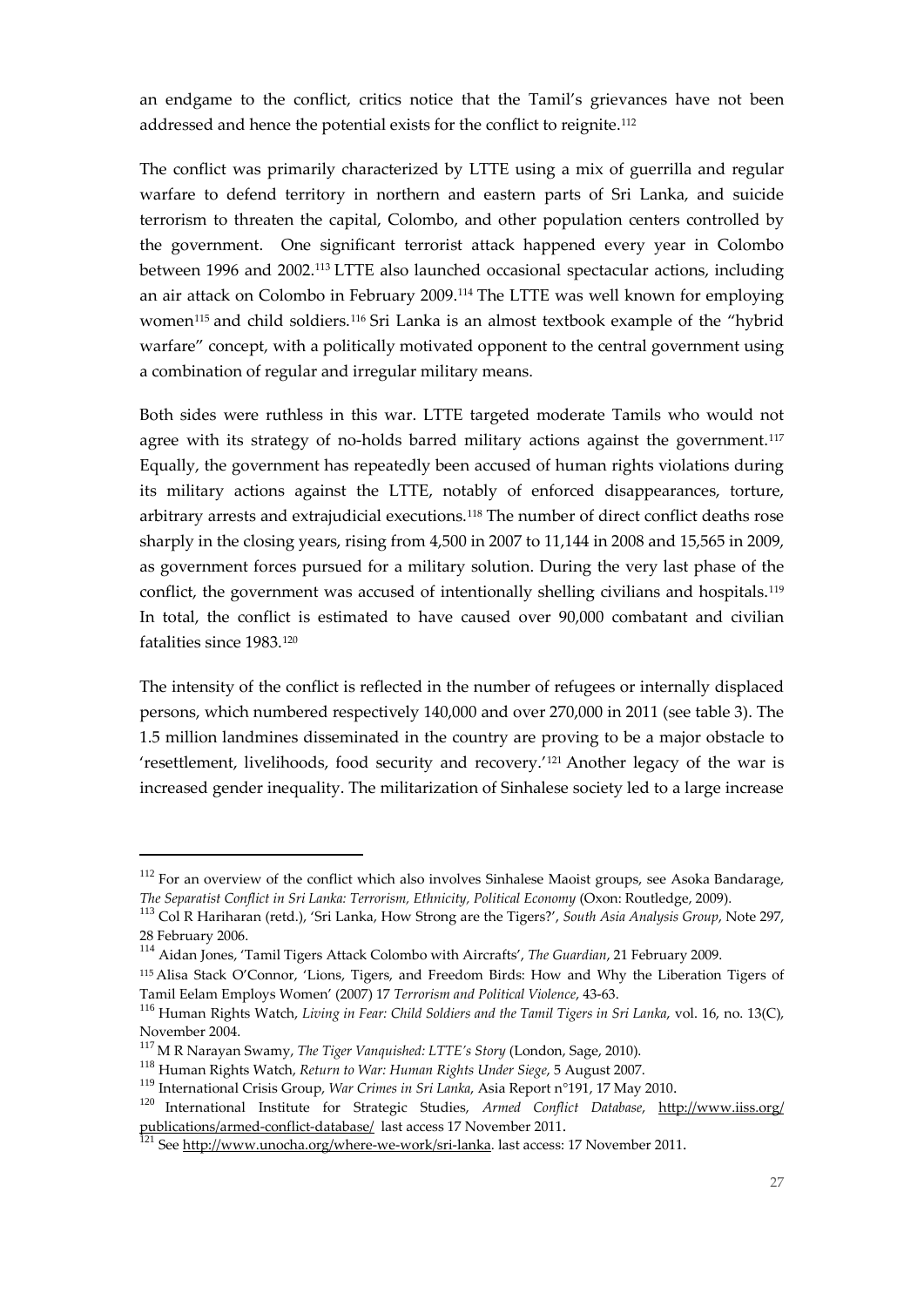in sex workers to service the Sri Lankan armed forces, yet sex workers continue to be classified as criminals in Sri Lanka. The LTTE encouraged paternalistic behaviours and sexual surveillance in the Tamil community, both as an operational security measure and a way to promote its perceived national culture. The cumulative impact of these measures has been most detrimental to the empowerment of Sri Lankan women.[122](#page-30-1) The war also had a disruptive effect on the economy, as shown by the average 0.9 per cent annual growth over the 2000-2009 periods, and mostly affected the populations of the North and East, as it 'interrupted productive activities there, pervasively damaged the economic and social infrastructure, deterred private sector investment, discouraged tourism and contributed to an exodus of qualified professionals.'[123](#page-30-2)

### <span id="page-30-0"></span>**IV CONCLUSIONS**

<u>.</u>

The quantitative data on armed conflict since 1990 suggests that conflict occurrence is decreasing, as are the effects of conflict on civilians. Similarly, some scholars argue that war is on an historical trajectory of decline.<sup>124</sup> In this paper, we have presented a different picture. The character of armed conflict has evolved to encompass a broader range of violent actors and activity. The traditional view of war as an activity undertaken by organized armed groups for political purposes no longer captures the complex reality of armed conflict. Contemporary armed conflict involves a wide variety of motives, military actors and modes of violence. Armed violence is used for political, economic and personal gain. Alongside the more traditional armed actors, state-based security forces and organized insurgents, there are criminal gangs, transnational terrorists, pirates, various militia, and private military contractors. Finally, contemporary conflict combines political, criminal and interpersonal violence. As noted in the Introduction, these factors have implications for understanding displacement, and in the determination of who should receive international protection.

The case studies illustrate the complexity of contemporary armed conflict. They reveal IAC to have many causes. In two cases, we can see a dominant conflict driver; Tamil grievance in the case of Sri Lanka, and criminal greed in the case of Mexico. The others all display a mix of political and economic conflict drivers. Afghanistan, Colombia, DRC and Somalia all demonstrate typical war economies where the conflict is fuelled by the exploitation of natural resources, vulnerable populations, and the ready availability of

<span id="page-30-1"></span><sup>&</sup>lt;sup>122</sup> Yasmin Tambiah, 'Turncoat Bodies: Sexuality and Sex Work under Militarization in Sri Lanka' (2005) 19 *Gender and Society*, 243-261.

<span id="page-30-2"></span><sup>&</sup>lt;sup>123</sup> UNDP, 'Sri Lanka Country Assessment: The Asia-Pacific Rights and Justice Initiative', 25 August 2010, pp. 9-10.

<span id="page-30-3"></span><sup>124</sup> Steven Pinker, *The Better Angels of Our Nature: The Decline of Violence in History and Its Causes* (London: Allen Lane, 2011); Michael Mandlebaum, 'Is Major War Obsolete?' (1998-99) 40 *Survival*, 20-26; John Mueller, *Retreat from Doomsday: The Obsolence of Major War* (New York: Basic Books, 1989); Mueller, *Remnants*.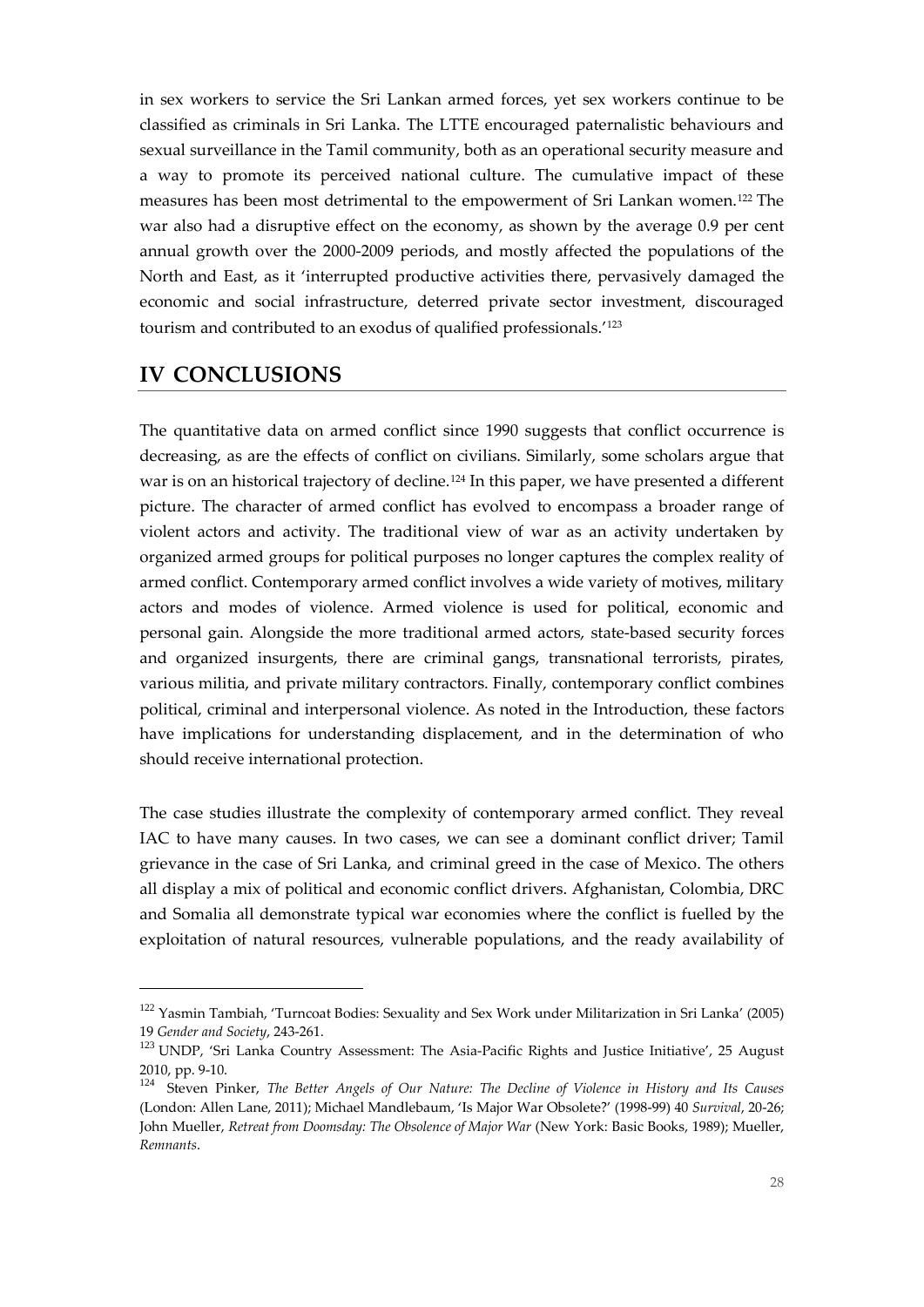small arms. Whilst the FARC and the Taliban leadership have clear political agenda's, groups within each organization use the armed cause to advance economic interests. Somalia combines politically, religiously and economically motivated armed violence.

All six case studies illustrate the problem of IACs that just rumble on. The Colombia IAC started over 60 years ago. The IACs in Somalia and Sri Lanka both started in the mid 1980s. Defeat of the major rebel alliance in Somalia in late 2008 (the ICU), did little to end the conflict. In contrast, defeat of LTTE in Sri Lanka does appear to have temporarily ended the conflict. But without a political resolution of Tamil grievances, the chances of the conflict restarting must be high. In many cases, countries have endured a series of IACs that have blurred into one another. The Congolese war comprised an ethnic conflict between Hutus and Tutsis from neighbouring Rwanda that spilled into DRC, insurgency by a number of rebel groups, and a regional war that drew in six neighbouring states. Afghanistan has experienced a series of conflicts – including, the Soviet War, Mujahideen Civil War, and current war against the Taliban – with only a few brief interludes of relative peace over the past thirty years.

As well as a mix of armed actors, the case studies reveal the many modes of violence in contemporary IAC. The conflicts in Afghanistan, DRC, Somalia and Sri Lanka have all involved major combat operations by state militaries, guerrilla warfare by insurgent groups, terrorist attacks, and armed violence by criminal groups. Colombia and Mexico both have involved the use of the army to suppress organized violent crime. All cases have involved extensive use of children by armed groups. The Taliban recruit children from extremist Madrassas in Pakistan. We noted the use of child soldiers by the LTTE in Sri Lanka. The United Nations also has reported the forcible recruitment and widespread use of child soldiers by the TFG and by Islamic rebels in Somalia.[125](#page-31-0) We also noted that FARC in Colombia had up to 14,000 child soldiers, and that 30,000 children were fighting for various rebel groups in DRC. A child rights non-governmental organization (NGO) in Mexico estimates that there may be as many as 30,000 children working for organized crime.[126](#page-31-1)

We have argued that a narrow focus on conflict deaths fails to capture the real effects of IAC on civilian populations. Certainly, the number of directly caused civilian deaths in Afghanistan, DRC and Somalia indicate a general downward trend. The conflicts in each country annually killed civilians in the tens of thousands in the 1990s. Direct conflict deaths in each country are in the low thousands for 2004-2009. However, when the wider

1

<sup>&</sup>lt;sup>125</sup> <http://www.childsoldiersglobalreport.org/content/somalia>

<span id="page-31-1"></span><span id="page-31-0"></span><sup>126</sup> <http://www.undispatch.com/child-soldiers-in-the-mexican-drug-war>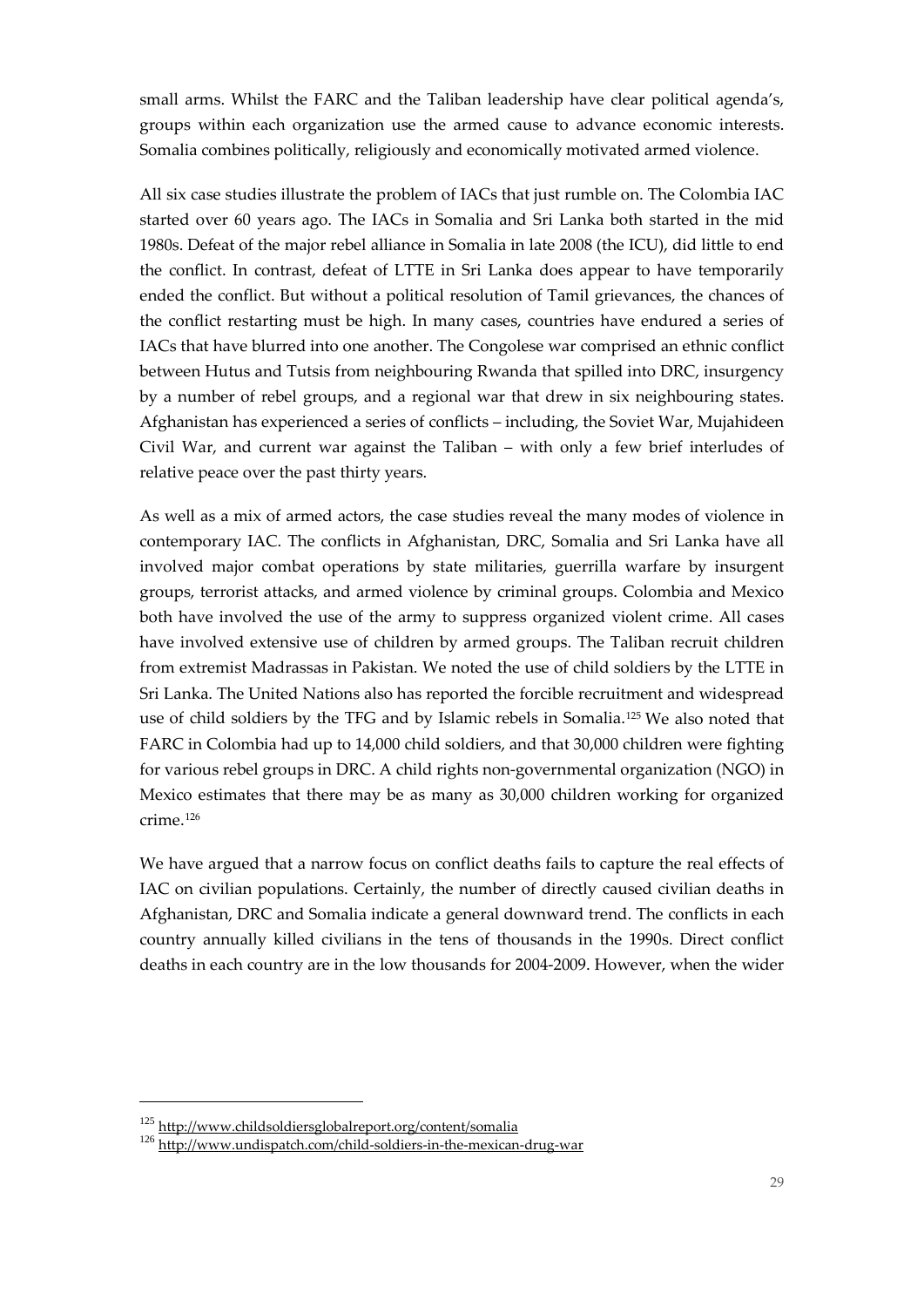effects of armed conflict in producing violence in society are examined, the picture becomes more alarming[.127](#page-32-0)

Violent deaths in conflict and generalized violence present the tip of the iceberg in terms of the effects of conflict on civilian populations. We noted in our literature survey that violence is used against civilians for political, economic, and criminal purposes producing physical and psychological harm below the threshold of death. Reports indicate extensive and serious human rights abuses by all sides in the conflicts in Colombia, DRC, Somalia, and Sri Lanka, and by insurgents in Afghanistan and organized crime in Mexico. Gender-based violence has also been endemic in Colombia, DRC, Sri Lanka, and some parts of Mexico. The situation has been especially chronic in DRC, with up to 200,000 women and girls sexually assaulted between 1997-2009.

The literature survey also pointed to the problem of excess deaths caused indirectly by the conflict through poverty, famine, population displacement, and disease. In its 2008 report, the Global Burden of Armed Violence (a Geneva-based NGO) produced a 'conservative estimate' of 4:1 for the ratio of indirect to direct conflict deaths.[128](#page-32-1) The casual links – especially direction of causation – between conflict, poverty, population displacement, disease and famine are difficult to untangle. The literature survey noted statistics that demonstrate how damaging armed conflict is for economic development. Also noted was the impact of conflict on personal poverty and community healthcare, and the impact of poverty and population displacement on disease. But given the iterative cycle of conflict and chronic underdevelopment, it is extremely difficult to demonstrate conclusively in any case that conflict was the primary cause of deaths through famine and disease.<sup>[129](#page-32-2)</sup>

Given space constraints, we have not been able to process trace causation between conflict, development, and excess civilian deaths in our case studies. However, the quantitative data does suggest that in those countries where state fragility is high (due to social and economic pressures, and government corruption), and where poverty is high, armed conflict is likely to generate more excess deaths through famine and disease than in those countries that are stable and have less poverty. In failing states, there is less social resilience by the state and by communities to the disruption caused by armed

<span id="page-32-0"></span> $127$  IAC also increases the risk of homicide as a consequence of conflict trauma, greater societal tolerance of violence, and the wide availability of guns. Between 2004 and 2009, the annual global average of direct conflict deaths was of 55,000. In the same period, the annual global average of homicides was 396,000. Geneva Declaration Secretariat, note 32 above, 70. <sup>128</sup> *Ibid*.

<span id="page-32-2"></span><span id="page-32-1"></span><sup>&</sup>lt;sup>129</sup> This problem was noted by the UK Asylum and Immigration Tribunal (AIT) in the GS (Afghanistan) case in 2009. For discussion on this and the flaw in the AIT reasoning, see Farrell and Lambert, note 48 above.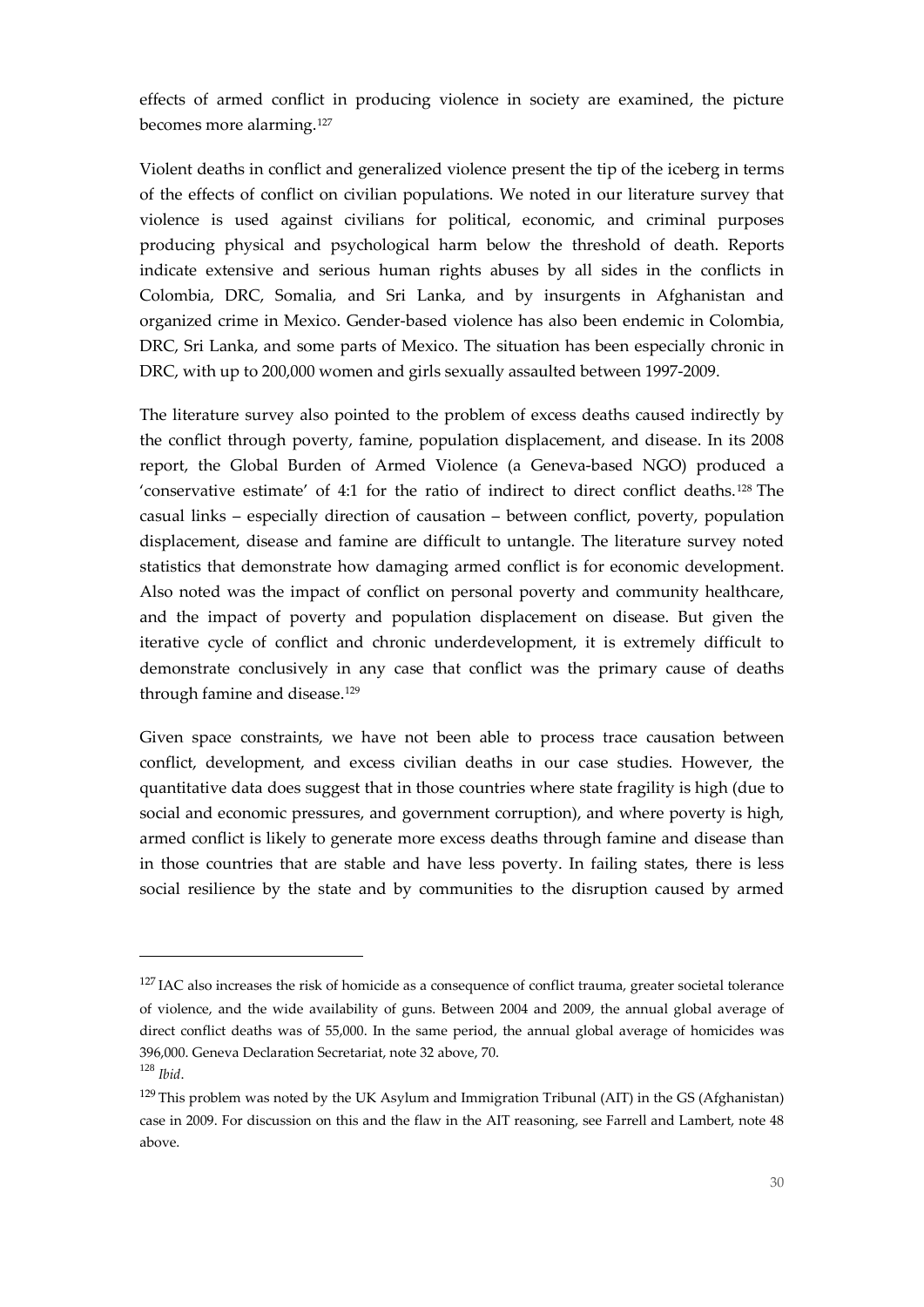conflict. Thus, in Afghanistan, DRC and Somalia, which are rated 7, 4, and 1 respectively on the Failed States Index and have very low Gross National Income (GNI) per capita, around one-third of children are malnourished and child mortality is a staggering 1 in 5. In contrast, Colombia, Mexico and Sri Lanka, which are far lower down on the Failed States Index and have much higher GNI per capita, also have much lower rates of child malnourishment and mortality (see table 5). Underdeveloped and fragile states are also far more likely to experience a repetitive cycle of conflicts. This underlines the imperative to tackle economic and state underdevelopment in order to enable the vulnerable civilian populations of such states to escape the 'conflict trap.'[130](#page-33-0)

<span id="page-33-0"></span><sup>130</sup> Collier, note 3 above, 17-37.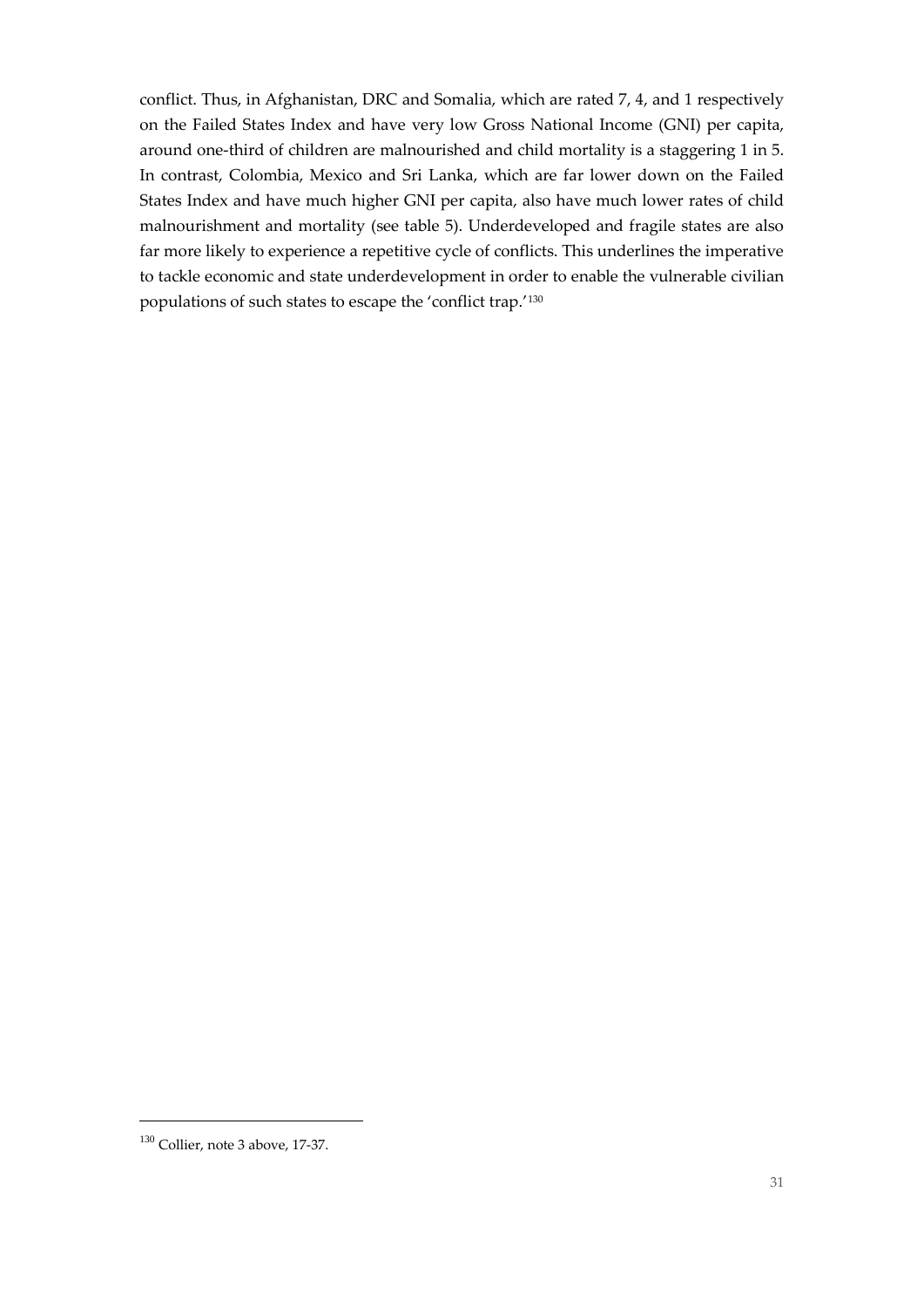#### <span id="page-34-0"></span>**V TABLES**



Source: [http://www.pcr.uu.se/research/ucdp/charts\\_and\\_graphs/](http://www.pcr.uu.se/research/ucdp/charts_and_graphs/)



Source: [http://www.pcr.uu.se/research/ucdp/charts\\_and\\_graphs/](http://www.pcr.uu.se/research/ucdp/charts_and_graphs/)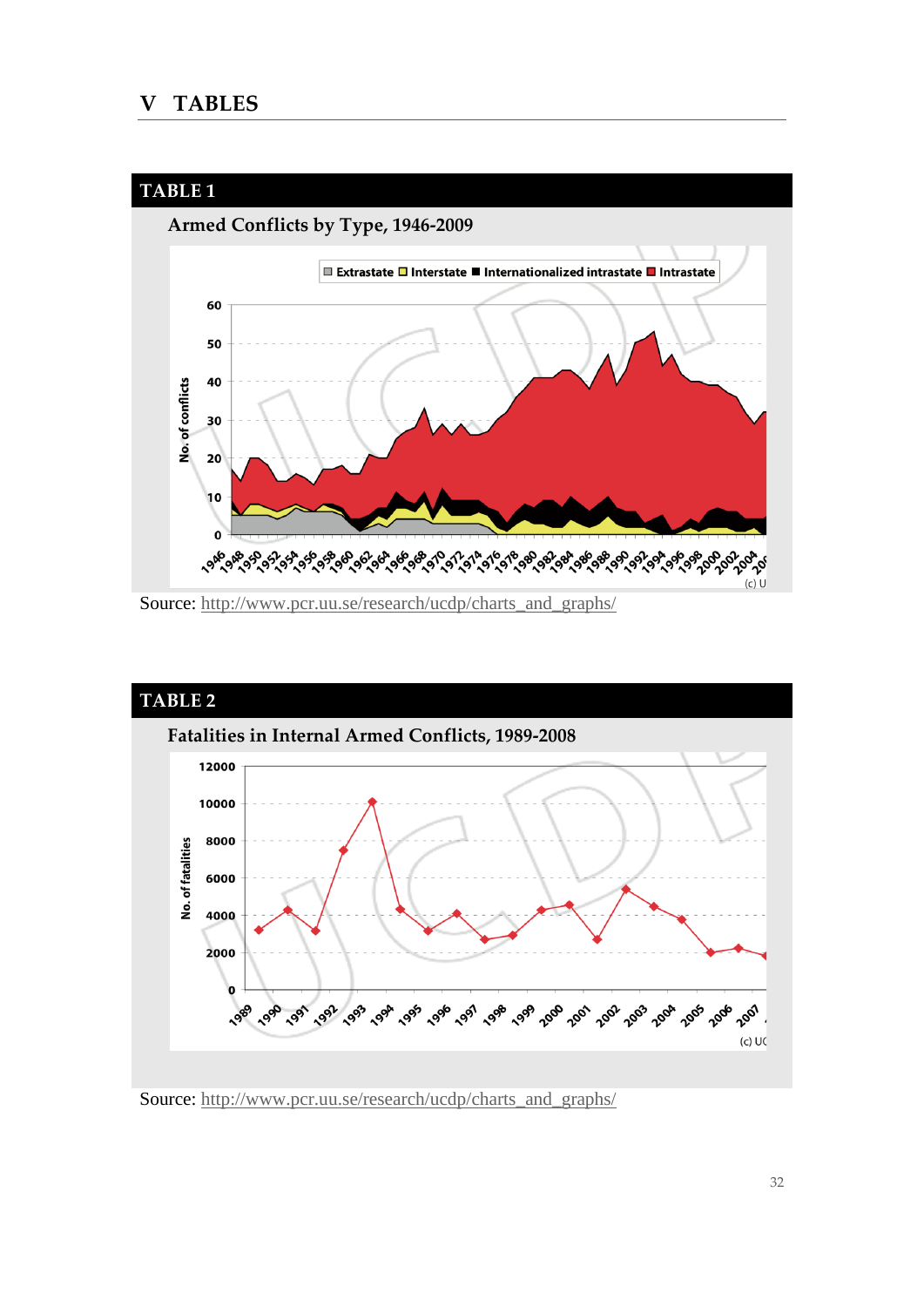# **TABLE 3**

### **Population Displacement, 2006-2010 (per 1000)**

| л.          |                 |                         |                | п.               |            |                   |
|-------------|-----------------|-------------------------|----------------|------------------|------------|-------------------|
| Country     |                 | 2006                    | 2007           | 2008             | 2009       | 2010              |
| Afghanistan | Refugees        | 2107                    | 1910           | 1818             | 1906       | 3055              |
|             | $\mathbf{IDPs}$ | 129                     | 154            | 231              | 297        | 352               |
| Colombia    | Refugees        | 73                      | $70\,$         | 77               | 104        | 113               |
|             | <b>IDPs</b>     | 3000                    | 3000           | 000              | 3303       | 3672              |
| <b>DRC</b>  | Refugees        | 401                     | 370            | $\overline{368}$ | 455        | 476               |
|             | <b>IDPs</b>     | 1075                    | 1318           | 1460             | 2053       | 1721              |
| Mexico      | Refugees        | $\overline{\mathbf{3}}$ | $\overline{5}$ | 6                | $\sqrt{6}$ | $\boldsymbol{7}$  |
|             | IDPs            | No data                 | No data        | No data          | No data    | $120 - 750^{131}$ |
| Somalia     | Refugees        | 464                     | 455            | 559              | 678        | 770               |
|             | <b>IDPs</b>     | ${\rm 00}$              | 1000           | 277              | 1551       | 1465              |
| Sri Lanka   | Refugees        | 117                     | 135            | 138              | 146        | 141               |
|             | <b>IDPs</b>     | 469                     | 459            | 05               | 435        | 274               |

Source: UNHCR Statistical Population Database, <http://www.unhcr.org/pages/49c3646c4d6.html>

<span id="page-35-0"></span><sup>&</sup>lt;sup>131</sup> See note 93 above.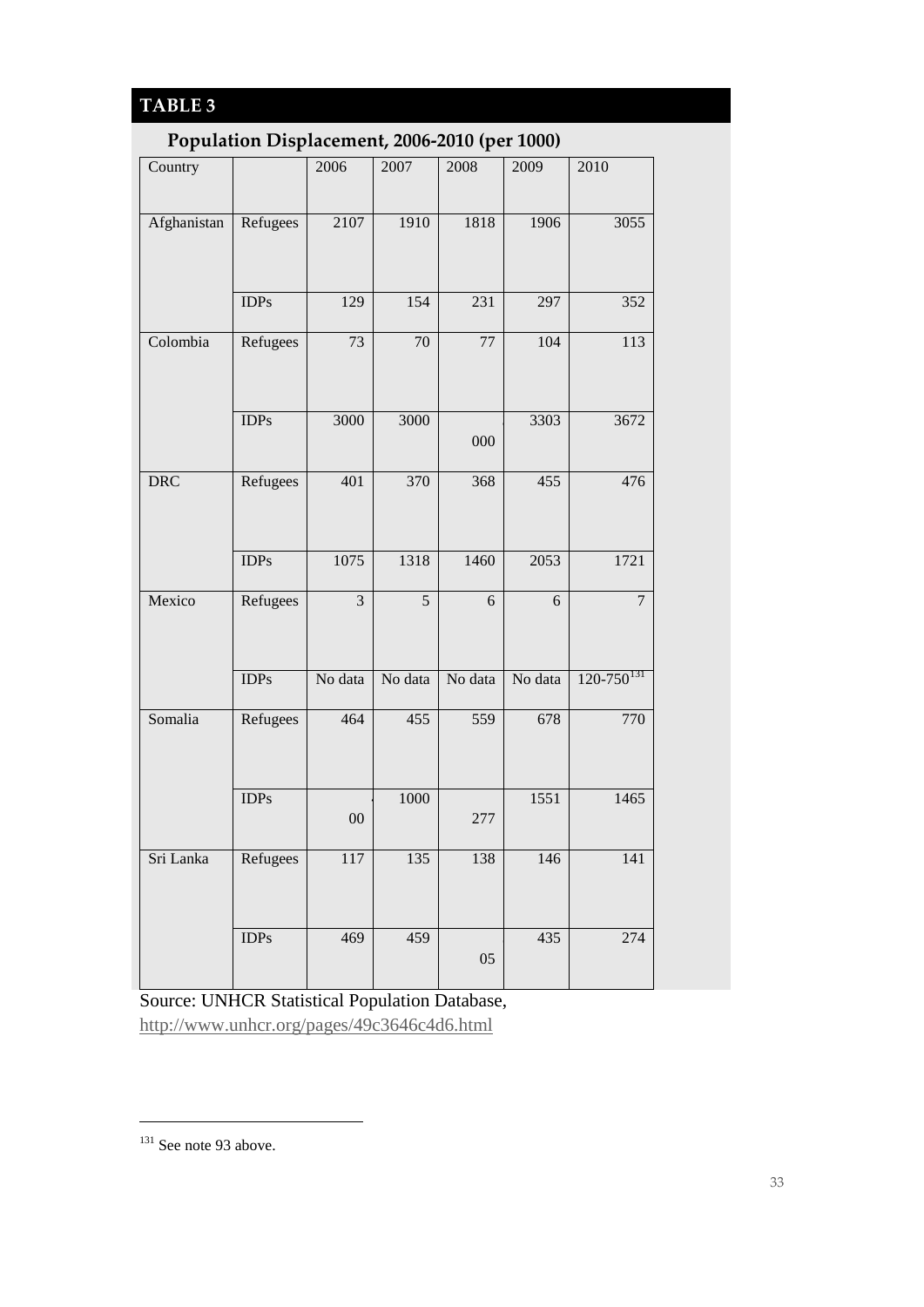# **Annual Violence Deaths, 2004- 2009**

| Country     | <b>Category</b>        | 2004   | 2005   | 2006   | 2007           | 2008           | 2009         |
|-------------|------------------------|--------|--------|--------|----------------|----------------|--------------|
|             | Homicide               | 813    | 813    | 813    | 707            | 707            | 707          |
| Afghanistan | Direct conflict deaths | 917    | 1,000  | 4,000  | 7,109          | 6,312          | 6,938        |
|             | Total violent deaths   | 1,730  | 1,813  | 4,813  | 7,816          | 7,019          | 7,645        |
|             | Homicide               | 20,210 | 18,111 | 17,479 | 17,198         | 16,140         | 15,817       |
| Colombia    | Direct conflict deaths | 3,633  | 3,358  | 2,168  | 3,271          | 1,670          | 1,463        |
|             | Total violent deaths   | 23,843 | 21,469 | 19,647 | 20,469         | 17,810         | 17,280       |
|             | Homicide               | 20,061 | 20,061 | 20,061 | 13,558         | 13,558         | 13,558       |
| <b>DRC</b>  | Direct conflict deaths | 3,500  | 3,750  | 746    | 1,351          | 1,500          | 2,828        |
|             | Total violent deaths   | 23,561 | 23,811 | 20,807 | 14,909         | 15,058         | 16,386       |
|             | Homicide               | 11,799 | 11,405 | 11,948 | 10,417         | 13,425         | 16,426       |
| Mexico      | Direct conflict deaths | 38     | 180    | 65     | $\overline{0}$ | $\overline{0}$ | $\mathbf{0}$ |
|             | Total violent deaths   | 11,837 | 11,585 | 12,013 | 10,417         | 13,425         | 16,426       |
|             | Homicide               | 265    | 265    | 265    | 138            | 138            | 138          |
| Somalia     | Direct conflict deaths | 760    | 285    | 879    | 6,500          | 3,000          | 1,000        |
|             | Total violent deaths   | 1,025  | 550    | 1,144  | 6,638          | 3,138          | 1,138        |
|             | Homicide               | 1,377  | 1,221  | 2,045  | 1,663          | 1,488          | 958          |
| Sri Lanka   | Direct conflict deaths | 109    | 330    | 4,126  | 4,500          | 11,144         | 15,565       |
|             | Total violent deaths   | 1,486  | 1,551  | 6,171  | 6,163          | 12,632         | 16,523       |

Source: The Global Burden of Armed Violence project team. Note: 'Direct conflict deaths' includes combatants and civilians.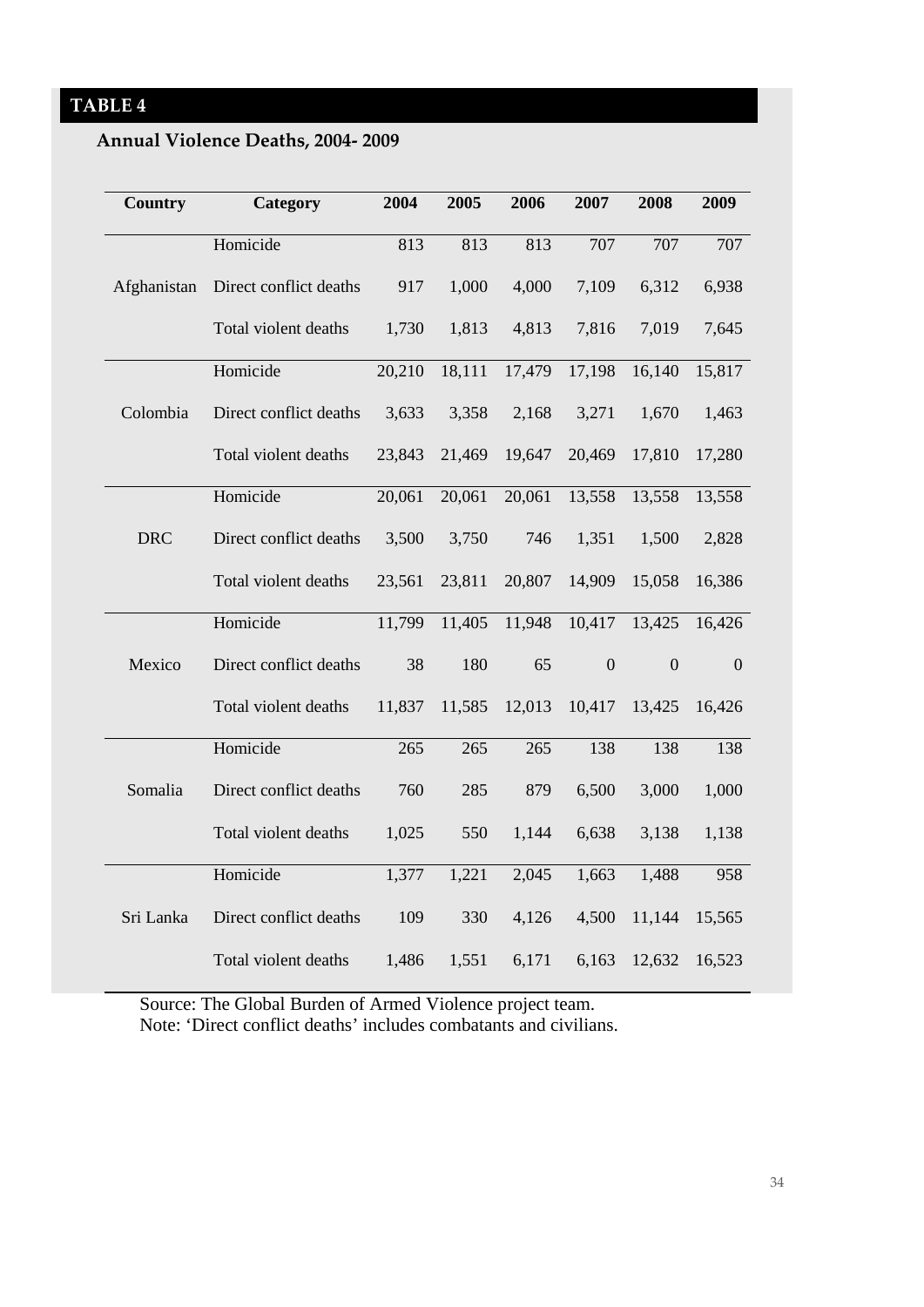# **TABLE 5**

### **Socio-economic data on case studies**

| Case study  | Failed<br><b>States</b><br>Index | Population<br>millions | <b>GNI</b> per<br>capita<br>US\$ | Child<br>mal-<br>nutrition<br>$%$ of<br>under 5 | <b>Under 5</b><br>mortality<br><i>per</i> 1000 |
|-------------|----------------------------------|------------------------|----------------------------------|-------------------------------------------------|------------------------------------------------|
| Afghanistan | $\overline{7}$                   | 34.5                   | 290                              | 32.9                                            | 199                                            |
| Colombia    | 44                               | 46.2                   | 5,510                            | 5.1                                             | 19                                             |
| Congo, DR   | $\overline{4}$                   | 65.9                   | 180                              | 28.2                                            | 199                                            |
| Mexico      | 94                               | 113.4                  | 8,930                            | 3.4                                             | 85                                             |
| Somalia     | $\mathbf{1}$                     | 9.3                    | 150                              | 32.8                                            | 180                                            |
| Sri Lanka   | 29                               | 20.8                   | 2,240                            | 21.1                                            | 15                                             |

Sources: World Bank, *World Development Report 2011*, Tables 1, 2, and 3, 344-9; World Bank country profiles at<http://data.worldbank.org/country>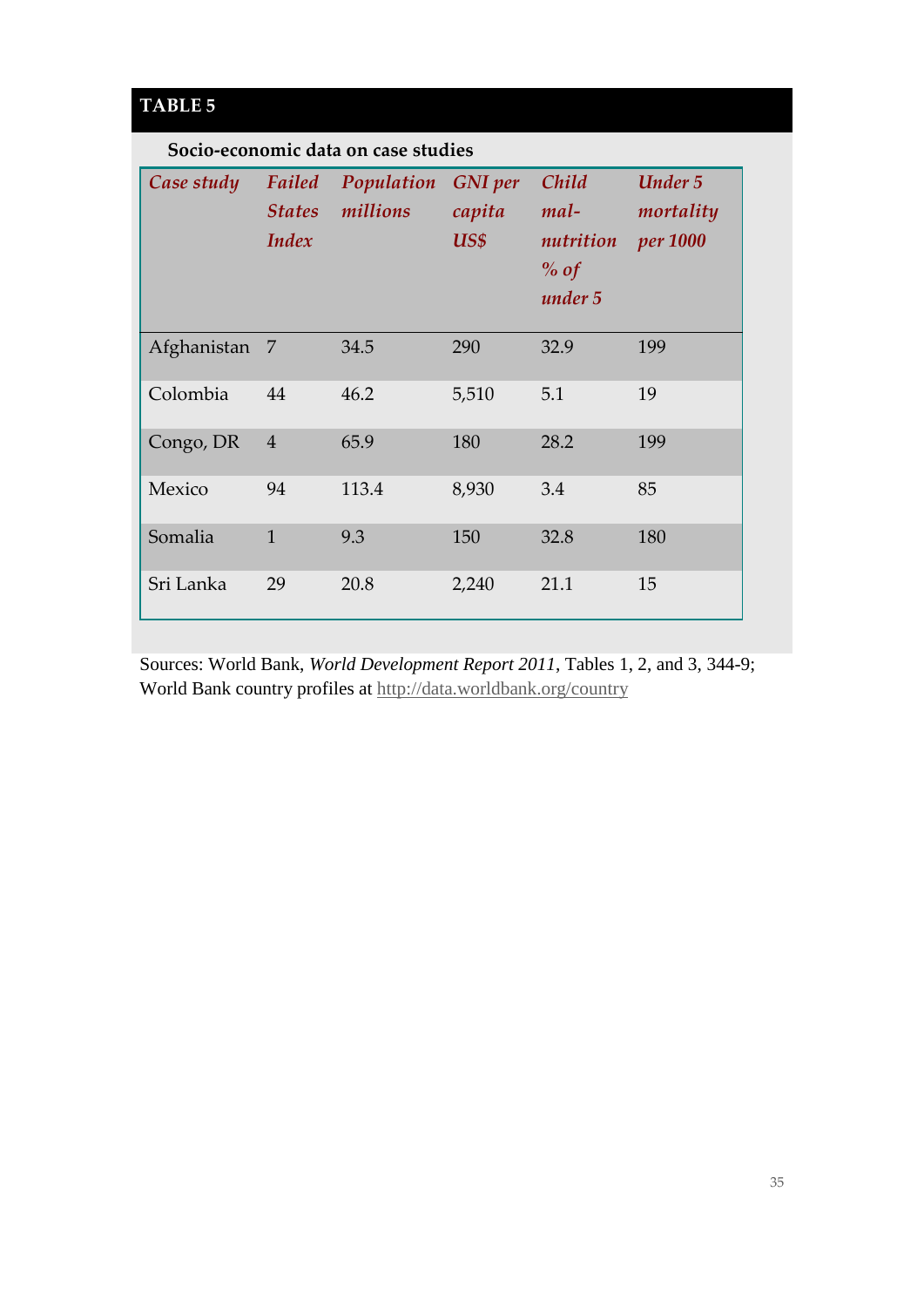<span id="page-38-0"></span>Amnesty International, 'Annual Report 2011: The State of the World's Human Rights-Columbia*'*, 2011, available online at [http://www.amnesty.org/ en/region/colombia/report-](http://www.amnesty.org/%20en/region/colombia/report-2011#section-30-13)[2011#section-30-13](http://www.amnesty.org/%20en/region/colombia/report-2011#section-30-13) (last visited 29 November 2011).

Amnesty International, *'*This is What we Demand, justice! : Impunity for Sexual Violence against Women in Colombia's Armed Conflict', September 2011, available online at [http://www.amnesty.org/en/library/asset/AMR23/018/2011/en/d4396a83-c078-46f0-96ff-](http://www.amnesty.org/en/library/asset/AMR23/018/2011/en/d4396a83-c078-46f0-96ff-94f6d667b6bc/amr230182011en.pdf)[94f6d667b6bc/amr230182011en.pdf](http://www.amnesty.org/en/library/asset/AMR23/018/2011/en/d4396a83-c078-46f0-96ff-94f6d667b6bc/amr230182011en.pdf) (last visited 16 February 2012).

R.C. Archibold, 'Mexico's Drug War Bloodies Areas Thought Safe,' *New York Times*, 18 January 2012, available online at http://www.nytimes.com /2012/01/19/world/americas/mexico-drug-war-bloodies-areas-thought-safe.html (last visited 20 January 2012).

D. Armstrong et al., *International Law and International Relations* (Cambridge: Cambridge University Press, 2007).

S. Autesserre, *The Trouble with the Congo: Local Violence and the Failure of International Peacebuilding* (Cambridge, Cambridge University Press, 2010).

K. Ballentine and J. Sherman, eds., *The Political Economy of Armed Conflict* (Boulder, CO: Lynne Rienner Publishers, 2003).

T. Barfield, *Afghanistan: A Cultural and Political History* (Princeton, NJ: Princeton University Press, 2010), 225.

O. Bartov, *Germany's War and the Holocaust* (Ithaca, NY: Cornell University Press, 2003).

R. Bates, 'State Failure,' (2008) 11 *Annual Review of Political Science*, 1

M. Berdal and D. M. Malone, eds., *Greed and Grievance in Civil Wars* (Boulder, CO: Lynne Rienner Publishers, 2000);

M. Berdal, 'The 'New Wars' Thesis Revisited,' in H. Strachan and S. Scheipers, eds ., *The Changing Character of War* (Oxford: Oxford University Press, 2011), 109.

V. M. Bouvier, 'Colombia's Crossroads: The FARC and the Future of the Hostages', United States Institute of Peace, 2008, available online at <http://www.usip.org/publications/colombias-crossroads-farc-and-future-hostages> (last visited 16 February 2012).

T. Bruck, 'War and Reconstruction in Northern Mozambique' (2006) 1 *Economics of Peace and Security Journal,* 33.

E. P. Carbó, '*Guerra Civil? El Lenguaje Del Conflicto En Colombia'*, (Fundación Ideas para la Paz, Bogota, 2001).

Central Intelligence Service, 'The World Factbook', May 2007, available online at [https://www.cia.gov/library/publications/the-world-factbook/geos/ce.html\(](https://www.cia.gov/library/publications/the-world-factbook/geos/ce.html)last visited 16 November 2011).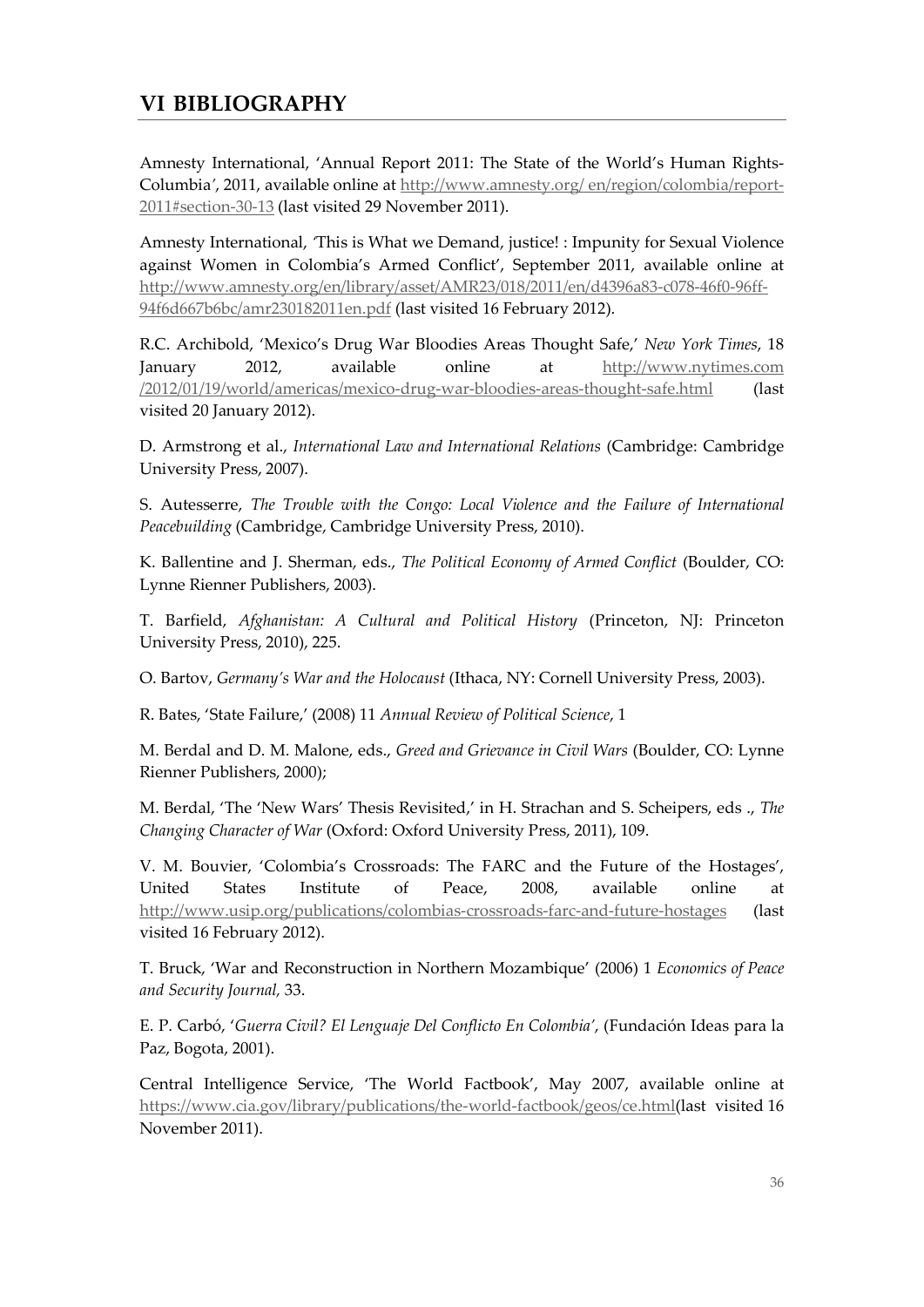R. Chaudhuri and T. Farrell, 'Campaign Disconnect: Operational Progress and Strategic Obstacles in Afghanistan, 2009-2011' (2011) 87 *International Affairs*, 271.

C. J. Chivers, 'Tensions Flare as G.I.s Take Fire Out of Pakistan,' *New York Times*, 16 October 2011, available online at [http://www.nytimes.com/2011/10/17/world/asia/ cross](http://www.nytimes.com/2011/10/17/world/asia/%20cross-border-fire-frustrates-american-troops-in-afghanistan.html?pagewanted=all)[border-fire-frustrates-american-troops-in-afghanistan.html?pagewanted=all](http://www.nytimes.com/2011/10/17/world/asia/%20cross-border-fire-frustrates-american-troops-in-afghanistan.html?pagewanted=all) (last visited 16 February 2012).

P. Collier, et al., 'Beyond Greed and Grievance: Feasibility in Civil War,' (2006) CSAE WPS/2006-10.

P. Collier and A. Hoeffler, 'Greed and Grievance in Civil War,' (2002) CSAE WPS/2002- 01.

P. Collier, *The Bottom Billion* (Oxford: Oxford University Press, 2007), 24.

M. Creveld, *The Transformation of War* (New York: Free Press, 1991)

'Crossing Continents, Murder, Migration and Mexico', *BBC Radio 4*, 11 August 2011, available online at [http://www.bbc.co.uk/iplayer/episode/b0132p7v/](http://www.bbc.co.uk/iplayer/episode/b0132p7v/%20Crossing_Continents_Murder_migration_and_Mexico/)  Crossing Continents Murder migration and Mexico/(last visited 19 November 2011).

D.M. D'Agostino, 'Hybrid Warfare', US General Accounting Office, 2010, available online at<http://www.gao.gov/new.items/d101036r.pdf> (last visited 14 November 2011).

S. David, 'Internal Wars: Causes and Cures'*,* (1997) 49 *World Politics*, 552.

O. Degomme and D. Guha-Sapir, 'Patterns of Mortality Rates in the Darfur Conflict,' (2010) 373 *The Lancet*, 297.

M. Duffield, *Global Governance and the New Wars* (London: Zed Books, 2001)

A.A. Elmi, *Understanding the Somalia Conflagration: Identity, Political Islam and Peacebuilding* (London: Pluto Press, 2010).

J. Fearon and D.Latin, 'Ethnicity, Insurgency and Civil War,' (2003) 97 *American Political Science Review*, 75.

L. Ford, 'Somalia famine eases but situation is still 'fragile'', *The Guardian*, 18 November 2011, available online at [http://www.guardian.co.uk/global-development/2011/nov/18/](http://www.guardian.co.uk/global-development/2011/nov/18/%20famine-eases-somalia-threat-remains)  [famine-eases-somalia-threat-remains](http://www.guardian.co.uk/global-development/2011/nov/18/%20famine-eases-somalia-threat-remains) (last visited 16 February 2012).

V. P. Gagnon, Jr. 'Ethnic Nationalism and International Conflict: The Case of Serbia,' (1994/95) 19 *International Security*, 130.

T. Gambino, 'Democratic Republic of the Congo', World Bank, 2011, available online at <http://wdr2011.worldbank.org/node/2679> (last visited 30 November 2011).

A. Gat, *War in Human Civilization* (Oxford: Oxford University Press, 2006).

S. Gates et al., 'Consequences of Civil Conflict,' World Development Report 2011 Background Paper, October 2010, available online at [http://wdr2011.worldbank.org/](http://wdr2011.worldbank.org/%20sites/default/files/pdfs/WDR%20Background%20Paper_PRIO.pdf)  [sites/default/files/pdfs/WDR%20Background%20Paper\\_PRIO.pdf](http://wdr2011.worldbank.org/%20sites/default/files/pdfs/WDR%20Background%20Paper_PRIO.pdf) (last visited 16 February 2012).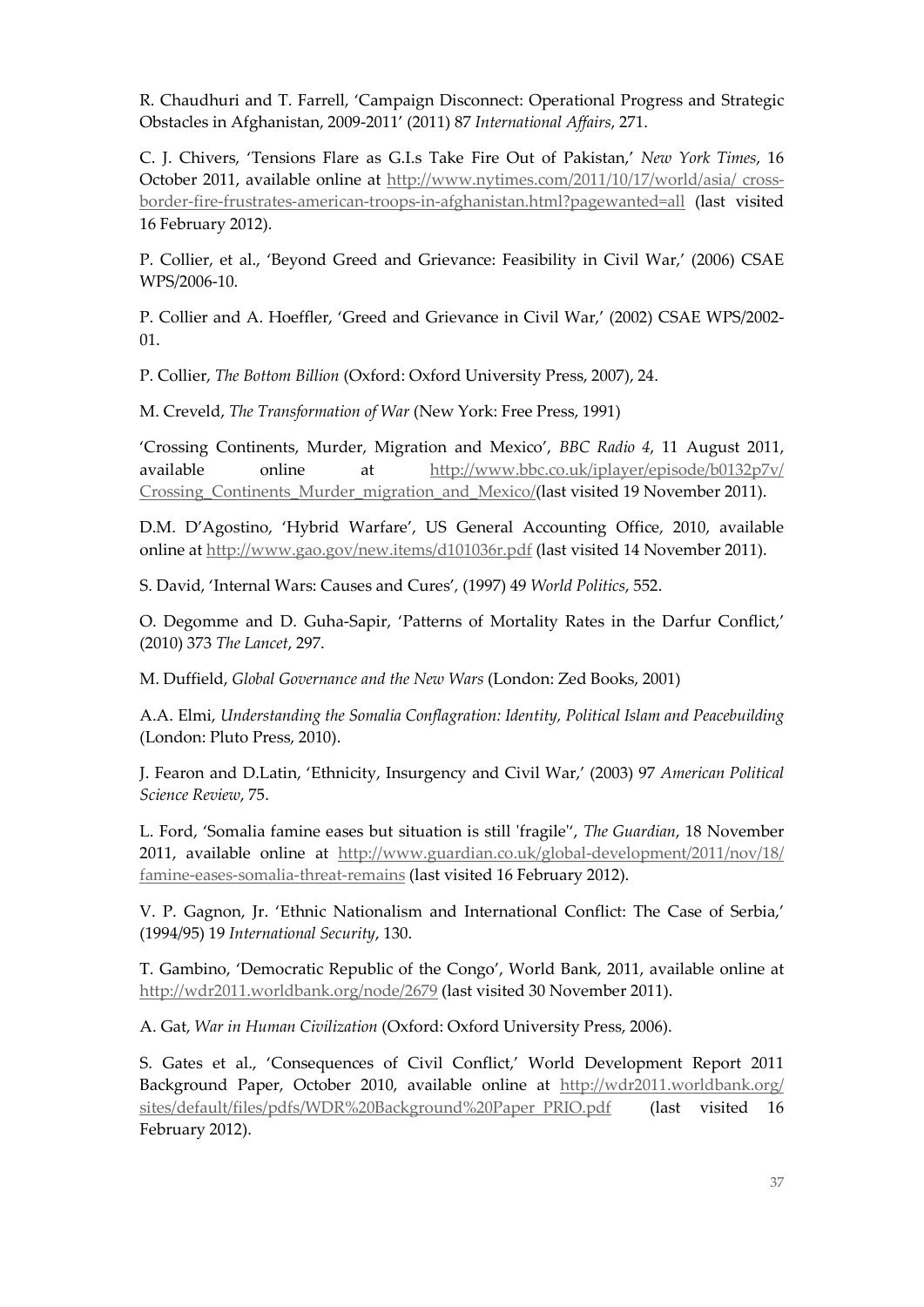Geneva Declaration Secretariat, *Global Burden of Armed Violence 2011* (Cambridge: Cambridge University Press, 2011).

J. Gettleman, 'Ethiopian Troops Said to Enter Somalia, Opening New Front Against Militants', *The New York Times*, 20 November 2011, available online at [http://www.nytimes.com/2011/11/21/world/africa/ethiopian-troops-enter-somalia](http://www.nytimes.com/2011/11/21/world/africa/ethiopian-troops-enter-somalia-witnesses-say.html)[witnesses-say.html](http://www.nytimes.com/2011/11/21/world/africa/ethiopian-troops-enter-somalia-witnesses-say.html) (last visited 16 February 2012).

H.A. Ghobarah et al., 'Civil Wars Kill and Main People – Long after the Shooting Stops,' (2003) 97 *American Political Science Review*, 192.

M. J. Gibney, *The Ethics and Politics of Asylum: Liberal Democracy and the Response to Refugees* (Cambridge: Cambridge University Press, 2004).

A. Giustozzi, *Decoding the New Taliban* (London: Hurst, 2009).

A. Giustozzi, *Koran, Kalashnikov, and Laptop: The Neo-Taliban Insurgency* (London: Hurst, 2007)

A. Giustozzi, *The Art of Coercion* (London: Hurst, 2011).

A. Giustozzi and C. Reuter, *The Northern Front: The Afghan Insurgency Spreading Beyond the Pashtuns* (Berlin: Afghan Analysts Network, 2010).

J.D. Goodman, 'In Mexico, Social Media Become a Battleground in the Drug War.' *New York Times*. 15 September 2011, available online at [http://thelede.blogs.nytimes.com/](http://thelede.blogs.nytimes.com/%202011/09/15/in-mexico-social-media-becomes-a-battleground-in-the-drug-war/)  [2011/09/15/in-mexico-social-media-becomes-a-battleground-in-the-drug-war/](http://thelede.blogs.nytimes.com/%202011/09/15/in-mexico-social-media-becomes-a-battleground-in-the-drug-war/) (last visited 19 November 2011).

G.S. Goodwin-Gill, 'The Challenge of the Child Soldier,' in Strachan and Scheipers, *Changing*, 410.

G.S. Goodwin-Gill and J. McAdam, *The Refugee in International Law*, 3rd ed. (Oxford: Oxford University Press, 2007), 5.

D. Guha-Sapir and O. D'Aoust, 'Demographic and Health Consequences of Civil Conflict,' World Development Report 2011 Background Paper, October 2010, available online at [http://wdr2011.worldbank.org/sites/default/files/pdfs/](http://wdr2011.worldbank.org/sites/default/files/pdfs/%20WDR_Background_Paper_Sapir_D)  [WDR\\_Background\\_Paper\\_Sapir\\_D'Aoust.pdf?keepThis=true&TB\\_iframe=true&height=6](http://wdr2011.worldbank.org/sites/default/files/pdfs/%20WDR_Background_Paper_Sapir_D) [00&width=800](http://wdr2011.worldbank.org/sites/default/files/pdfs/%20WDR_Background_Paper_Sapir_D) (last visited 16 February 2012).

C.R Hariharan, 'Sri Lanka, How Strong are the Tigers?' *South Asia Analysis Group*, 2006.

T. Hardy, 'Afghan Police Corruption in Fuelling Insurgency,' *The Telegraph*, 3 June 2010, available online at [http://www.telegraph.co.uk/news/worldnews/](http://www.telegraph.co.uk/news/worldnews/%20asia/afghanistan/7801459/Afghanistan-police-corruption-is-fuelling-insurgency.html)  [asia/afghanistan/7801459/Afghanistan-police-corruption-is-fuelling-insurgency.html](http://www.telegraph.co.uk/news/worldnews/%20asia/afghanistan/7801459/Afghanistan-police-corruption-is-fuelling-insurgency.html) (last visited 16 February 2012).

Harvard Humanitarian Initiative and Oxfam International, *'*Now, The World is Without Me: An Investigation of Sexual Violence in Eastern Democratic Republic of Congo', April 2010, available online at [http://www.oxfam.org/sites/www.oxfam.org/ files/DRC-sexual](http://www.oxfam.org/sites/www.oxfam.org/%20files/DRC-sexual-violence-2010-04.pdf)[violence-2010-04.pdf](http://www.oxfam.org/sites/www.oxfam.org/%20files/DRC-sexual-violence-2010-04.pdf) (last visited 16 February 2012).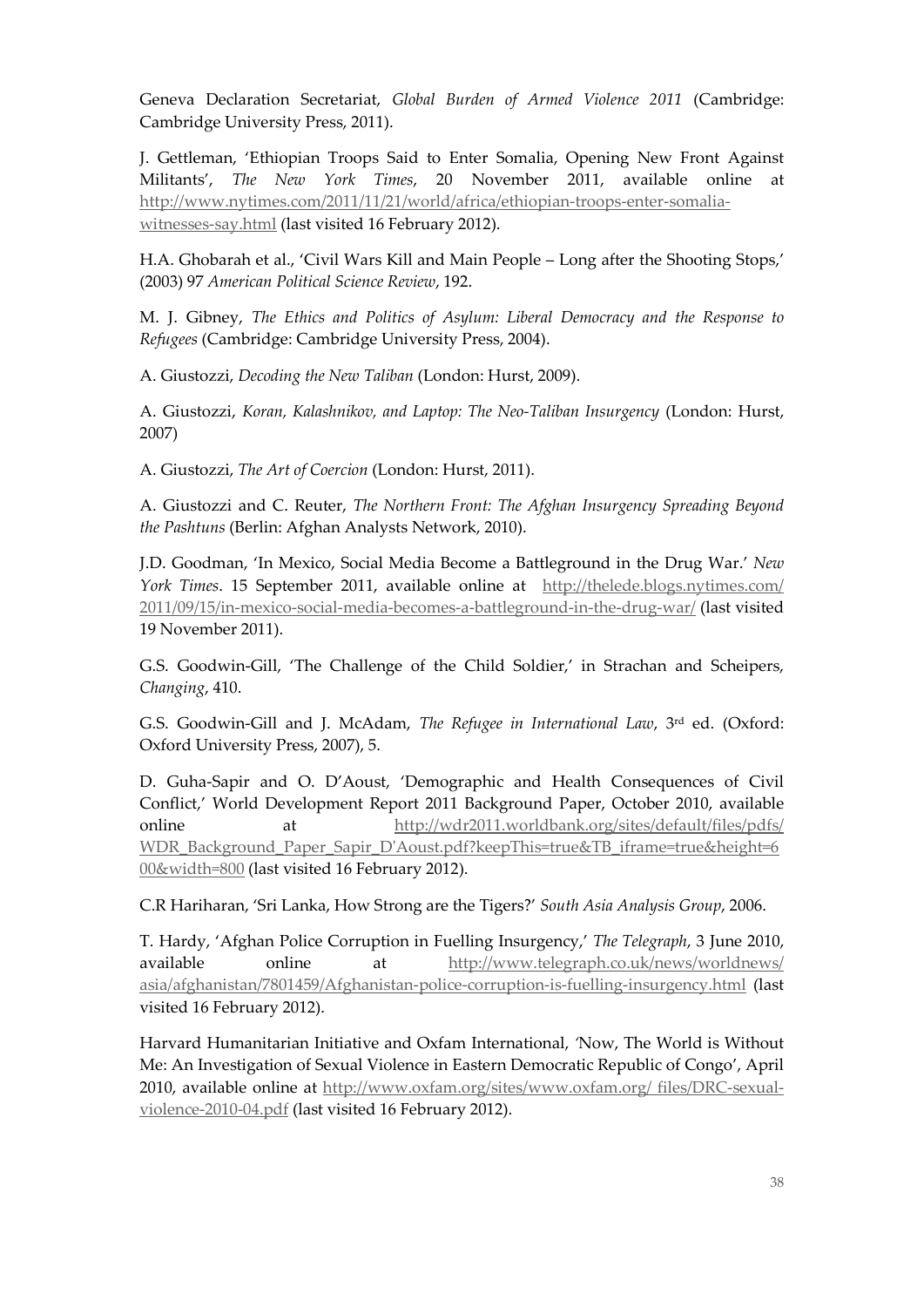F.G. Hoffman, *Conflict in the 21st Century: The Rise of Hybrid Wars* (Arlington, VA: Potomac Institute for Policy Studies, 2007).

Human Rights Watch, 'Always on the Run: The Vicious Cycle of Displacement in Eastern Congo', 2010, available online at [http://www.humansecuritygateway.com/](http://www.humansecuritygateway.com/%20documents/HRW_AlwaysOnTheRunTheViciousCycleofDisplacementinEasternCongo.pdf)  [documents/HRW\\_AlwaysOnTheRunTheViciousCycleofDisplacementinEasternCongo.pd](http://www.humansecuritygateway.com/%20documents/HRW_AlwaysOnTheRunTheViciousCycleofDisplacementinEasternCongo.pdf) [f](http://www.humansecuritygateway.com/%20documents/HRW_AlwaysOnTheRunTheViciousCycleofDisplacementinEasternCongo.pdf) (last visited 16 February 2012).

Human Rights Watch, 'Harsh War, Harsh Peace, Abuses by al-Shabaab, the Transitional Federal Government, and AMISOM in Somalia', 2010, available online at [http://www.hrw.org/sites/default/files/reports/somalia0410webwcover\\_0.pdf](http://www.hrw.org/sites/default/files/reports/somalia0410webwcover_0.pdf) (last visited 16 February 2012).

Human Rights Watch, 'Living in Fear: Child Soldiers and the Tamil Tigers in Sri Lanka', vol. 16, no. 13(C), 2004, available online at [http://www.hrw.org/news/2004/11/09/sri](http://www.hrw.org/news/2004/11/09/sri-lanka-tamil-tigers-forcibly-recruit-child-soldiers)[lanka-tamil-tigers-forcibly-recruit-child-soldiers](http://www.hrw.org/news/2004/11/09/sri-lanka-tamil-tigers-forcibly-recruit-child-soldiers) (last visited 16 February 2012).

Human Rights Watch, 'Maiming the People: Guerrilla Use of Antipersonnel Landmines and other Indiscriminate Weapons in Colombia', 2007, available online at [http://www.essex.ac.uk/armedcon/story\\_id/Maiming%20the%20People.pdf](http://www.essex.ac.uk/armedcon/story_id/Maiming%20the%20People.pdf) (last visited 16 February 2012).

Human Rights Watch, 'Neither Rights nor Security: Killings, Torture and Disappearances in Mexico's 'War on Drugs*'*, 2011, available online at [http://www.hrw.org/reports/](http://www.hrw.org/reports/%202011/11/09/neither-rights-nor-security)  [2011/11/09/neither-rights-nor-security](http://www.hrw.org/reports/%202011/11/09/neither-rights-nor-security) (last visited 16 February 2012).

Human Rights Watch, 'Paramilitaries Heirs: The New Face of Violence in Colombia', 2010, available online at <http://www.hrw.org/node/88058/section/1> (last visited 16 February 2012).

Human Rights Watch, 'Return to War: Human Rights Under Siege', 2007, available online at <http://www.hrw.org/reports/2007/08/05/return-war> (last visited 16 February 2012).

Human Rights Watch, 'Soldiers who Rape, Commanders who Condone: Sexual Violence and Military Reform in the Democratic Republic of Congo', 2009, available online at <http://www.hrw.org/sites/default/files/reports/drc0709web.pdf> (last visited 16 February 2012).

Human Rights Watch, *'*You don't Know Who to Blame: War Crimes in Somalia', 2011, available online at [http://www.hrw.org/sites/default/files/reports/](http://www.hrw.org/sites/default/files/reports/%20somalia0811webwcover.pdf)  [somalia0811webwcover.pdf](http://www.hrw.org/sites/default/files/reports/%20somalia0811webwcover.pdf) (last visited 16 February 2012).

Human Rights Watch, 'Welcome To Kenya, Police Abuses of Somali Refugees', 2010, available online at<http://www.hrw.org/reports/2010/06/17/welcome-kenya> (last visited 16 February 2012).

International Crisis Group, 'War Crimes in Sri Lanka,' *Asia Report n°191*, May 2010, available online at [http://www.crisisgroup.org/en/regions/asia/south-asia/sri-lanka/191](http://www.crisisgroup.org/en/regions/asia/south-asia/sri-lanka/191-war-crimes-in-sri-lanka.aspx) [war-crimes-in-sri-lanka.aspx](http://www.crisisgroup.org/en/regions/asia/south-asia/sri-lanka/191-war-crimes-in-sri-lanka.aspx) (last visited 16 February 2012).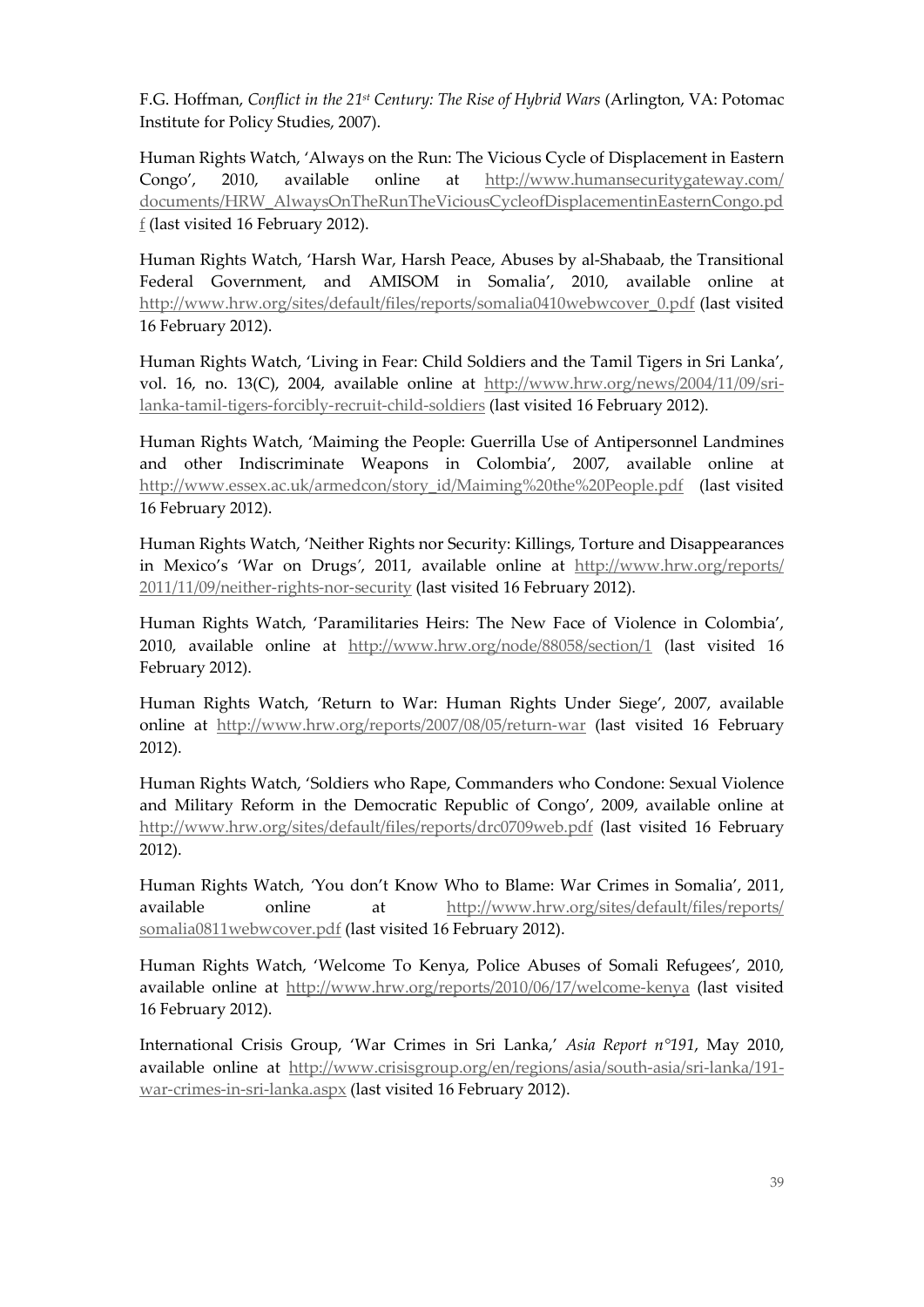International Institute for Strategic Studies, 'The Armed Conflicts Database', available online at <http://www.iiss.org/publications/armed-conflict-database/> (last visited 29 November 2011).

C. Johnson et al, 'Association of Sexual Violence and Human Rights Violations with Physical and Mental Health in Territories of the Eastern Democratic Republic of the Congo' (2010) 304 *The Journal of American Medical Association*, 553.

R. Johnson, *The Afghan Way of War* (London: Hurst, 2011), 249.

A. Jones, 'Tamil Tigers Attack Colombo with Aircrafts', *The Guardian*, 21 February 2009, available online at [http://www.guardian.co.uk/world/2009/feb/21/sri-lanka-tamil-tigers](http://www.guardian.co.uk/world/2009/feb/21/sri-lanka-tamil-tigers-colombo)[colombo](http://www.guardian.co.uk/world/2009/feb/21/sri-lanka-tamil-tigers-colombo) (last visited 16 February 2012).

C.H. Kahl, *States, Scarcity and Civil Strife in the Developing World* (Princeton, NJ: Princeton University Press, 2006).

M. Kaldor, *New and Old Wars* (Cambridge: Polity, 1999)

S.N. Kalyvas, 'New and Old Civil Wars: A Valid Distinction?' (2001) 54 *World Politics*, 99.

P.R. Kan, 'Mexico: A Mosaic Cartel War', (2011) *Small Wars Journal*.

P.R. Kan, *Mexico's 'Narco-Refugees': The Looming Challenge for U.S. National Security*  (Carisle: Strategic Studies Institute, U.S. Army War College, 2011).

S.J. Kaufman, *Modern Hatreds: The Symbolic Politics of Ethnic War* (Ithaca, NY: Cornell University Press, 2001).

D. Keen, *The Economic Function of Violence in Civil War*, (Oxford University Press for IISS, 1998)

B. Lacina et al., 'The Declining Risk of Death in Battle,' (2006) 50 *International Studies Quarterly*, 673.

D.A. Lake and D. Rothchild, 'Containing Fear: The Origins and Management of Ethnic Conflict,' (1996) 21 *International Security*, 41.

H. Lambert and T. Farrell, 'The Changing Character of Armed Conflict and the Implications for Refugee Protection Jurisprudence,' (2010) 22 *International Journal of Refugee Law*, 237.

J. Langton, *Gangland: the Rise of the Mexican Drug Cartels from El Paso to Vancouver* (London: Wiley, 2011).

Latin America Working Group Education Fund, 'Just the Facts: U.S. Aid to Colombia', available online at<http://justf.org/Country?country=Colombia> (last access: 29 November 2011).

N. Lee, 'ANSO Quarterly Report, Q1 2011', The Afghanistan NGO Safety Office, 2011, available online at [http://www.ngosafety.org/store/ files/ANSO%20Q1%202011.pdf](http://www.ngosafety.org/store/%20files/ANSO%20Q1%202011.pdf) (last visited 10 December 2011).

G. Leech, *The FARC: The Longest Insurgency* (London: Zed Books, 2011).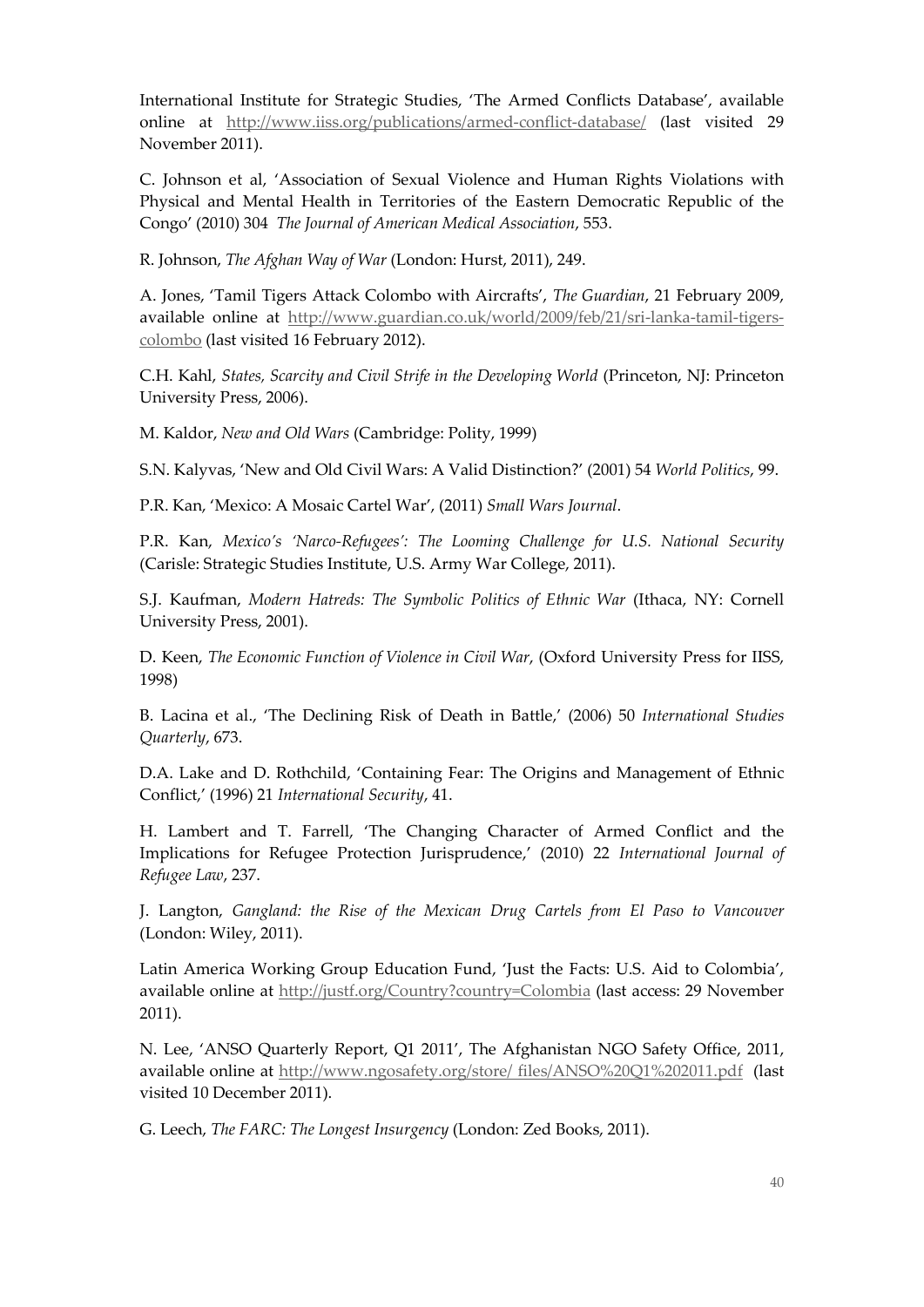S. K. Lischer, *Dangerous Sanctuaries: Refugee Camps, Civil War and the Dilemmas of Humanitarian Aid* (Ithaca, NY: Cornell University Press, 2005).

I.S. Livingston and M. O'Hanlon, 'Afghanistan Index: Tracking variables of Reconstruction and Security in Post-9/11 Afghanistan', 2011, available online at <http://www.brookings.edu/~/media/Files/Programs/FP/afghanistan%20index/index.pdf>

G. Loescher, *Beyond Charity: International Cooperation and the Global Refugee Crisis* (Oxford: Oxford University Press, 1993).

P. Lujala, et al., 'A Diamond Curse? Civil War and a Lootable Resouce,' (2005) 49 *Journal of Conflict Resolution*, 538.

J. Mackinlay, *The Insurgent Archipelago* (London: Hurst, 2009), 73.

M. Mandlebaum, 'Is Major War Obsolete?' (1999) 40 *Survival*, 20.

Major-General Buster Howes OBE, 'Making Counter-Piracy Operations Effective', speech to the International Institute for Strategic Studies, 5 July 2011, available online a[thttp://www.iiss.org/events-calendar/2011-events-archive/july-2011/making-counter](http://www.iiss.org/events-calendar/2011-events-archive/july-2011/making-counter-piracy-operations-effective/)[piracy-operations-effective/](http://www.iiss.org/events-calendar/2011-events-archive/july-2011/making-counter-piracy-operations-effective/) (last visited 16 February 2012).

C. Marshall, 'Gang Wars Plague Mexican Drugs Hub', *BBC News*, 14 August 2005, available online at<http://news.bbc.co.uk/1/hi/world/americas/4144686.stm> (last visited 19 November 2011)

M. Martin, *A History of Helmand* (Afghan COIN Centre, August 2011).

E. Melander et al., 'Are 'New Wars' More Atrocious? Battle Severity, Civilians Killed and Forced Migration Before and After the Cold War,' (2009) 15 *European Journal of International Relations*, 505.

L. Melhado, 'Rates of Sexual Violence Are High in Democratic Republic of the Congo' (2010) 36 *International perspectives on Sexual and Reproductive Health*, 210.

K. Menkhaus, 'Governance without Government in Somalia: Spoilers, State-Building and the Politics of Coping,' (2007) 31 *International Security* 83, 91.

'Mexican Cartels Move Beyond Drugs, Seek Domination', *MSNBC News*, 4 August 2010, available online at [http://www.msnbc.msn.com/id/38565051/ns/world\\_news-americas/](http://www.msnbc.msn.com/id/38565051/ns/world_news-americas/) (last visited 19 November 2011).

J. Mueller, *Retreat from Doomsday: The Obsolence of Major War* (New York: Basic Books, 1989).

M. Munkler *The New Wars* (Cambridge: Polity, 2005).

S.C. Neff, *War and the Law of Nations: A General History* (Cambridge: Cambridge University Press, 2005).

E. Newman, 'The 'New Wars' Debate: A Historical Perspective is Needed,' (2004) 35 *Security Dialogue*, 173.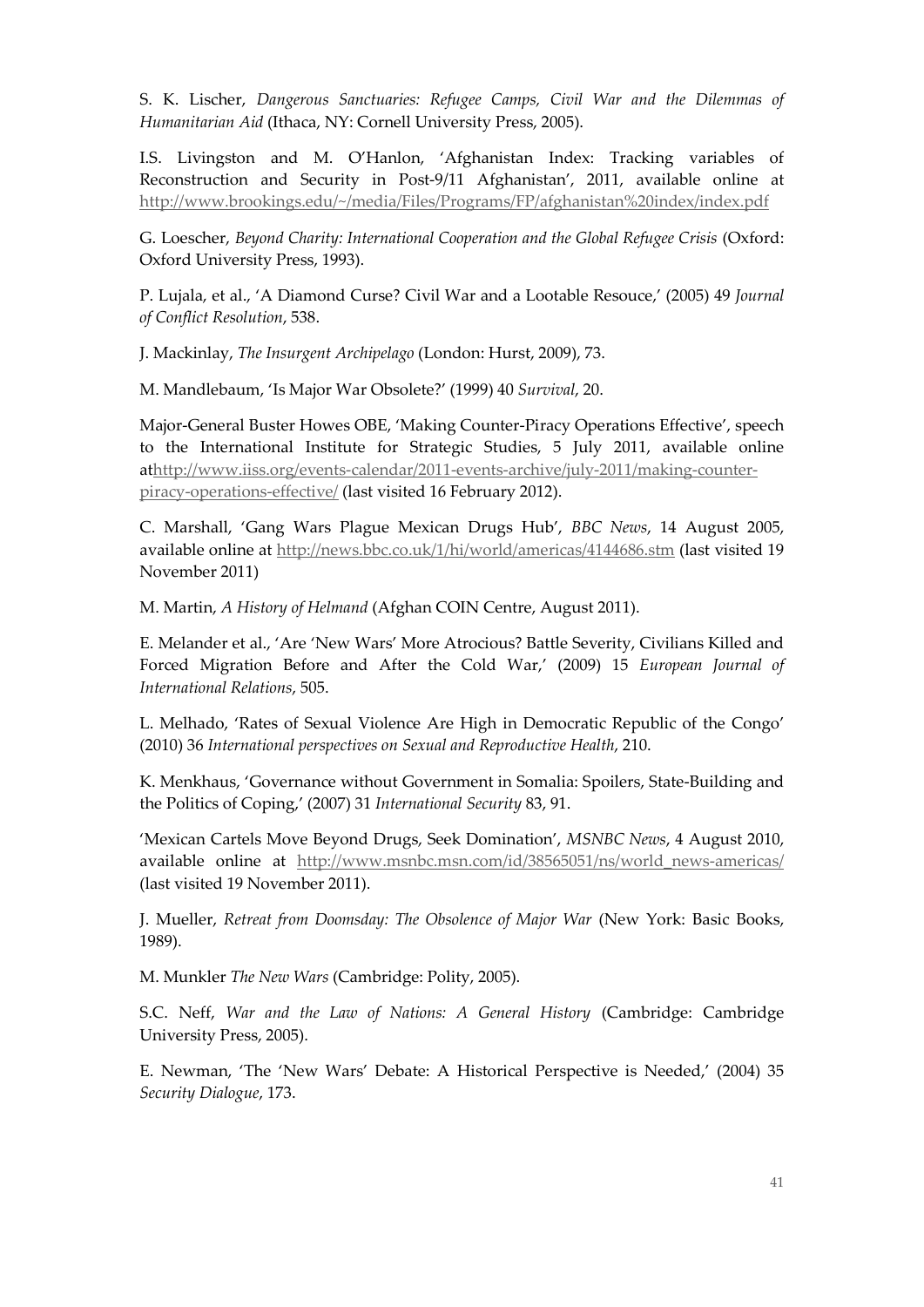A. S. O'Connor, 'Lions, Tigers, and Freedom Birds: How and Why the Liberation Tigers of Tamil Eelam Employs Women' (2007) 17 *Terrorism and Political Violence*, 43.

L.S. Pagan, 'Colombia's War on Child Soldiers', *Media Global News*, 4 October 2011, available online at [http://www.mediaglobal.org/2011/10/04/colombias-war-on-child](http://www.mediaglobal.org/2011/10/04/colombias-war-on-child-soldiers/)[soldiers/](http://www.mediaglobal.org/2011/10/04/colombias-war-on-child-soldiers/) (last visited 29 November 2011).

K. Palitza, 'Rehabilitating Former Child Soldiers Who 'Liked' Killing', *IPS News Service*, 2 November 2011, available online at [http://ipsnews.net/news.asp? idnews=105686](http://ipsnews.net/news.asp?%20idnews=105686) (last visited 30 November 2011).

S. Pinker, *The Better Angels of Our Nature: The Decline of Violence in History and Its Causes* (London: Allen Lane, 2011)

'Pirates seized record 1,181 hostages in 2010-report' *BBC News Africa*, 18 January 2011, available online at <http://www.bbc.co.uk/news/world-africa-12214905> (last visited 22 November 2011).

B.R. Posen, 'The Security Dilemma and Ethnic Conflict,' (1993) 35 *Survival*, 27.

G. Prunier, *Africa's World War: Congo, the Rwandan Genocide, and the Making of a Continental Catastrophe* (Oxford: Oxford University Press, 2011).

A.Rashid, *Taliban* (London: Pan Books, 2000).

J.-P. Rémy, 'La Somalie, Théâtre des Ambitions Kenyanes', *Le Monde*, 3 November 2011, available online at [http://www.lemonde.fr/afrique/article/2011/11/03/la-somalie-theatre](http://www.lemonde.fr/afrique/article/2011/11/03/la-somalie-theatre-des-ambitions-kenyanes_1598229_3212.html)[des-ambitions-kenyanes\\_1598229\\_3212.html](http://www.lemonde.fr/afrique/article/2011/11/03/la-somalie-theatre-des-ambitions-kenyanes_1598229_3212.html) (last visited 16 February 2012).

R. Rivera et al., 'Militants Turn to Death Squads in Afghanistan', *New York Times*, 28 November 2011, available online at [http://www.nytimes.com/2011/11/29/world/](http://www.nytimes.com/2011/11/29/world/%20asia/haqqani-militants-use-death-squads-in-afghanistan.html?pagewanted=all)  [asia/haqqani-militants-use-death-squads-in-afghanistan.html?pagewanted=all](http://www.nytimes.com/2011/11/29/world/%20asia/haqqani-militants-use-death-squads-in-afghanistan.html?pagewanted=all) (last visited 16 February 2012).

L.Roberts et al., 'Mortality Before and After the 2003 Invasion of Iraq: Cluster Sample Survey', *The Lancet,* 2007.

P. Roe, 'Transylvania's Societal Security Dilemma,' (2002) 28 *Review of International Studies*, 57.

M.Roig-Franzia, 'Mexican Drug Cartels leave a Bloody Trail on YouTube', *The Washington Post*, 9 April 2007.

M.L. Ross, 'What Do We Know about Natural Resources and Civil War?' (2004) 41 *Journal of Peace Research*, 337.

R. Rotberg, *When States Fail: Causes and Consequences*, (Princeton, 2004).

Royal United Services Institute and Foreign Policy Research Institute, 'Reforming the Afghan National Police,' November 2009, available online at [http://www.fpri.org/research/nationalsecurity/afghanpolice/ReformingAfghanNationalP](http://www.fpri.org/research/nationalsecurity/afghanpolice/ReformingAfghanNationalPolice.pdf) [olice.pdf](http://www.fpri.org/research/nationalsecurity/afghanpolice/ReformingAfghanNationalPolice.pdf) (last visited 16 February 2012).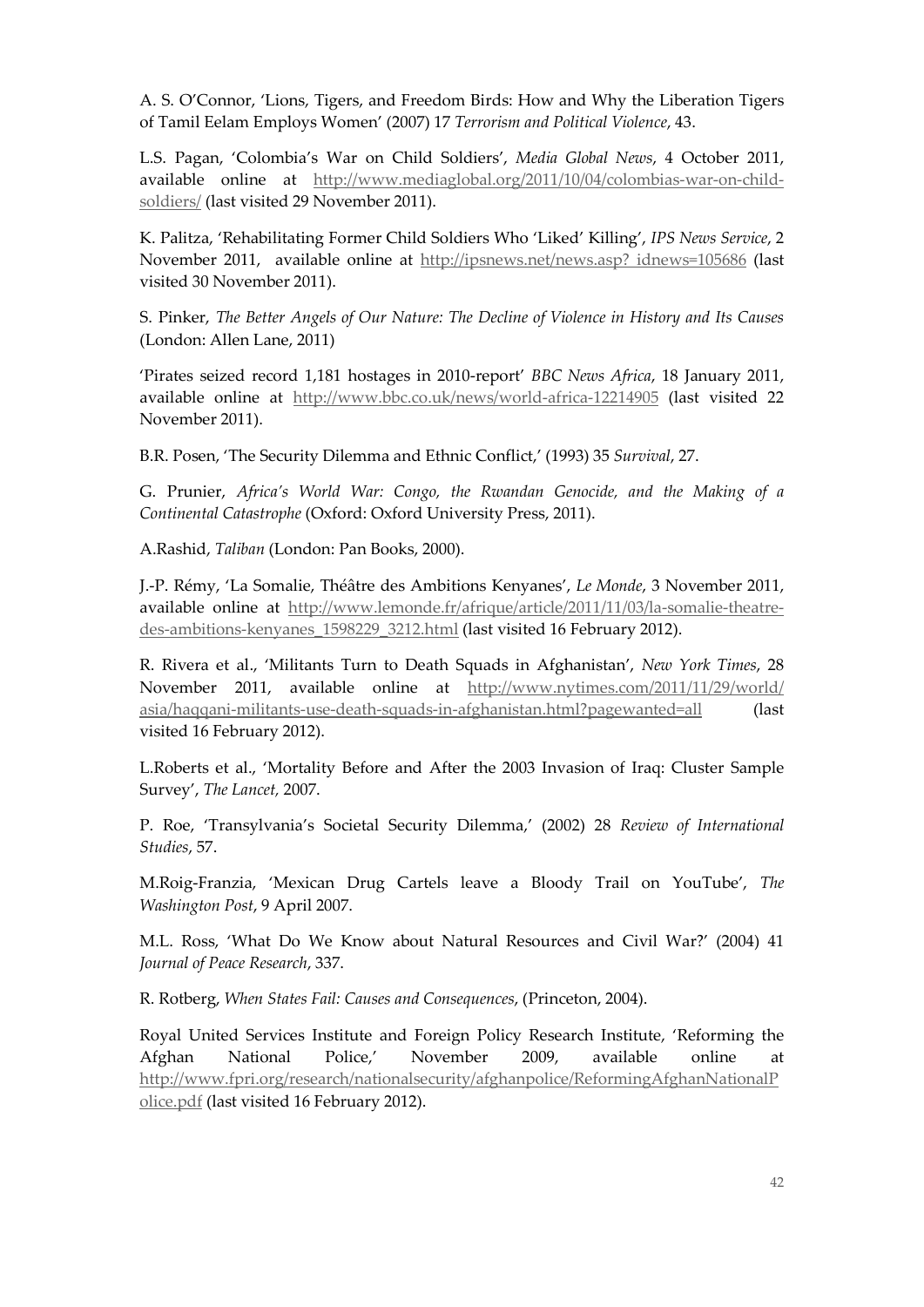B.R. Rubin, *The Fragmentation of Afghanistan* (New Haven: Yale University Press, 2002, 2nd edn.)

S. Sivakumaran, 'Sexual Violence Against Men in Armed Conflict' (2007) 18 *The European Journal of International Law,* 253.

H.Slim, *Killing Civilians: Method, Madness and Morality in War* (London: Hurst, 2007), 37.

J. Snyder and K. Ballentine, 'Nationalism and the Marketplace of Ideas,' (1996) 21 *International Security*, 5.

J. Stearns, *Dancing in the Glory of Monsters: The Collapse of the Congo and the Great War of Africa* (New York: Public Affairs, 2011)

J. P. Sullivan and A. Elkus, 'Narco-Armor in Mexico', (2011) *Small Wars Journal*.

M.N. Swamy, *The Tiger Vanquished: LTTE's Story* (London, Sage, 2010).

Y. Tambiah, 'Turncoat Bodies: Sexuality and Sex Work under Militarization in Sri Lanka' (2005) 19 *Gender and Society*, 243.

The Asia Foundation, 'Afghanistan in 2011: A Survey of the Afghan People', 2011, available online at <http://asiafoundation.org/country/afghanistan/2011-poll.php> (last visited 16 February 2012).

J. Thomson, *Mercenaries, Pirates and Sovereigns* (Princeton, NJ: Princeton University Press, 1994).

M. Tran, 'Relief groups fear for aid efforts in Somalia as military tension rises', *The Guardian*, 27 October 2007, available online at [http://www.guardian.co.uk/global](http://www.guardian.co.uk/global-development/2011/oct/27/relief-groups-fear-aid-efforts-somalia)[development/2011/oct/27/relief-groups-fear-aid-efforts-somalia](http://www.guardian.co.uk/global-development/2011/oct/27/relief-groups-fear-aid-efforts-somalia) (last visited 16 February 2012).

V. Turk, 'Protection Gaps in Europe? Persons Fleeing the Indiscriminate Effects of Generalized Violence, 2011, available online at<http://www.unhcr.org/4d3703839.pdf> (last visited 19 November 2011).

UNDP, 'Sri Lanka Country Assessment: The Asia-Pacific Rights and Justice Initiative', 2009, available online at [http://www.snap-undp.org/eLibrary/Publications/](http://www.snap-undp.org/eLibrary/Publications/%20SriLankaCountryAssessment.pdf)  [SriLankaCountryAssessment.pdf](http://www.snap-undp.org/eLibrary/Publications/%20SriLankaCountryAssessment.pdf) (last visited 16 February 2012).

UNHCR, 'Global Report 2010', available online at [http://www.unhcr.org/](http://www.unhcr.org/%20gr10/index.html#/home)  [gr10/index.html#/home](http://www.unhcr.org/%20gr10/index.html#/home) (last accessed 16 November 2011).

UN Office on Drugs and Crime, 'Global Study on Homicide 2011'*,* available online a[thttp://www.unodc.org/documents/data-and-analysis/statistics/Homicide/](http://www.unodc.org/documents/data-and-analysis/statistics/Homicide/%20Globa_study_on_homicide_2011_web.pdf,)  Globa study on homicide 2011 web.pdf, (last visited 19 November 2011).

UN Population Fund*, '*Secretary-General Calls Attention to Scourge of Sexual Violence in DRC', 1 March 2009, available online at [http://www.unfpa.org/public/ News/pid/2181](http://www.unfpa.org/public/%20News/pid/2181) (last visited 30 November 2011).

B. Walter, 'Conflict Relapse and the Sustainability of Post-Conflict Peace,' (2010) World Development Report 2011 Background Paper, available online at